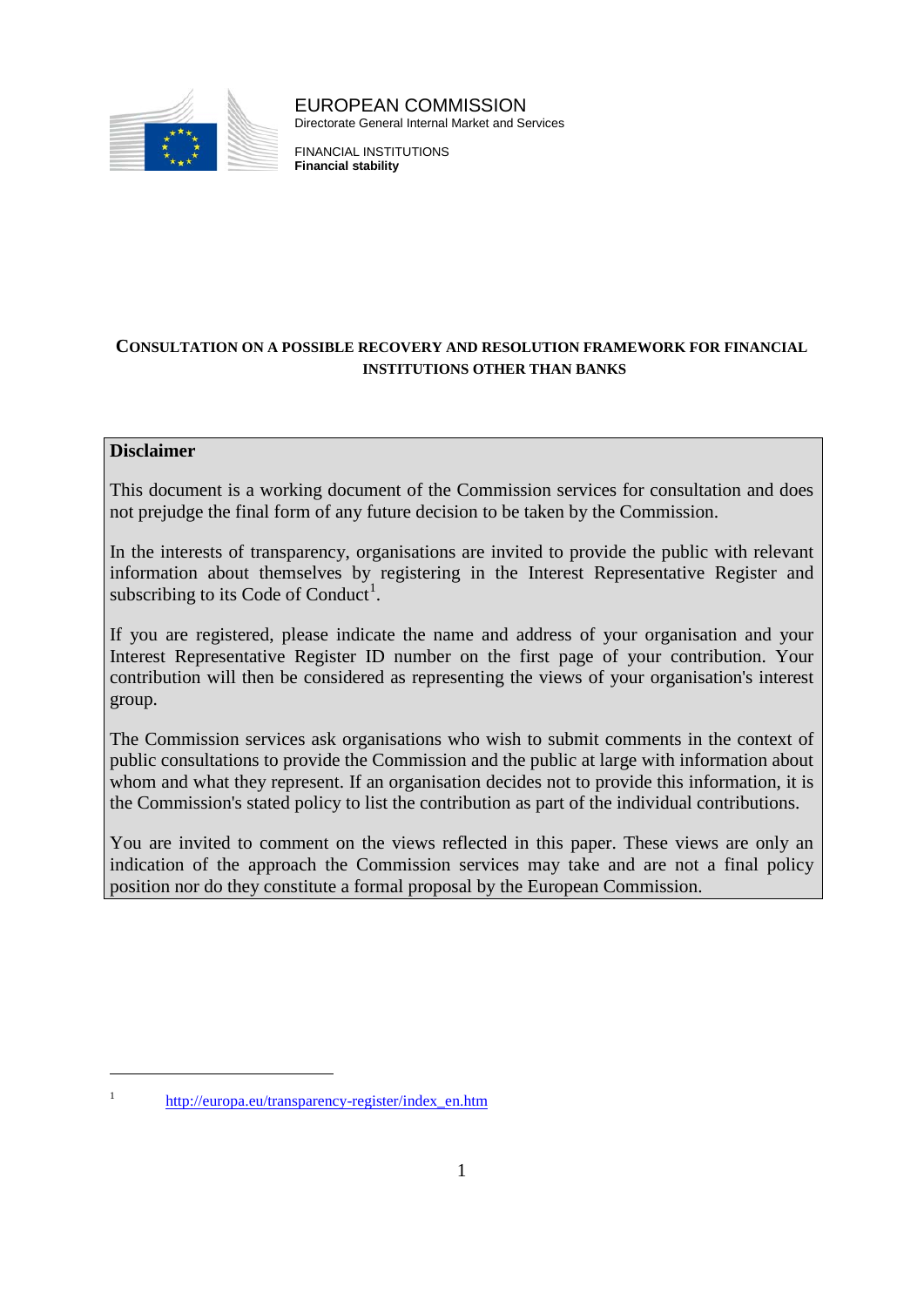# **TABLE OF CONTENTS**

# Executive summary

| Consultation on a possible recovery and resolution framework for financial institutions other |                                                                                  |  |
|-----------------------------------------------------------------------------------------------|----------------------------------------------------------------------------------|--|
| 1.                                                                                            |                                                                                  |  |
| 2.                                                                                            |                                                                                  |  |
| 3.                                                                                            | Financial market infrastructures: central counterparties and central securities  |  |
| 3.1                                                                                           | Introduction - How can the failure of financial market infrastructures threaten  |  |
| 3.2                                                                                           |                                                                                  |  |
| 3.2.1                                                                                         |                                                                                  |  |
| $\overline{4}$ .                                                                              |                                                                                  |  |
| 4.1                                                                                           | Introduction – how can the failure of insurers threaten financial stability? 24  |  |
| 4.1.1                                                                                         |                                                                                  |  |
| 4.1.2                                                                                         | Insurance that is highly interconnected with the rest of the financial system 27 |  |
| 4.1.3                                                                                         | Insurance that is highly interconnected with the real economy and is not readily |  |
| 4.2                                                                                           |                                                                                  |  |
| 4.2.1                                                                                         |                                                                                  |  |
| 5.                                                                                            |                                                                                  |  |
| 5.1                                                                                           |                                                                                  |  |
| 5.2                                                                                           |                                                                                  |  |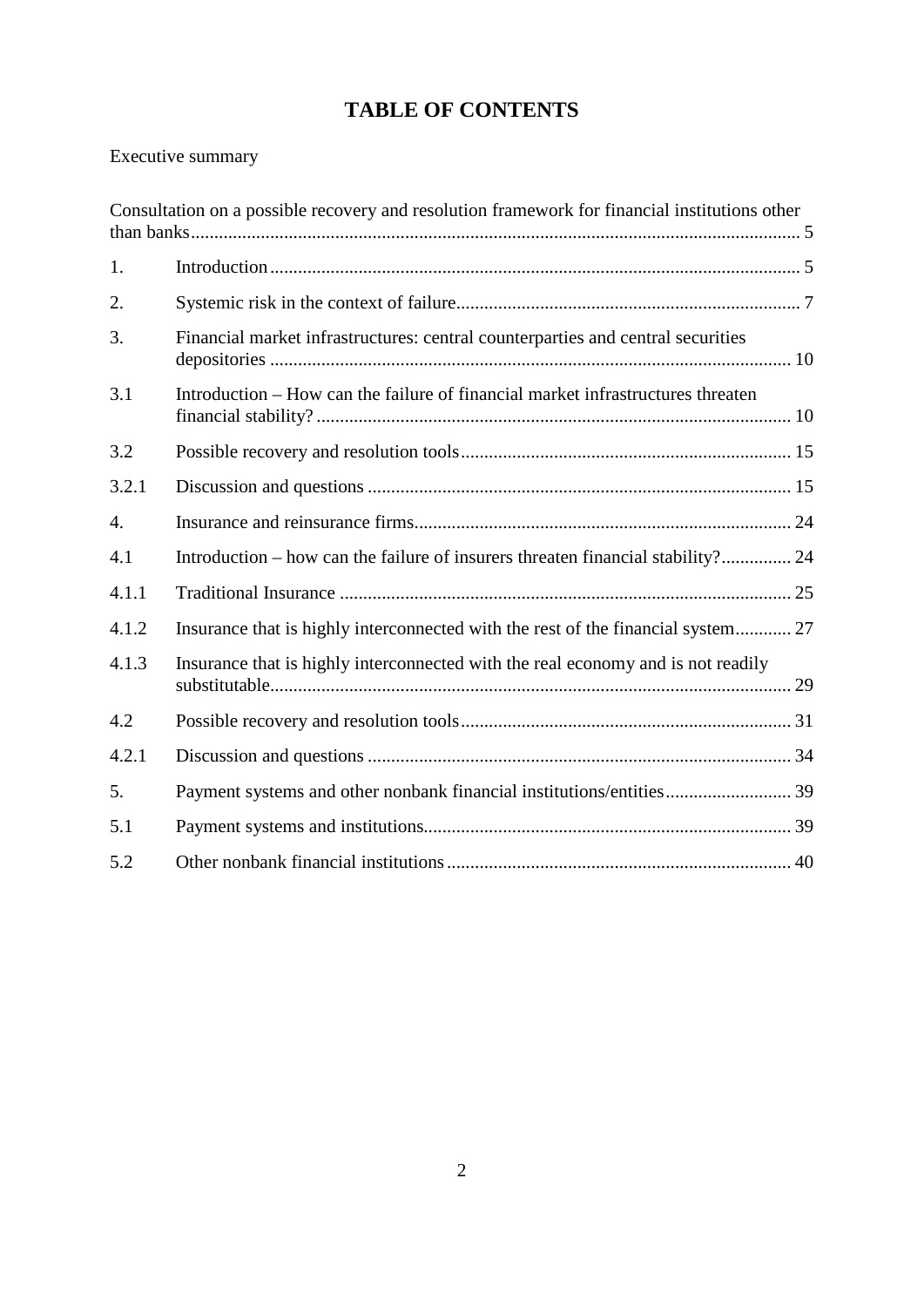#### **Executive summary**

Financial institutions other than banks offer a range of useful and essential services for various participants active in financial markets. These include clearing and settlement, asset management, insurance, trading of various financial instruments etc. Many of these services constitute vital components for the orderly functioning of the financial system, without which socio-economic welfare would suffer.

Like banks, these institutions need to be suitably regulated in view of the public interest at stake. The EU regulatory framework governing the functioning of financial markets aims to ensure that their business sustains and furthers the smooth and orderly functioning of financial markets in all respects. This framework also minimises the risks which their business can, either individually or collectively, represent for other market participants, investors, policyholders, and financial stability in general.

Like banks, these institutions can nonetheless end up in severe financial or operational difficulties which can result in their failure. Regulation can minimise the likelihood of this occurring but it can never preclude it entirely. The event of failure can, depending on the entity, assume varying proportions. For example, the failure of a clearing house amid overwhelming financial tensions in case its members default on their dues can severely impact financial stability.

This consultation paper focuses on these cases. First, it looks to ascertain how and when the failure of a financial institution other than a bank can threaten financial stability. The main institutions considered in this respect are financial market infrastructures, such as central counterparties and central securities depositories, and systemic insurance companies. Second, it considers what arrangements could be needed to prevent their failure from compromising financial stability.

However, in this context it does not delve into the regulation applicable to the daily operations of these institutions, which is covered in other work streams. The focus here is on the extraordinary measures which could be necessary to contain the fallout from failure, not on the regulation which is necessary to mitigate the risks and negative externalities inherent in their business. In other words, the focus is on what is variously termed crisis management or recovery and resolution, not on prudential or market conduct rules.

The principles agreed at the G20 and the Financial Stability Board (FSB) seek to ensure that no financial institution, whether a bank or another financial actor, should be too big to fail. Currently, faced with an imminent failure of a significant financial institution, existing tools available to public authorities may not always be sufficient to enable an orderly recovery or resolution of the situation. In such cases, authorities may have no choice but to provide public support at taxpayer expense to prop up the ailing institution. The alternative – the threat of mass disruption to the financial system and to the economy – would be even more costly.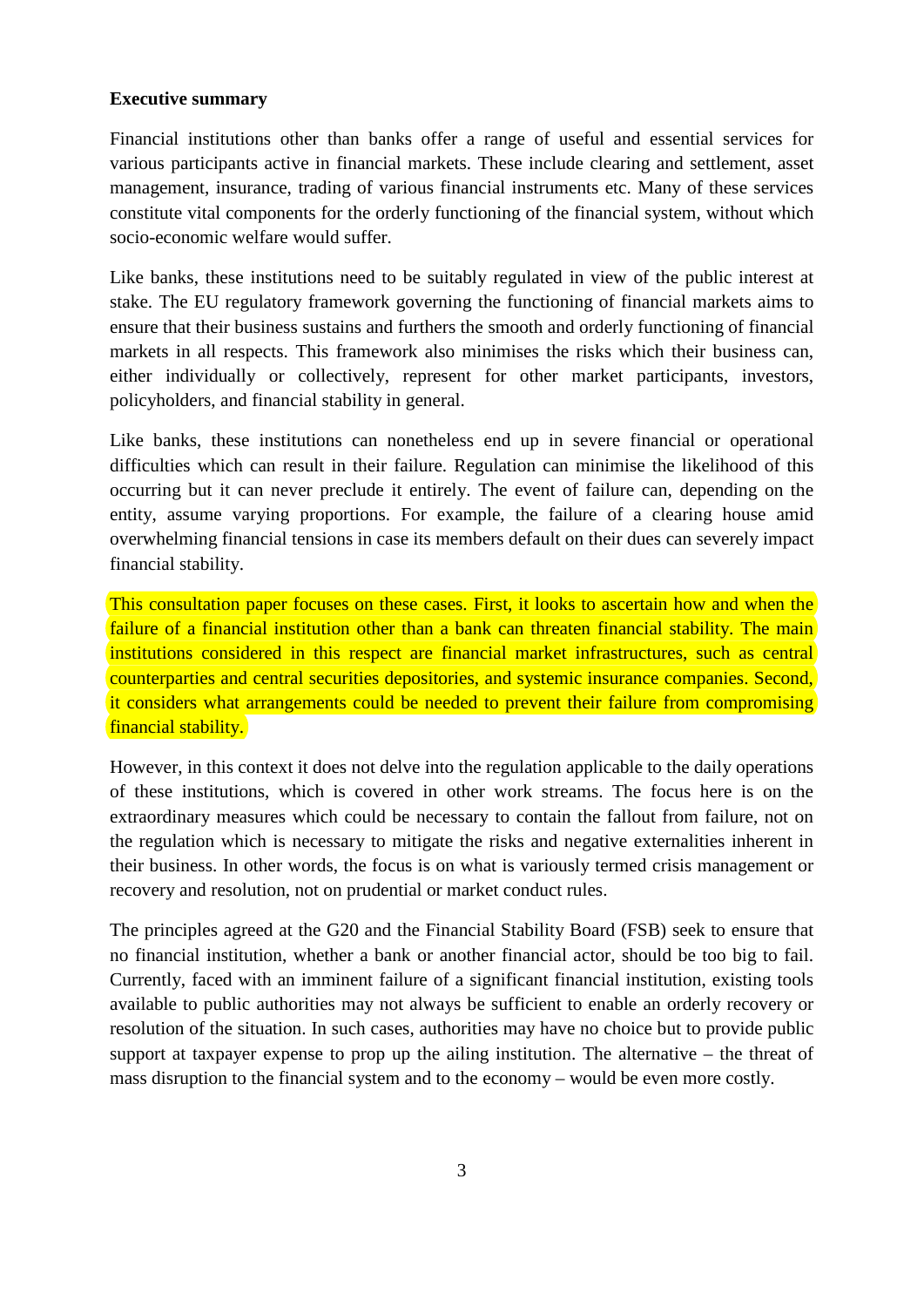Contrary to banks, which while not identical tend to fail in similar ways, the question of when the failure of a nonbank financial institution can threaten financial stability is less evident. With the exception of central counterparties and central securities depositories which operate transactions for vast market segments, it is arguably more difficult to establish in advance which other nonbanks are likely to be systemically relevant at the point of failure than it is in the case of banks. However, like banks, this is very likely to be closely linked to how extensive, interconnected and/or substitutable their business is in ordinary times. Furthermore, a nonbank failure of systemic proportions may plausibly take different forms, materialising either in the shape of a serious solvency problem, an overwhelming technical malfunction, or combination of the two.

Still, the financial crisis has demonstrated that the sources and possible channels of contagion of systemic risk can vary significantly. During an institution's lifetime, it is not always possible to foresee its systemic relevance at the point of demise. This consultation therefore looks broadly at how different nonbank financial institutions can fail and cause systemic problems, and what should be done about it. While this consultation paper focuses on the nonbank institutions the failure of which could most clearly cause financial instability (central counterparties, central securities depositories, systemic insurance companies), it also asks questions whether some other institutions could be systematically relevant in this context and, if so, whether and how recovery and resolution mechanisms could also be applied to them.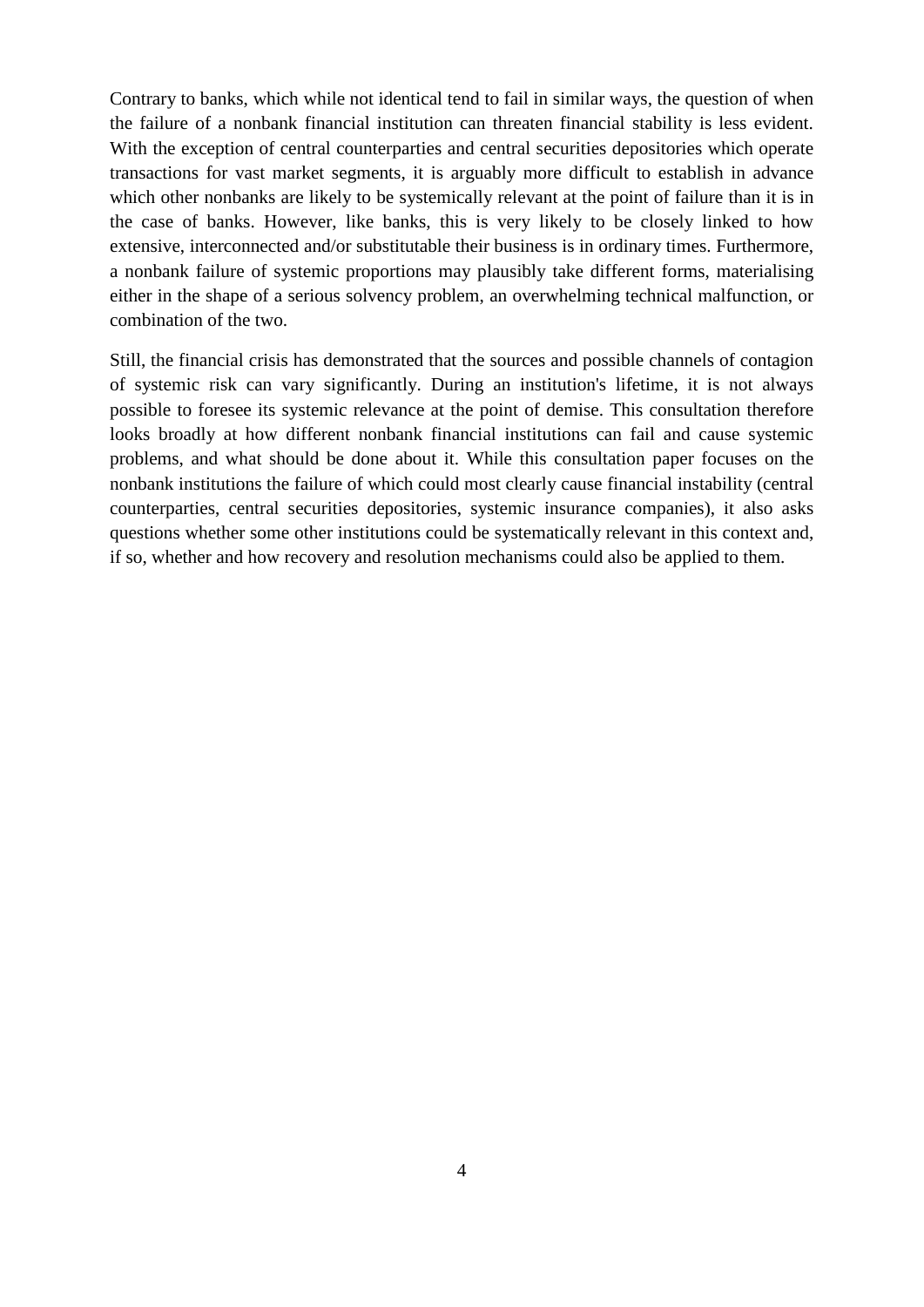# <span id="page-4-1"></span><span id="page-4-0"></span>**Consultation on a possible recovery and resolution framework for financial institutions other than banks**

# **1. INTRODUCTION**

Among the numerous regulatory and market failures exposed by the financial crisis, one of the most prominent concerns the difficulty of managing large financial institutions in distress. The bankruptcy of Lehman Brothers has heightened awareness of the devastating socioeconomic effects which a disorderly failure of a significant financial institution can cause. Faced with a threat of massive economic disruption, authorities have had no alternative but to prop up ailing institutions with unprecedented public guarantees and funds.<sup>[2](#page-0-1)</sup>

In response, the G20 has agreed that new tools are required to deal with financial institutions in difficulty.<sup>[3](#page-4-2)</sup> In November 2011, they endorsed<sup>[4](#page-4-3)</sup> the recommendations of the Financial Stability Board (FSB) that these tools should be designed to safeguard financial stability, ensure the continuity of any critical financial services, avoid any unnecessary destruction of value, and minimise costs for taxpayers.<sup>[5](#page-4-4)</sup>

The imperative of improving the arrangements for such orderly "recovery and resolution<sup>[6](#page-4-5)</sup>" is most acute for banks and large investment firms. The Commission has recently adopted its proposal in this respect.[7](#page-4-6) However, as stated in its Communication of 20 October 2010, "*the Commission will carry out further work on resolution of other financial institutions, (considering)…in particular, what crisis management and resolution arrangements, if any, are necessary and appropriate for other financial institutions, including insurance companies, investment funds, and central counterparties*". [8](#page-4-7)

<sup>&</sup>lt;sup>2</sup> According to the IMF estimates, crisis-related losses incurred by European banks between 2007 and 2010 are close to  $\bigoplus$  trillion or 8% of the EU GDP. Between October 2008 and October 2011, the Commission approved €4.5 trillion (equivalent to 37% of EU GDP) of state aid measures to financial institutions, of which  $\epsilon$ 1.6 trillion were used in 2008-2010 (equivalent to 13% of EU GDP). Guarantees and liquidity measures account for  $\epsilon$  1.2 trillion, or roughly 9.8% of EU GDP. The remainder went toward recapitalization and impaired assets measures amounting to  $\epsilon$ 409 billion (3.3% of EU GDP). See: European Commission, State Aid Scoreboard, Autumn Update 2011 [COM(2011)848]<br> [http://www.g20.org/images/stories/docs/eng/washington.pdf;](http://www.g20.org/images/stories/docs/eng/washington.pdf)

<span id="page-4-8"></span><span id="page-4-2"></span>[http://www.g20.org/images/stories/docs/eng/pittsburgh.pdf;](http://www.g20.org/images/stories/docs/eng/pittsburgh.pdf)

<span id="page-4-3"></span>http://www.financialstabilityboard.org/publications/r 101111a.pdf<br>
<sup>4</sup> <http://www.g20.org/images/stories/docs/eng/cannes.pdf><br>
<sup>5</sup> "Key Attributes of Effective Resolution Regimes for Financial Institutions"<br>
http://www.fina

<span id="page-4-4"></span>

<span id="page-4-5"></span> $\frac{1}{\pi}$  The term "recovery" is taken to cover actions undertaken by the institution itself in order to overcome financial or operational problems and restore its viability. "Resolution" refers to actions undertaken by authorities if the problems cannot be overcome with recovery or other measures, and failure to act would jeopardise financial stability.<br>  $\frac{7}{8}$  COM(2012) 280<br>
COM(2010) 579

<span id="page-4-6"></span>

<span id="page-4-7"></span>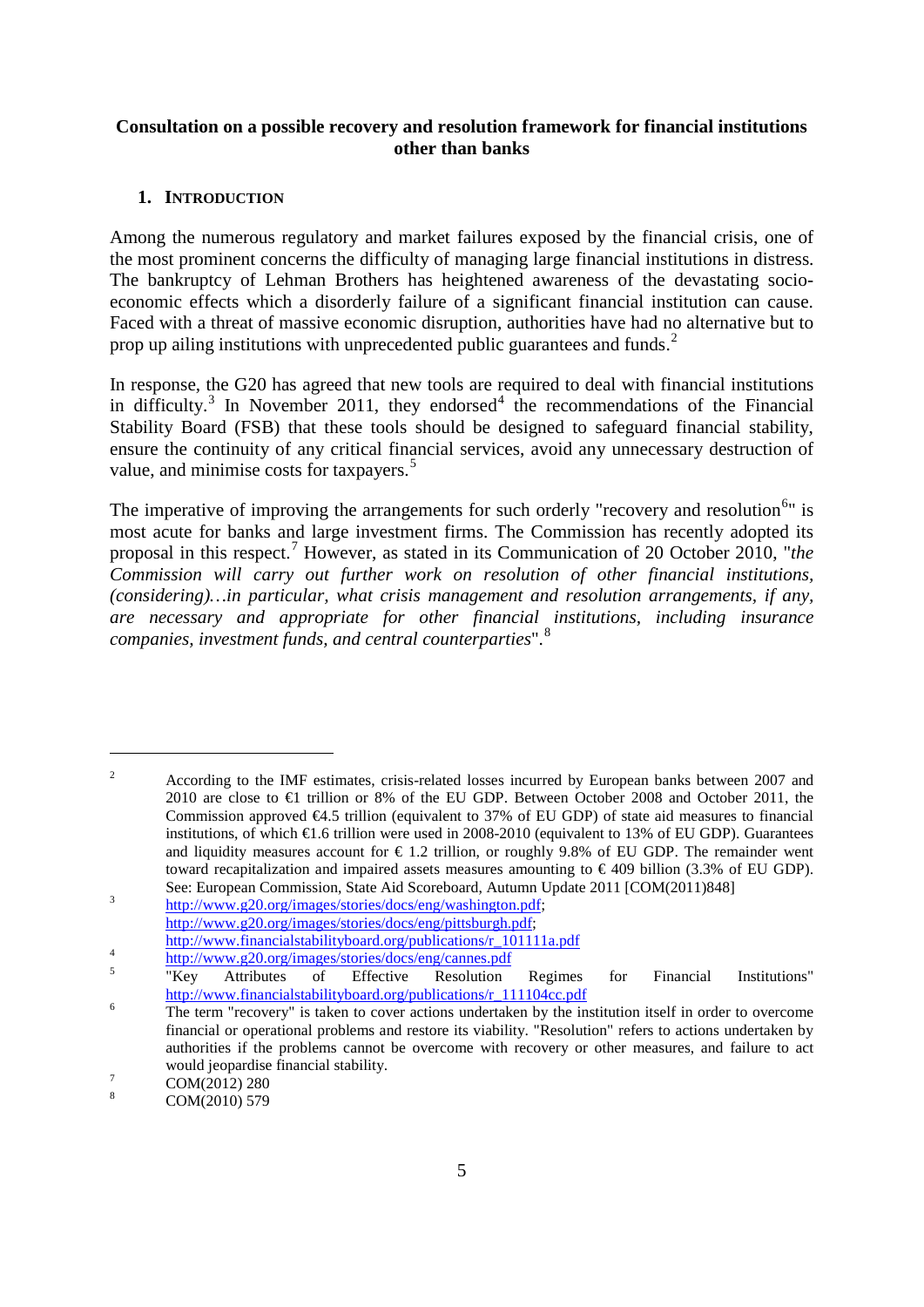Taking note of the evolving work at international level applicable to sectors other than banks,<sup>[9](#page-4-8)</sup> this consultation aims to further a coherent understanding of the risks for the financial system posed by the failure of different nonbank financial institutions. Failure is considered in this consultation to be the occurrence or imminent threat of a debilitating financial event due for example to insurmountable losses or overwhelming technical problems. The term nonbank financial institution in this consultation refers to financial institutions not subject to the Commission's proposal on recovery and resolution for banks and investment firms.

Concentrating on threats for financial stability arising from the potential failure of key nonbank financial institutions complements the important steps already taken to protect their customers and mitigate risks in their daily operations and in the functioning of key markets*.* [10](#page-5-0) Once fully implemented, many of these measures are foreseen to greatly reduce the likelihood of risks building up in these institutions in the first place. However, the possibility of a failure cannot be excluded.

Finally, the focus of this consultation is complementary to the Commission's recently adopted Green Paper on shadow banking, which considers the degree to which the regulation of such entities and activities should be reinforced.<sup>[11](#page-5-1)</sup> The perspective in this consultation, on the other hand, is whether the failure of a nonbank financial institution (including potentially a shadow bank, where relevant) could have similar effects as those of a bank and whether a resolution framework should thus exist to mitigate them.

Therefore, this consultation aims to help ensure that, in line with the principles adopted by the G20 and the FSB, all nonbank financial institutions the failure of which could threaten financial stability are capable of being resolved in an orderly manner and with minimal cost to taxpayers. It thus discusses and requests input on: (i) the ways in which the failure of different financial institutions can threaten financial stability and economic welfare in general; and (ii) the possible need for improvements regarding recovery and resolution arrangements.

The paper is structured as follows. Section 2 offers a broad analytical and conceptual framework for analysing the threats for financial stability posed by the failure of financial institutions and the reasons to mitigate them. Sections 3 and 4 are factual and interrogative, focusing on the main nonbank financial institutions covered here –– financial market

<sup>&</sup>lt;sup>9</sup> See e.g. work by the Committee on Payment and Settlement Systems (CPSS) and the International Organisation of Securities Commissions (IOSCO) on recovery and resolution of financial market infrastructures and by the International Association of Insurance Supervisors on identifying global systemically relevant insurers [\(http://www.bis.org/publ/cpss103.pdf;](http://www.bis.org/publ/cpss103.pdf)<br>http://www.iaisweb.org/index.cfm?pageID=918)

<span id="page-5-0"></span> $\overline{E.g.}$  Regulation (EU) No 236/2012 of the European Parliament and of the Council on short selling and certain aspects of credit default swaps [OJ L 86, 24.3.2012, p.1.]; Directive 2009/138/EC of the European Parliament and of the Council of 25 November 2009 on the taking-up and pursuit of the business of Insurance and Reinsurance (Solvency II) [OJ L 335, 17.12.2009, p. 1]; Regulation (EU) 648/2012 of the European Parliament and of the Council on OTC derivatives, central counterparties and trade repositories (EMIR) [OJ L 201, 27.7.2012, p. 1]; and Commission proposals on market abuse  $[COM(2011) 651, COM(2011) 654]$ ; on markets in financial instruments  $[COM(2011) 652,$ COM(2011) 656]; on improving securities settlement in the European Union and on central securities

<span id="page-5-1"></span>depositories [COM(2012) 73]<br><sup>11</sup> Green paper on shadow banking, COM(2012) 102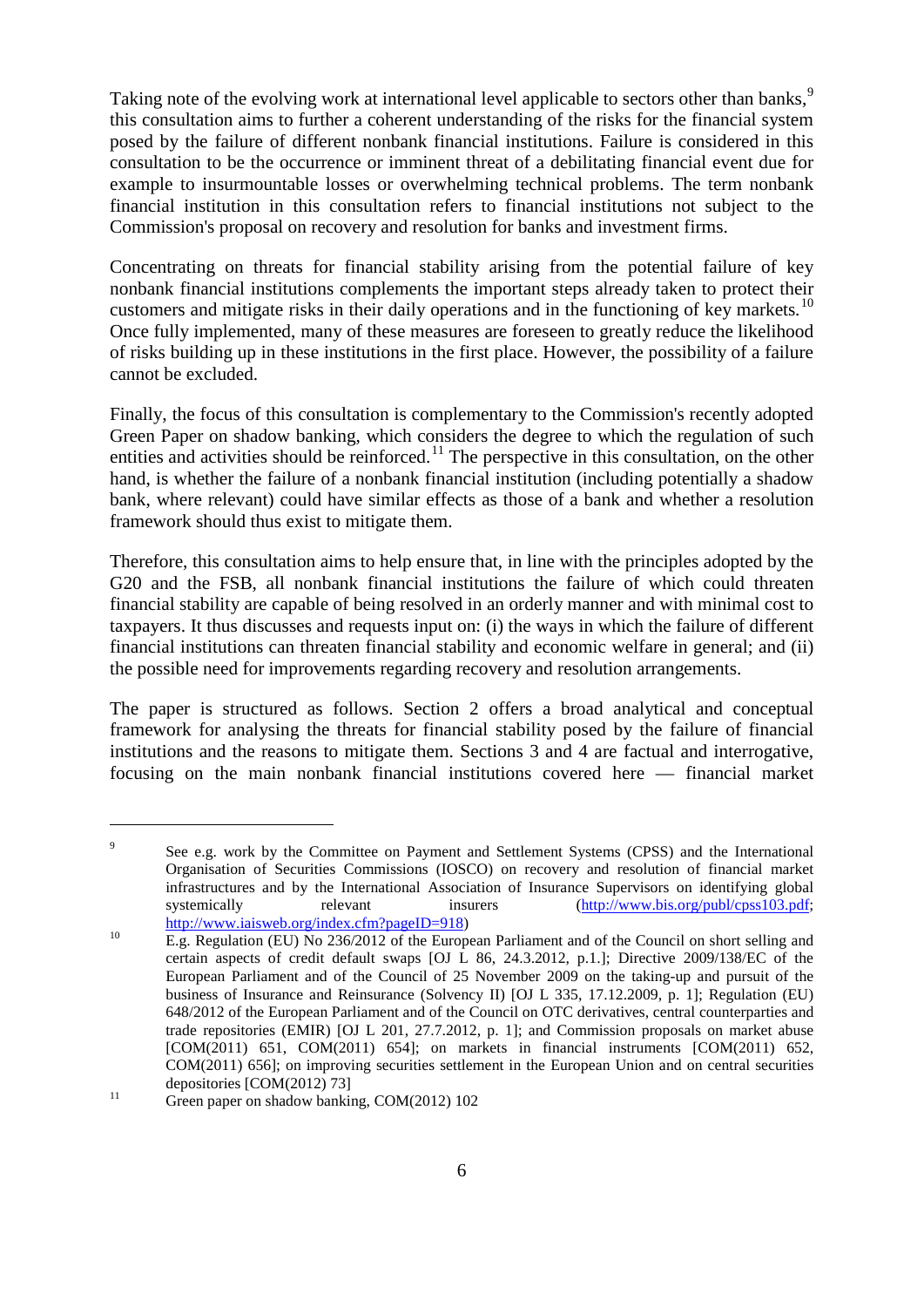infrastructures such as central counterparties and central securities depositories, and systemically relevant insurance companies. These sections consider whether their failure should be buttressed by recovery and resolution arrangements similar to those applicable to banks. Considering the differences and specificities of these sectors in terms of business, risks and regulatory aims, they are discussed separately. In this context, an important starting point is that whereas FMIs are largely considered a priori to be systemic, insurance companies are generally not unless they engage in certain "non-traditional" practices. Finally, section 5 considers whether payment systems and payment institutions merit specific focus from a recovery and resolution perspective and inquires about whether the reflection should extend to any other nonbank financial institutions.

Responses should be sent to [markt-nonbanks@ec.europa.eu](mailto:markt-nonbanks@ec.europa.eu) by 28/12/2012. They will be published on the Commission website unless confidentiality is specifically requested. For administrative purposes please clearly state, in the email text, the following information:

- Name of your organisation/person;
- If you are registered with the Commission as an "interest representative"<sup>[12](#page-5-1)</sup> your identification number;
- Relevant contact details; and
- Confirmation that you acknowledge that your response will be published.

The purpose of this public document is to consult market participants, regulators and other stakeholders. Respondents should substantiate their answers with detailed arguments and, where possible, concrete data. Responses to this consultation will provide important guidance for the Commission services in preparing formal Commission proposals, which could be adopted in 2013. Any possible proposals would be accompanied by an impact assessment.

## <span id="page-6-0"></span>**2. SYSTEMIC RISK IN THE CONTEXT OF FAILURE**

(a) What does systemic risk mean in the context of the failure of a financial institution?

<span id="page-6-1"></span>Systemic relevance and risk refer broadly to the impact the failure of an institution can have on financial stability and the wider market. While prudential regulation is concerned with the solvency and financial soundness in the context of the daily business of the individual institution, the purpose of this paper is to examine and address the systemic effects which an institution's failure may have on financial stability.

There is no single commonly agreed definition of systemic risk in the context of financial markets and institutions. However, most academic and empirical accounts converge on a number of key elements. First, systemic risk implies a significant threat of disruption of all or of vital parts of the financial system impeding its core role of ensuring efficient allocation of capital. Second, the financial disruption or threat thereof is of a size sufficient to have negative effects for economic growth and welfare. Third, the risk may materialise either from failures within the financial system itself or result from outside events or broader economic

<sup>12</sup> <https://webgate.ec.europa.eu/transparency/regrin/welcome.do>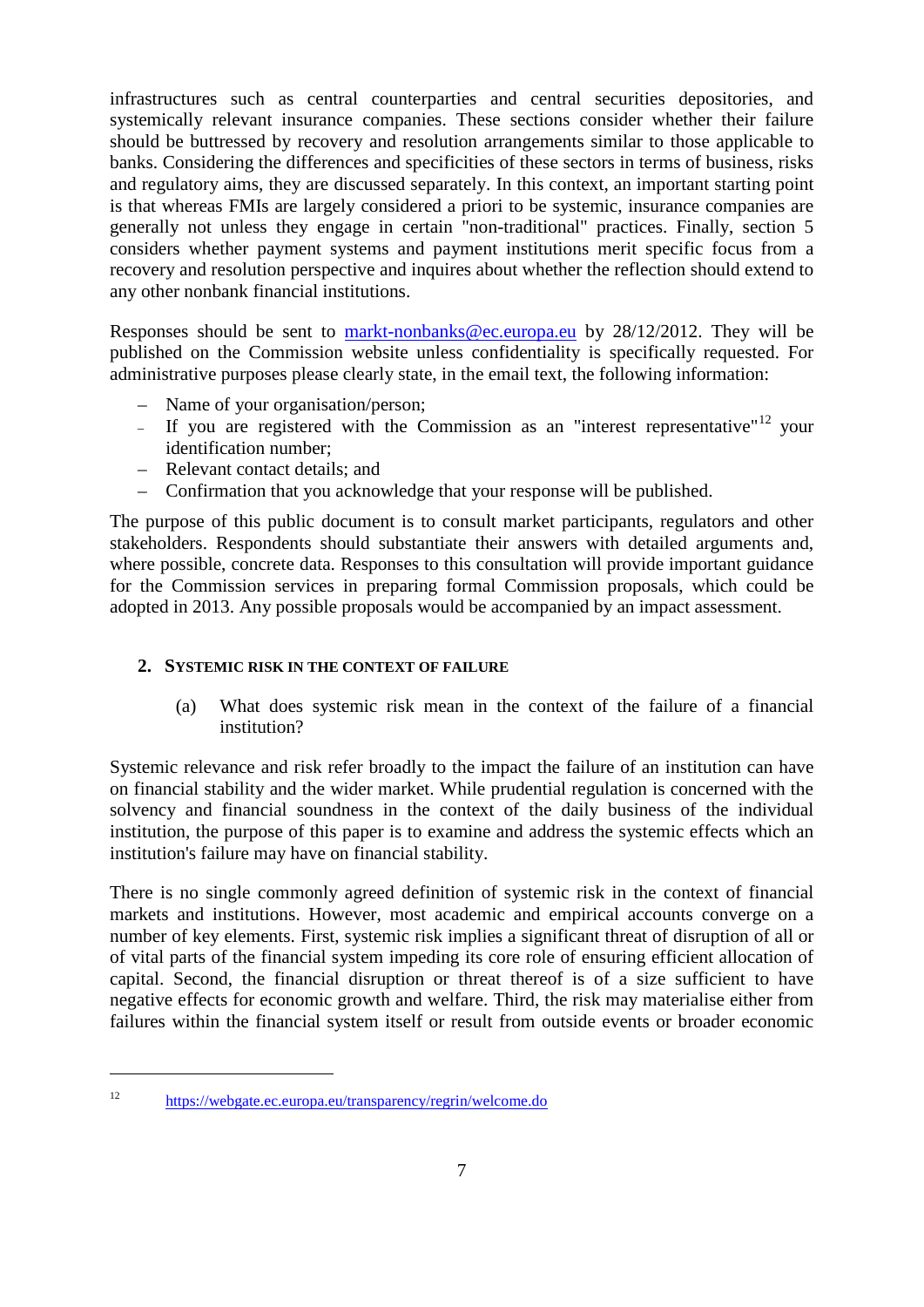developments, and be transmitted via inter-connections, correlations and concentrations in exposures across diverse financial actors. Fourth, the failures usually take the form of insurmountable losses, possibly precipitated by serious operational problems. Fifth, the systemic risk embodied by institutions or markets is not fixed but fluctuates over time due to market movements, cyclical trends, herd behaviour, regulation etc. Sixth, its effects are potentially magnified by the increasing speed, integration and complexity of today's financial markets. Finally, it may be relevant on different levels: global, regional or national.<sup>[13](#page-6-1)</sup>

Regarding the question of when an institution represents a possible source or vehicle of systemic risk, analyses point to a series of key identifying factors. Chief among these are size, inter-connectedness and the degree to which an entity's critical services are substitutable and readily available elsewhere on the market.<sup>[14](#page-7-0)</sup> Thus, whether or not an entity is systemically relevant may hinge either on its core function (e.g. banking, custody, fund management, brokerage, clearing, etc.), or its ancillary or non-traditional business activities, depending on how big, inter-connected or substitutable either of these are.

Various more refined indicators or models have also been developed to help identify when institutions concretely may breach specific critical thresholds and achieve systemic relevance.<sup>[15](#page-7-1)</sup> However, these measures and indicators are most refined primarily in relation to banks. Furthermore, the determination of an institution's systemic relevance, especially at the point of failure, will always contain a considerable degree of discretion by authorities. As it also may not be possible to identify a systemic firm ex ante, it is therefore necessary to have a framework that allows for application of measures to any systemic firm, both if identified as such ex ante and after an event of failure. Therefore, this consultation does not use a specific indicator of systemic risk in relation to nonbanks but rather relies on this broad conceptual framework.

 $\overline{a}$ 

[http://www.treasury.gov/initiatives/fsoc/Documents/Nonbank%20Designations%20-](http://www.treasury.gov/initiatives/fsoc/Documents/Nonbank%20Designations%20-%20Final%20Rule%20and%20Guidance.pdf)

<sup>&</sup>lt;sup>13</sup> See e.g. "Guidance to assess the systemic importance of financial institutions, markets and instruments: Initial considerations," Joint report to the G20 Finance Ministers and Central Bank Governors by IMF, BIS and FSB staff [http://www.financialstabilityboard.org/publications/r\\_091107c.pdf;](http://www.financialstabilityboard.org/publications/r_091107c.pdf) "The Concept of Systemic Risk" in ECB Financial Stability Review December 2009 (p.135ff) [http://www.ecb.int/pub/pdf/other/financialstabilityreview200912en.pdf?b3c600e182ca52883707093144](http://www.ecb.int/pub/pdf/other/financialstabilityreview200912en.pdf?b3c600e182ca52883707093144bf71c6) [bf71c6.](http://www.ecb.int/pub/pdf/other/financialstabilityreview200912en.pdf?b3c600e182ca52883707093144bf71c6); "Mitigating Systemic Risk - A Role for Securities Regulators, Report of the Technical

<span id="page-7-0"></span>Committee of IOSCO" <http://www.iosco.org/library/pubdocs/pdf/IOSCOPD347.pdf> Ibid. Note that, depending on the sector, other factors can also be considered equally important, e.g. the scale of cross-border activities and complexity of Global Systemically Important Banks (G-SIBs) "Global systemically important banks: assessment methodology and the additional loss absorbency requirement," Basel Committee on Banking Supervision<http://www.bis.org/publ/bcbs207.pdf><br>
<sup>15</sup> See e.g. the US Financial Stability Oversight Council's final rule on the "Authority to Require

<span id="page-7-2"></span><span id="page-7-1"></span>Supervision and Regulation of Certain Nonbank Financial Companies" as well as previous notices of proposed rulemaking regarding the topic:

[<sup>%20</sup>Final%20Rule%20and%20Guidance.pdf;](http://www.treasury.gov/initiatives/fsoc/Documents/Nonbank%20Designations%20-%20Final%20Rule%20and%20Guidance.pdf) [http://www.treasury.gov/initiatives/fsoc/Pages/notices](http://www.treasury.gov/initiatives/fsoc/Pages/notices-of-proposed-rulemaking.aspx)[of-proposed-rulemaking.aspx;](http://www.treasury.gov/initiatives/fsoc/Pages/notices-of-proposed-rulemaking.aspx) "Systemic Risk Methodologies" in ECB Financial Stability Review June 2011 (p.141ff)

[http://www.ecb.int/pub/pdf/other/financialstabilityreview201106en.pdf?1c1befa1f87da6b27fac0c1a848](http://www.ecb.int/pub/pdf/other/financialstabilityreview201106en.pdf?1c1befa1f87da6b27fac0c1a8487fece) [7fece;](http://www.ecb.int/pub/pdf/other/financialstabilityreview201106en.pdf?1c1befa1f87da6b27fac0c1a8487fece) "CoVaR: Federal Reserve Bank of New York Staff Reports," Tobias Adrian, Markus K. Brunnermeier, Staff Report no. 348 [http://www.newyorkfed.org/research/staff\\_reports/sr348.pdf;](http://www.newyorkfed.org/research/staff_reports/sr348.pdf) NYU Stern systemic risk rankings<http://vlab.stern.nyu.edu/welcome/risk/>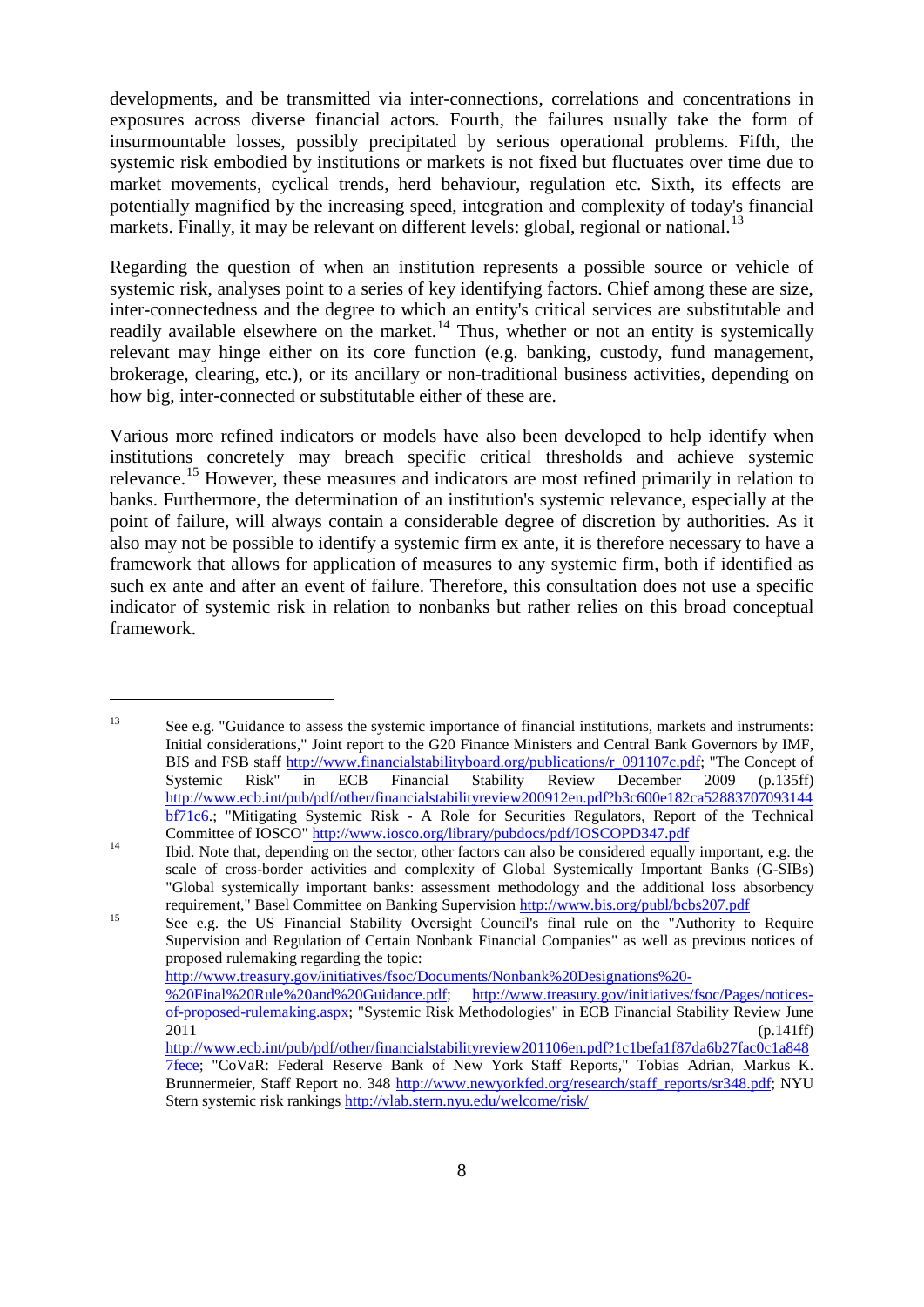(b) Why deal with failures of systemic financial service providers through a recovery and resolution framework?

While traditionally discussions of systemic risk relate primarily to banks, the same or similar potential risks exist in relation to nonbank financial institutions. This is because nonbank financial institutions can bear all the hallmarks of a systemic institution i.e. large size, be extremely interconnected and be providers of services which are difficult to substitute.

Nonbank institutions are also liable to the same or similar exogenous and endogenous risks as banks and investment firms. Extending similar powers to regulators in respect of systemic nonbank institutions is thus a valid public policy objective. This has been reflected in the work of IOSCO, CPSS and IAIS. They have all worked on identifying causes and potential transmission of systemic risk in their respective industries. This has taken place in the context of the above mentioned work at G20 level under the aegis of the FSB. The FSB "Key Attributes of Effective Resolution Regimes for Financial Institutions" (Key Attributes) may not all apply in totality to all nonbank financial institutions, but they give a good starting point to examine the potential systemic risk of nonbanks.

It is clear that institutions which are so big, inter-connected or irreplaceable that their failure would disrupt financial and economic activity along the above lines require appropriate attention. At a minimum, authorities must be equipped with tools to prevent the systemic damage caused by disorderly failure of such institutions.

These tools should minimize the reliance on taxpayers to cover the losses and costs arising from failure. Indeed, removing implicit guarantees of public support is necessary to reduce moral hazard and strengthen market discipline and competition.<sup>[16](#page-7-2)</sup> This should not been seen as undermining or replacing current prudential regulation but instead as creating an extra layer of protection and as serving the public interest in orderly and stable financial markets.

Furthermore, recent experience shows that the normal workings of market forces cannot always be relied upon to manage the systemic risk posed by institutions which become critically relevant, especially in the context of a broader crisis. Rather, once present, it can linger on or build up in the balance sheets of affected institutions, unless they take mitigating actions<sup>[17](#page-8-0)</sup> or it is shrunk by the actions of public authorities.<sup>[18](#page-8-1)</sup> Simply waiting for the next economic upturn to dissipate it is not a viable option.

<span id="page-8-2"></span>Also, ordinary insolvency law is unsatisfactory for managing the failure of a systemic financial institution. Insolvency procedures can disrupt the provision of such an institution's critical services for a long time. Being oriented towards satisfying creditors, it is not ideally suited for preserving financial stability in the (usually) short timeframe available. Franchise value of an entity can also be needlessly destroyed.

<sup>&</sup>lt;sup>16</sup> See e.g. "Stability and competition in EU banking during the financial crisis: the role of state aid control," Gert-Jan Koopman, Competition Policy International, Volume 7, Number 2, Fall 2011

<span id="page-8-1"></span><span id="page-8-0"></span>

E.g. recapitalisation, sale of assets or liabilities, etc.<br>
E.g. public guarantees, capital injections, liquidity support measures, asset relief, macro-economic stimulus measures, taxes etc.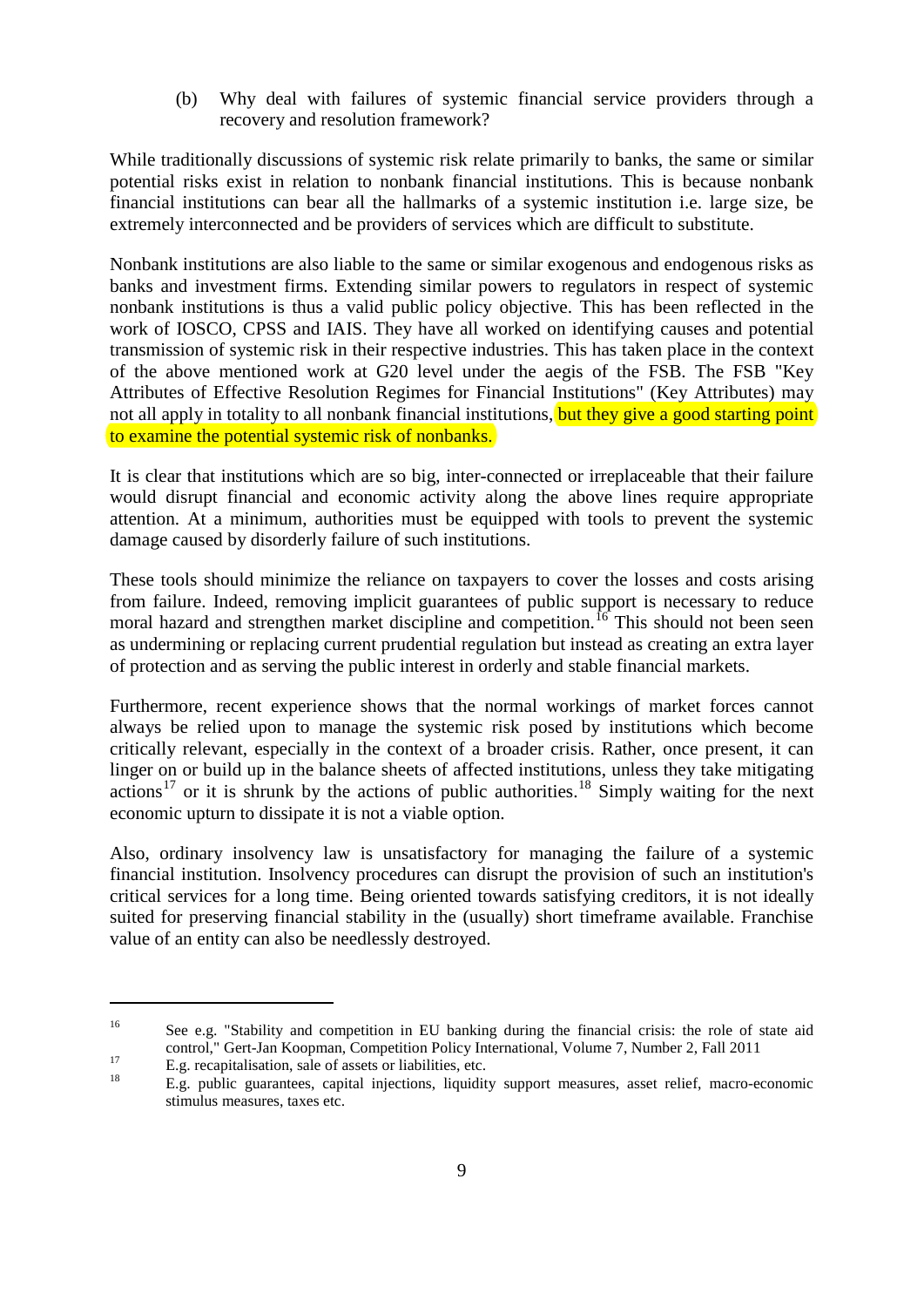An effective resolution framework mitigates this before the critical and essential services of a systemic financial institution become unavailable and disrupt the normal functioning of financial markets. It also allows for all non-essential parts of the business and non-critical services to be wound down or restructured in the process. In other words, it saves taxpayers the cost of bailing out entire institutions by preserving only those functions which are vital for financial stability and liquidating those which are not.

Finally, a credible set of resolution tools is important in preserving the integrity and efficiency of the Single Market. Without the in-built safeguards against systemic risk and the spread of contagion which it provides, national authorities may pursue ad hoc stabilisation measures which, while not necessarily designed as such, may force cross-border institutions to withdraw from other markets or to set aside nationally ring-fenced shock absorbers. Such fragmentation is inconsistent with the logic of cross-border efficiency and free movement of the Single Market.

Therefore, if a nonbank financial institution acquires a profile either in terms of its core function or its secondary activities which is big, inter-connected or irreplaceable enough to cause, at the moment of failure, risks for financial stability and the wider market along the lines identified above, the institution should be subject to an appropriate recovery and resolution framework $1920$  $1920$ .

## <span id="page-9-0"></span>**3. FINANCIAL MARKET INFRASTRUCTURES: CENTRAL COUNTERPARTIES AND CENTRAL SECURITIES DEPOSITORIES**

# <span id="page-9-1"></span>**3.1 Introduction – How can the failure of financial market infrastructures threaten financial stability?**

Financial market infrastructures (FMIs), notably central counterparties (CCPs) and central securities depositories (CSDs) for the sake of this report<sup>[21](#page-9-3)</sup> are at the heart of the functioning

<sup>&</sup>lt;sup>19</sup> This is without prejudice to the on-going review of Regulation 1346/2000 on insolvency proceedings, which inter alia, is examining extending the scope of the regulation to cover various pre-insolvency proceedings introduced in many Member States to address financial problems of a company at a stage

<span id="page-9-2"></span>before insolvency, thereby increasing the chances of a successful turnaround.<br><sup>20</sup> It is to be noted that some of the possible restructuring/resolution measures discussed below can involve a form of state intervention, which would require that they be consistent with the EU state aid framework. In this respect, any recourse to public support to assist in the resolution of failing institutions would have to be notified to the Commission and be assessed in accordance with the relevant state aid provisions in order to establish its compatibility with the internal market. Namely, in return for any state aid measure aimed at restructuring an ailing firm, aid beneficiaries must demonstrate their future viability without continued state support. Moreover, measures to limit distortions of competition caused by state aid as well as burden sharing requirements are normally imposed.

<span id="page-9-4"></span><span id="page-9-3"></span><sup>&</sup>lt;sup>21</sup> For the purpose of the CPSS-IOSCO "Principles for Financial Market Infrastructures" of April 2012, FMIs include CSDs, Securities Settlement Systems (SSSs), CCPs, Trade Repositories (TRs) and systemically important Payment Systems (PSs). PSs are addressed separately, in section 5.1 while the limited experience with TRs does not, at this stage, give reason to consider them a priori systemic in the sense described in section 2 and on a par with the critical market infrastructures taken as priorities here. Unless otherwise stated, references to FMIs in this paper are thus to be read as referring to CCPs and CSDs.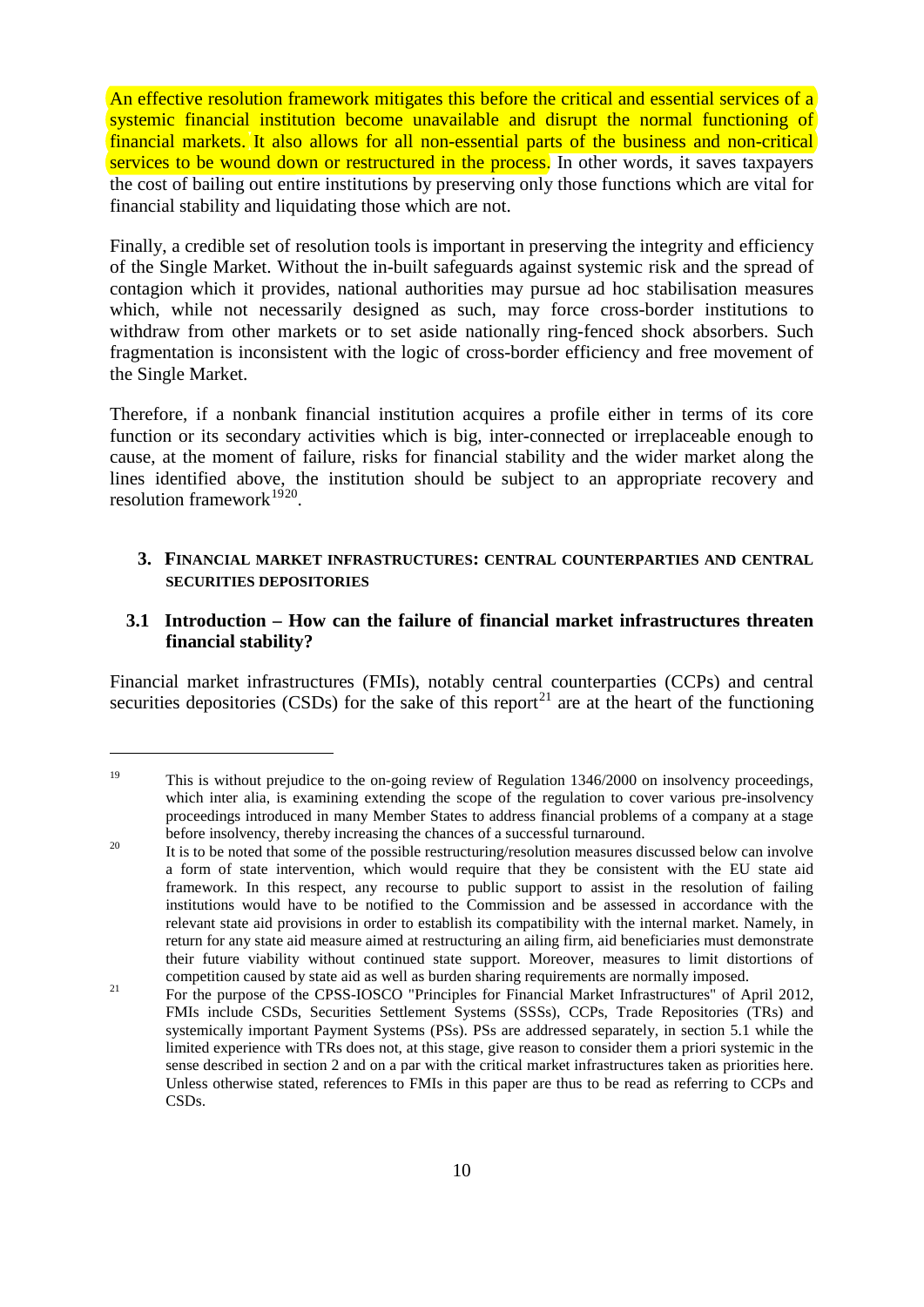of financial markets, providing services that underpin the activities of markets and financial intermediaries. FMIs may be the sole provider of such services, or with a low degree of substitutability, and are thus often seen as essential utilities providing a service of common interest. Given their central and critical role in the functioning of financial markets, regulations aim to ensure that FMIs have strong risk management tools. Despite robust controls, the daunting scenario of the failure of an FMI cannot be excluded. The failure of an FMI that occupies a critical size or position in a market could have immediate systemic implications: some segments of financial markets might just cease to operate, and its disorderly collapse would lead to considerable losses or uncertainty for other financial institutions. In addition, FMIs are characterized by interdependencies with other financial institutions or between themselves which imply that the contagion of a failure would spread rapidly.

Different types of FMIs face different risks and can thus lead to different types of problems in the event of failure. The joint Report on Principles for Financial Market Infrastructures by the Committee on Payment and Settlement Systems (CPSS) and the International Organisation of Securities Commissions  $(IOSCO)^{22}$  $(IOSCO)^{22}$  $(IOSCO)^{22}$  lists the risk classifications to which FMIs are exposed as follows: legal, credit, liquidity, general business, custody/investment, and operational.

However, FMIs have very different risk profiles. Not all FMIs are subject to all types of risks. For example, CSDs that do not offer credit are not exposed to liquidity or credit risk, while CSDs that offer credit and CCPs are exposed to such risks. The materialization of these risks may result in different types of failure scenarios: for example, credit or liquidity risk could result in the failure of a FMI that occurs over a short timeframe, due for instance to the default of one or several participants, while the incidence of operational, investment or business risk would normally be expected to result in the failure of the FMI over a longer timeframe.

The following subsections look in more detail at the risks which the FMIs considered here are exposed to, how their failure to cope with them could threaten their financial or operational viability, and how this in turn could undermine financial stability.

(a) Central Counterparties (CCPs)

A CCP is an entity that interposes itself between counterparties to contracts traded in one or more financial markets in order to assume their rights and obligations, acting as the buyer to every seller and the seller to every buyer and thereby ensuring the performance of open contracts. By their nature, CCPs play a central role in managing systemic risk but they also *concentrate* a significant level of financial risk. The implementation of the G20 reforms, with the mandatory clearing of all standardized OTC derivatives, will further increase their systemic importance. According to the latest data from the Bank for International Settlements (BIS), the total notional amounts outstanding of OTC derivatives amounted to \$648 trillion at end-2011, of which more than \$128 trillion were cleared on a CCP. Assuming that only a third of OTC derivatives would be standardized enough to be cleared via a central counterparty, CCPs would, in this low-bound future scenario, concentrate more than \$216 trillion worth of OTC derivative contracts.

<span id="page-10-0"></span><sup>22</sup> See<http://www.bis.org/publ/cpss94.pdf>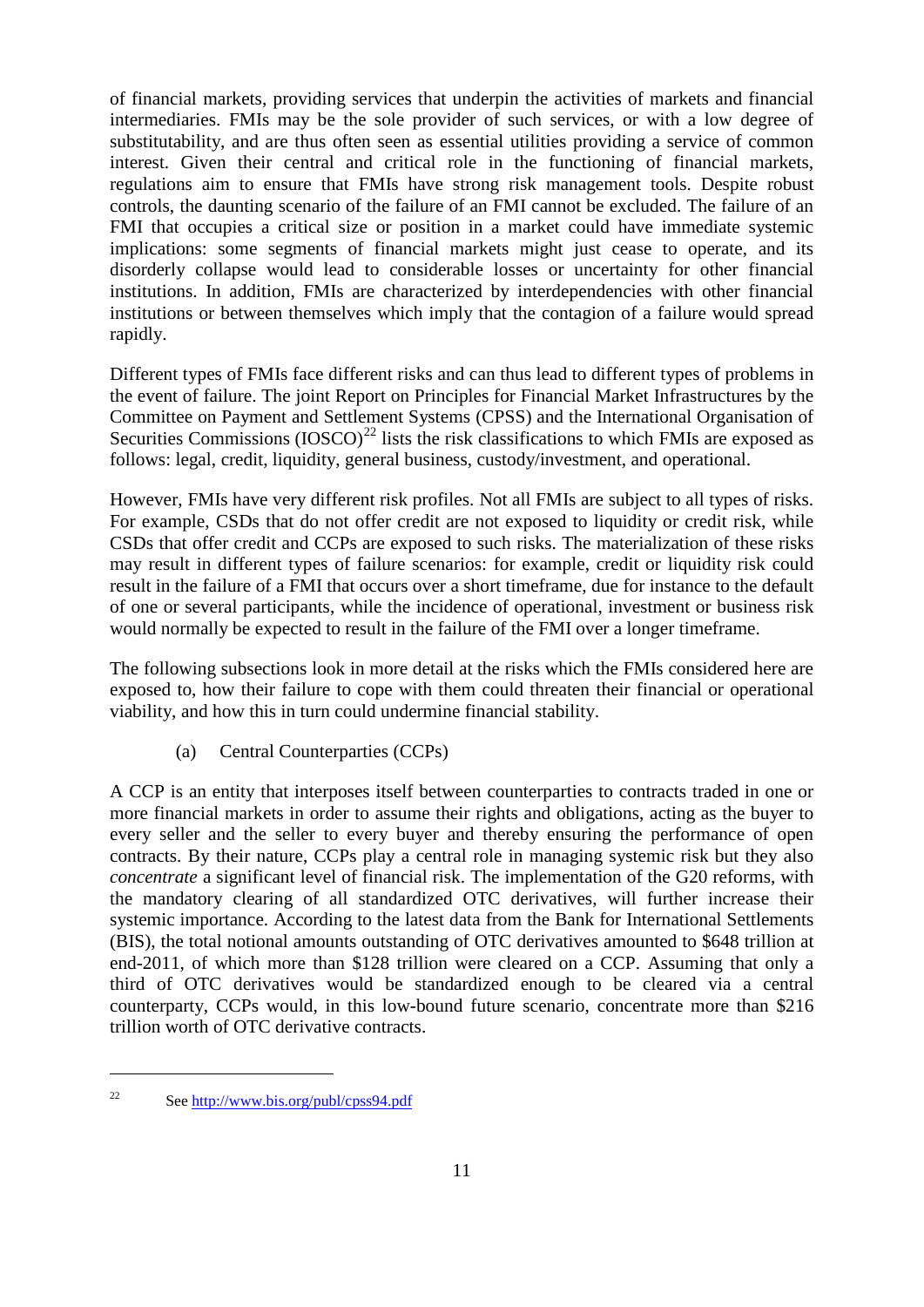Among FMIs, CCPs are exposed to the greatest variety of risks that could threaten their viability (according to the CPSS-IOSCO risk classification mentioned above, CCPs face legal, credit, liquidity, investment and operational risks). The risks of a CCP becoming insolvent stem mainly from the potential default of a clearing member, potential losses on the CCP investment portfolio, or other business risk.

A typical scenario where a CCP could be exposed to credit and liquidity risks is when one or more of its major members default. The inability of the CCP's member(s) to meet its/their obligations put the CCP itself under financial stress. This stress is exacerbated by the fact that CCPs generally must perform their obligations to their members under tight timeframes. CCPs financial resources are normally designed and calibrated to cope with such extreme events. However, the market conditions prevailing at the time of a major participant's default could lead to heightened volatility and high margin calls on members. As a result, other members of the defaulting CCP could be subjected to funding pressures as a result and this could, in extreme market conditions, lead to a cascade of defaults. Therefore, due to the nature of the interconnectedness between a CCP and its users, the risks can spread easily and widely across other markets and thus affect financial stability as a whole. Default funds and initial and variation margins, are two key means for CCPs to mitigate counterparty credit risks. However, during highly volatile market conditions, the value of the collateral may sharply decline, may become illiquid, and thus the CCP might become unable to absorb losses – or the amounts held in the default fund and initial margins might not suffice to cover the losses of a member's default if they have not been calibrated to withstand such highly volatile markets conditions.

Moreover, market conditions prevailing after the default may impede the CCP to liquidate defaulter's positions. The CCP may have to carry illiquid positions during a long period and keep paying to non-defaulting clearing members variation margins linked to these positions. At some point, the CCP will have exhausted the resources included in its default waterfall and will have to rely on its own resources to perform these payments. In such a scenario, the likelihood of the CCP becoming insolvent will greatly increase if no other actions are taken.

The operational<sup>[23](#page-10-0)</sup> risks which a CCP is exposed to can also result in direct financial losses, and, in time, severely hit the CCP's capital. The financial losses may also result indirectly from the operational incident for example through compensation to its counterparties as a result of lawsuits arising from the CCP's operational failure. Moreover, operational failure can itself directly trigger systemic effects, namely in the financial condition of its members and users. If a CCP suffers an operational risk event, members' and clients' trades and collateral may be in limbo until the problem is resolved, which would certainly cause disruptions to financial markets. To mitigate this risk, CCPs are subject to the obligation to set-up adequate contingency arrangements (EMIR Article 34). The viability of the CCP depends on its ability to address the source(s) of the operational risk in a continuous manner.

<span id="page-11-0"></span><sup>&</sup>lt;sup>23</sup> Operational risk refers to the risk of failure from operations caused by a variety of factors such as deficiencies in information systems or internal processes, human errors, management failures, unavailability of critical services provided by major outside service providers, fraud, computer crime or disruptions from external events like natural disasters (e.g. major earthquake) or cyber attacks.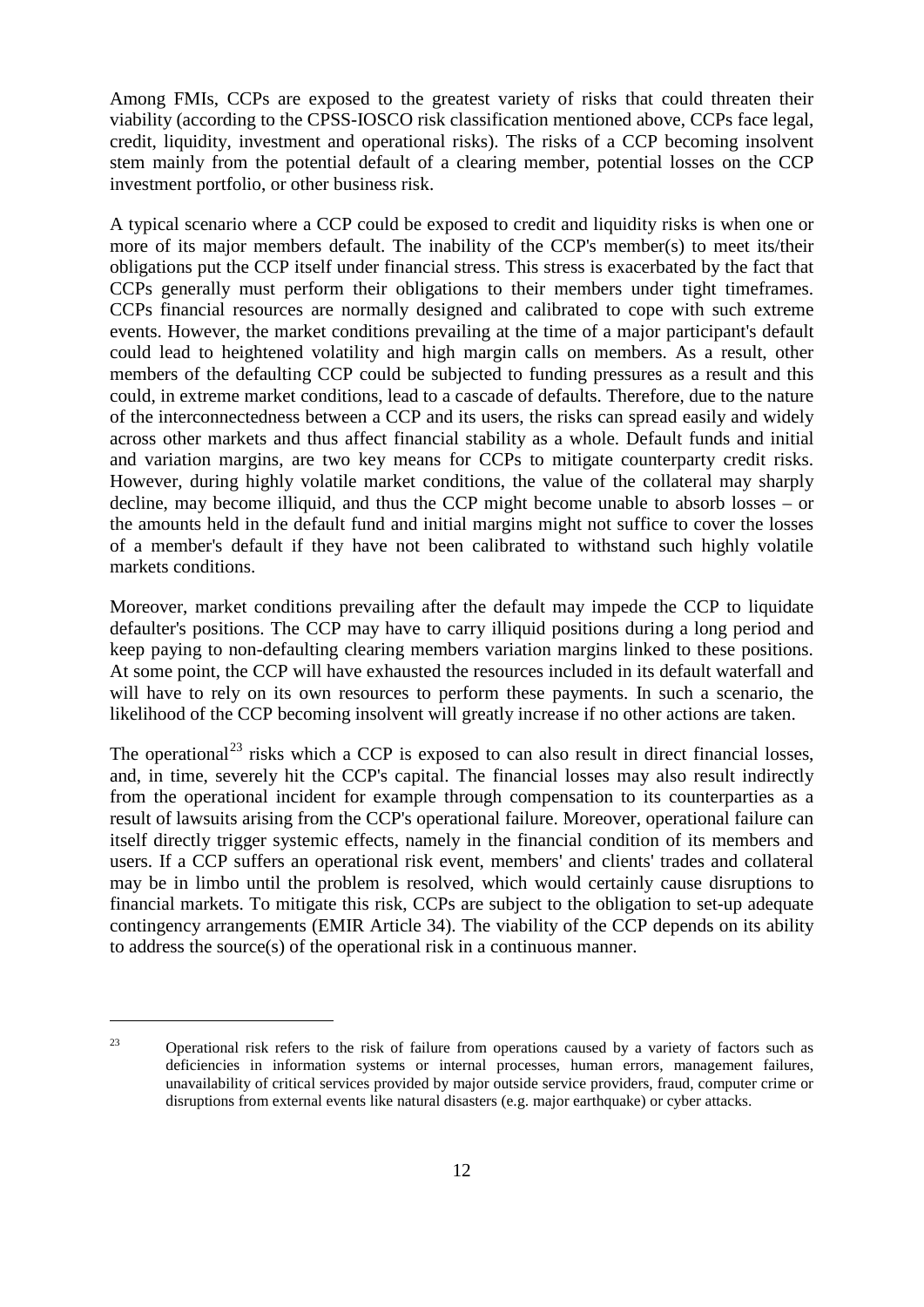CCPs also face significant credit and market risk via their investment activity. This activity mainly consists of the investment of the collateral received from the CCP's clearing members. The conditions under which CCPs may practice this activity are strictly regulated. Pursuant to EMIR Article 47, CCPs shall only invest in 'highly liquid financial instruments', in order to ensure that the CCP will be able to liquidate these assets quickly after the default of a clearing member with minimal market losses. For that purpose, CCPs are also required to apply conservative haircut policies to the collateral they receive. Apart from its impact on CCP default management, the liquidity of the investments of the CCP ensures that it will be able to return without delay collateral to clearing members that decide to close or reduce their net position.

Despite these safeguards, a CCP may however face situations where its investment policies have not been adequately calibrated, and where the liquidation of its investments generates market losses. In normal circumstances, this may prevent the CCP from returning the amounts of collateral owed to its clearing members in due time. The occurrence of such a situation after the default of a clearing member may significantly increase the losses incurred by the CCP on the liquidation of the defaulter's position and lead the CCP to tap its default funds or, in last resort, its capital.

Failure of a CCP along the above lines would imply that their members would suddenly face very significant counterparty credit risk and replacement costs on trades that were guaranteed by the CCP. If there is a lack of alternatives for performing the same functions as the financially ailing or operationally malfunctioning CCP, the financial stability of the whole system could be at risk – all the more when the uncertainties surrounding the scale and distribution of losses borne by the CCP would damage market confidence and disrupt even further the functioning of financial markets.<sup>[24](#page-11-0)</sup>

The materialization of risks impacting CCPs are likely to trigger contagion effects. CCPs are strongly inter-connected with other FMIs in the post-trading chain, like securities settlement systems and payment systems or interoperated CCPs, thus creating a high risk of contagion, as well as with financial institutions acting as clearing members<sup>25</sup>. As clearing members of a CCP are often also clearing members in other CCPs, the failure of a CCP which would cause losses to its clearing members could indirectly impact other CCPs if these losses would trigger a default of the clearing members. The failure of a CCP could therefore trigger a significant chain reaction in the financial markets. Therefore, intervention of public sector authorities may be necessary to preserve order and function in the market. In this respect, as mentioned above, the forthcoming mandatory clearing through a CCP of standardized OTC derivatives will further increase CCPs' systemic relevance as greater transaction volumes increase their size and concentration of risk. A failing CCP clearing eligible derivatives could also seriously hamper the ability to transact in those products since it could require significant time to find an alternative entity given the quasi-monopoly of certain CCPs on certain market segments and the lack of substitutable service providers.

<span id="page-12-1"></span><sup>&</sup>lt;sup>24</sup> For example, historical examples of CCP near-failures (Paris 1974 and Hong-Kong 1987) have led authorities to close the markets they were covering during several days and forced costly bail-outs.

<span id="page-12-0"></span><sup>&</sup>lt;sup>25</sup> See CPSS (June 2008) for a comprehensive analysis of "Interdependencies of payment and settlement systems."<http://www.bis.org/publ/cpss84.pdf>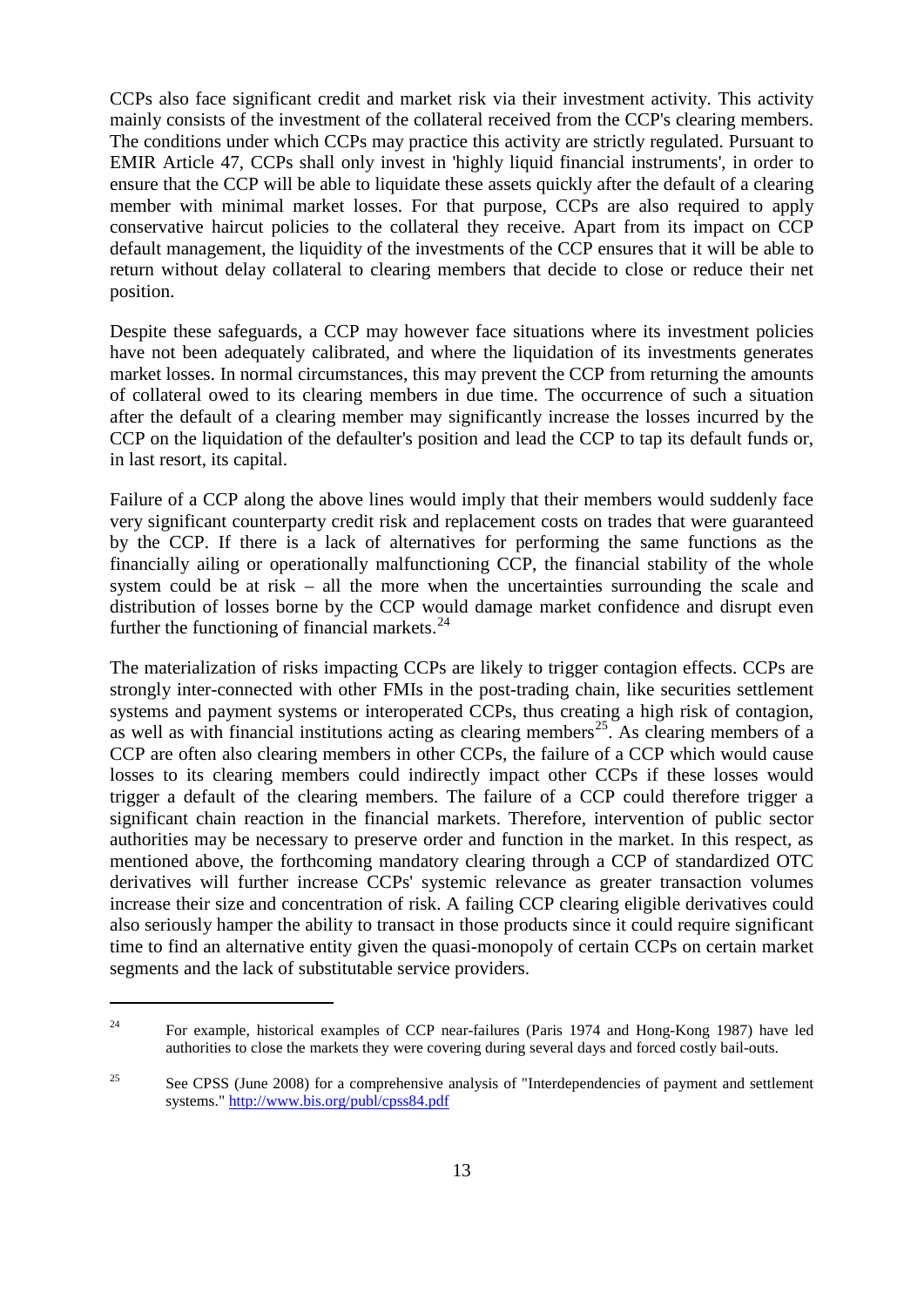#### (b) Central Securities Depositories (CSDs)

Most CSDs have three core functions: they record issuances of securities in a book entry system, they maintain securities accounts and they operate securities settlement systems, which ensure the settlement of securities transactions and transfers of collateral. In addition, some CSDs provide currently a number of ancillary services, some of which do not involve additional types of risks other than operational risk – such as the administration of corporate actions and redemptions, and others which involve additional types of risks – such as banking-type of services (granting intraday credit for settlement and taking deposits). The most notable providers of settlement banking services are the two International CSDs (ICSDs), Euroclear Bank and Clearstream Banking Luxembourg. Overall, CSDs play a central role in the settlement of securities transactions and transfers of collateral. EU CSDs handled 930 trillion Euro of settlement volumes in 2010 and were holding 39 trillion Euro of securities at the end of 2010.

Based on the core functions of CSDs, the principal risks they are exposed to are operational and legal risks. Legal risks are particularly relevant in a cross-border context, if the CSD's rules for example regarding settlement finality and netting are not enforceable in other jurisdictions. Specific examples of operational risks relevant to CSDs include: inadequate record keeping or safekeeping of securities, inadequate safeguarding of information, leading to the disclosure of confidential information on securities accounts, system problems, inadequate internal control procedures and fraud.

CSDs which provide banking-type of ancillary services to their participants are subject to specific liquidity and credit risks<sup>26</sup>. These risks are currently mitigated, to some extent, by the scope of such services being limited essentially to intraday deposits and credits related to securities settlement, and by strict requirements for such services, including full collateralisation of credit. However, while the services are limited in scope, the amounts handled are very significant.<sup>[27](#page-13-0)</sup> Furthermore, current risk mitigation measures do not completely eliminate credit and liquidity risks and the possibility of insurmountable financial problems, particularly in a stressed market scenario where collateral loses significant value or is difficult to use.

If managed in a disorderly fashion, the failure of a CSD could have considerable effects on the financial system. It could mean that the securities held in the CSD could not be transferred, at least temporarily. This could spread uncertainty to the finality of settlement instructions entered into before the default of the CSD, and hence the ownership of the securities. The interconnection of CSDs with payment systems, CCPs and other CSDs would contribute to block the settlement of interbank payments. Moreover, as CSDs are used by central banks for the transfer of collateral in monetary policy operations, a CSD failure would impact the ability of central banks to inject liquidity in the banking system. Finally, the very low degree of substitutability of CSD services would make the transfer of activity of a failing CSD to another provider very challenging. To avoid such a scenario, public intervention in

<span id="page-13-1"></span><sup>&</sup>lt;sup>26</sup> This applies also to CSDs with securities settlement systems that operate on a deferred net settlement basis and provide guarantees to participants.<br><sup>27</sup> For instance, one of the two biggest CSDs in Europe provides each day 80 to 100 billion Euro of

<span id="page-13-0"></span>intraday credit.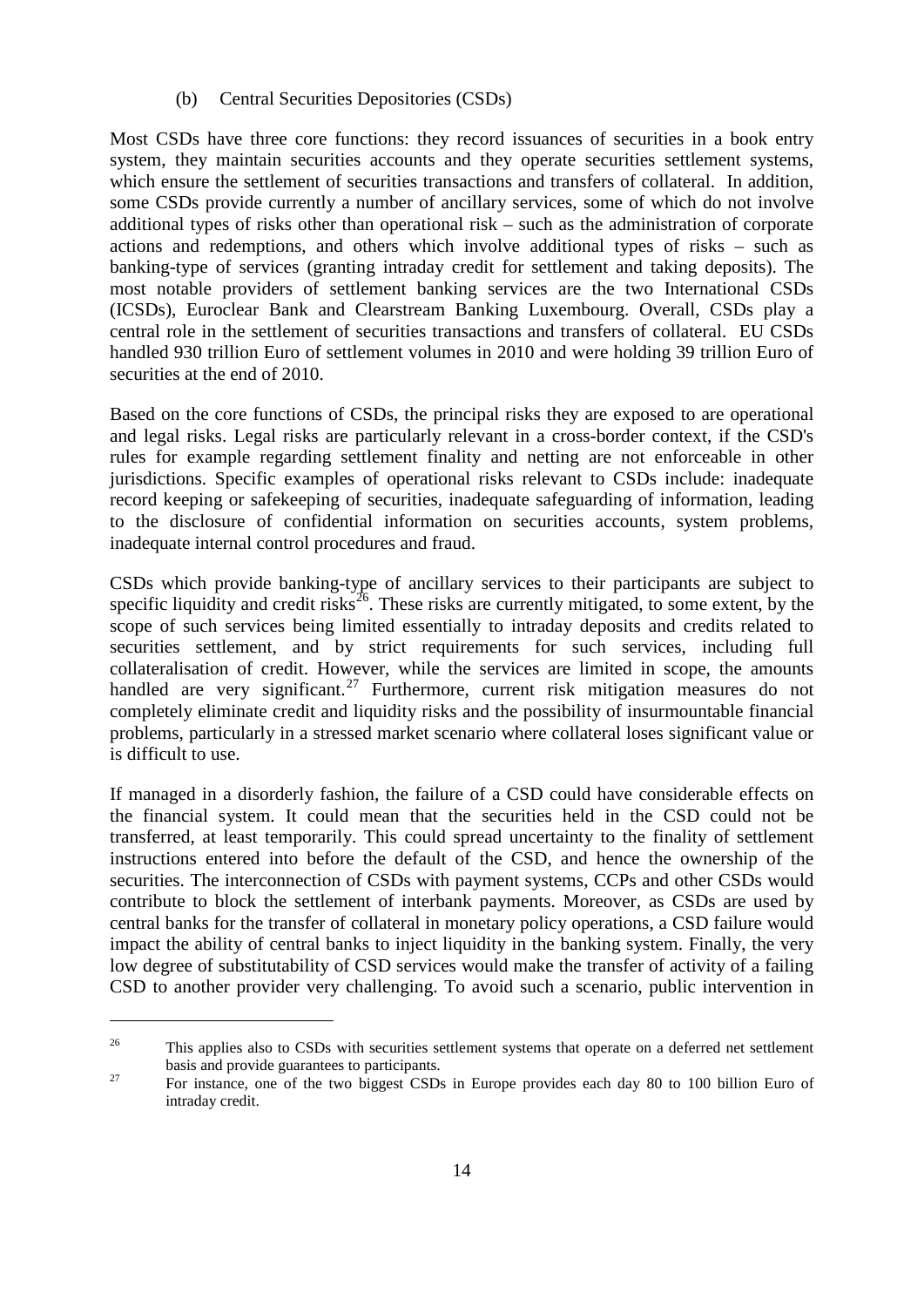the form of direct financial support, guarantees, or other extraordinary measures may be required.

# <span id="page-14-0"></span>**3.2 Possible recovery and resolution tools**

At the EU-level, the activities of CCPs are governed by the Regulation on OTC derivatives, central counterparties and trade repositories (EMIR). Among other things, EMIR introduces comprehensive organisational rules for the safe and efficient functioning of CCPs across the EU and requires standardised OTC derivatives to be centrally cleared in a CCP. As for CSDs, the Commission proposal for a Regulation on improving securities settlement in the European Union and on CSDs introduces, among others, common rules for CSDs, which should improve the safety and soundness of CSDs and of securities settlement systems.

However, assessing the adequacy of existing and forthcoming measures in mitigating the likelihood of failure is not the purpose of this paper. As indicated, failure is not fully precluded, for example when the management of risks goes badly wrong. Notwithstanding any provisions in existing and forthcoming legislation to ensure robust risk management and take corrective action in the event of problems, what is at stake here is whether possible extraordinary measures should be foreseen to mitigate the systemic and public consequences of a failure of a CCP or a CSD, ensure continuity of their essential services, and minimise costs for taxpayers<sup>28</sup>. The discussion and questions below focus on whether such a framework for CCPs and CSDs should be developed and what it should consist of.

# <span id="page-14-1"></span>*3.2.1 Discussion and questions*

a) General

Following the general approach adopted by the FSB, suitable measures and powers should exist to make feasible the resolution of any financial institution without causing systemic disruption or exposing taxpayers to losses. In the case of CCPs and CSDs operating in the EU single market, these should ensure a level playing field among FMIs together with nondiscriminatory treatment and legal certainty for their users who could be affected.

# *Questions:*

- *1. Do you think that a framework of measures and powers for authorities to resolve CCPs and CSDs is needed at EU level or do you consider that ordinary insolvency law is sufficient?*
- *2. In your view, which scenarios/events might lead to the need to resolve respectively a CCP and a CSD? Which types of scenarios CCPs/CSDs and authorities need to be prepared for which may imply the need for recovery actions if not yet resolution?*

<span id="page-14-2"></span><sup>&</sup>lt;sup>28</sup> In this respect it should be noted that the proposed framework for the recovery and resolution of banks will already provide a safer environment for numerous stakeholders including FMIs. In case of an imminent failure of a bank, the new tools will allow authorities to keep the critical parts of the bank in operation and ensure continuity of payments of margin and other key services. In this way the CCPs and other FMIs will face less risk that some of their members would default on their obligations and transmit problems to FMIs and its members and other clients.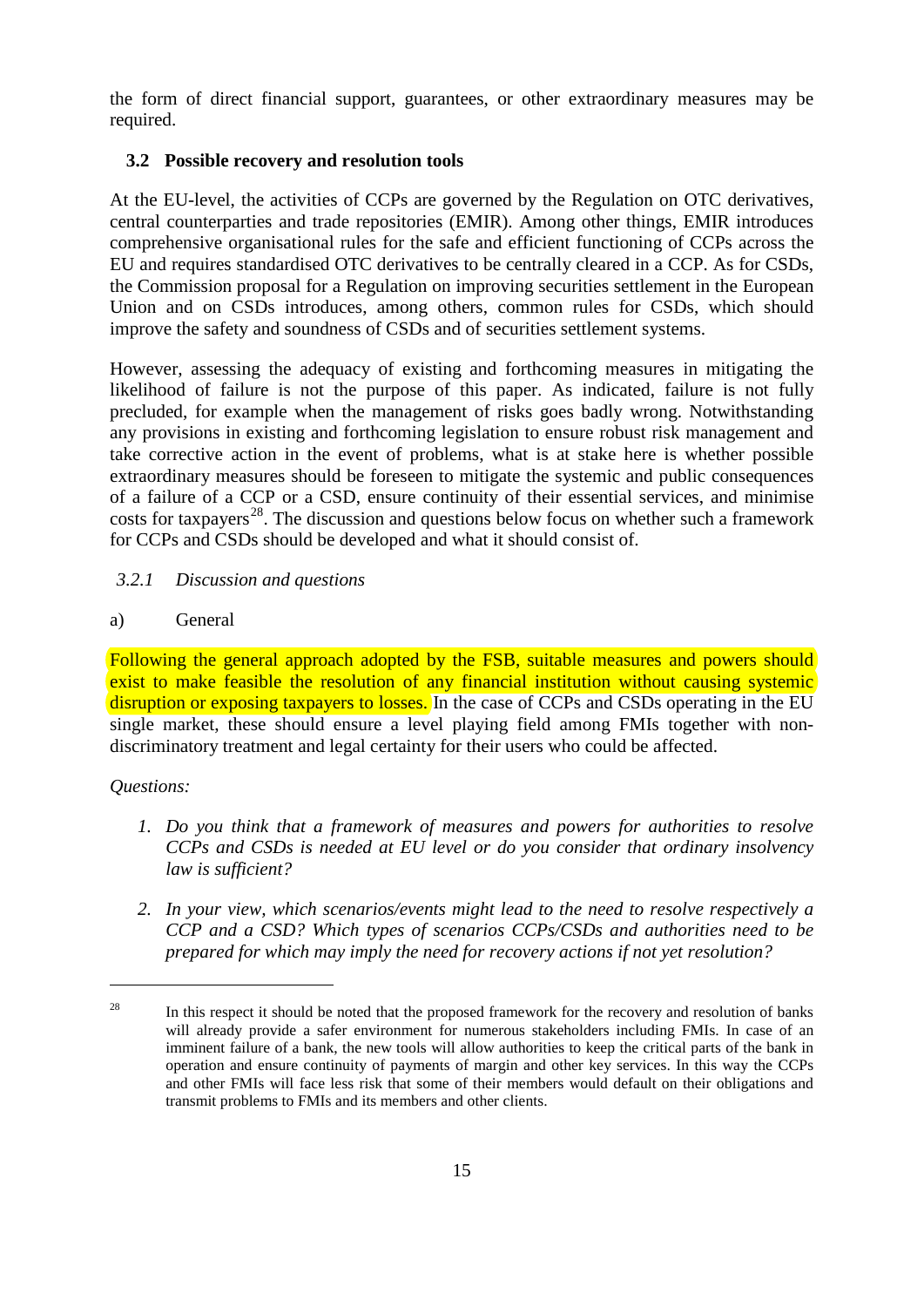- *3. Do you think that existing rules which may impact CCPs/CSDs resolution (such as provisions on collateral or settlement finality) should be amended to facilitate the implementation of a resolution regime for CCPs/CSDs?*
- *4. Do you consider that a common resolution framework applicable to CCPs and CSDs is desirable or do you favour specific regimes by type of FMIs?*
- *5. Do you consider that it should only apply to those FMIs which attain specific thresholds in terms of size, level of interconnectedness and/or degree of substitutability, or to those FMIs that incur particular risks, such as credit and liquidity risks, or that it should apply to all? If the former, what are suitable thresholds in one or more of these respects beyond which FMIs are relevant from a resolution point of view? What would be an appropriate treatment of CSDs that do not incur credit and liquidity risks and those that incur such risks?*
- *6. Regarding FMIs (some CSDs and some CCPs) that are also credit institutions, is the proposed bank recovery and resolution framework sufficient or should something in addition be considered? If so, what should the FMI-specific framework add to the bank recovery and resolution framework? How do you see the interaction between the resolution regime for banks and a specific regime for CCPs/CSDs?*
- b) Objectives

Resolution should, consistent with the FSB principles, ensure the continuity of critical services, preserve financial stability, avoid contagion and an unnecessary destruction of value, and guard against losses for taxpayers. In the case of CCPs and CSDs, the most critical is the continuity of systemically important functions and services since financial market participants, central banks, and other institutions rely upon FMIs to conduct critical payment, clearing, settlement, and recording functions on a reliable and timely basis to process financial transactions, channel monetary policy, and transfer funds around the world.

In addition to the high level objectives, more operational objectives could also be set such as:

- Adequate preparation for failure of CCPs/CSDs,
- Ensure resolvability of CCPs/CSDs,
- Provide legal certainty and predictability about the triggering of resolution,
- Develop adequate resolution powers and tools for CCPs/CSDs,
- **Develop coordination mechanisms among different jurisdictions and authorities to** manage resolution of CCPs/CSDs in a way that considers the impact of actions on other FMIs and financial service providers.

## *Questions:*

- *7. Do you agree that the general objective for the resolution of CCPs/CSDs should be continuity of critical services?*
- *8. Do you agree with the above objectives for the resolution of CCPs/CSDs?*
- *9. Which ones are, according to you, the ones that should be prioritized?*

## *10. What other objectives are important for CCP/CSD resolution?*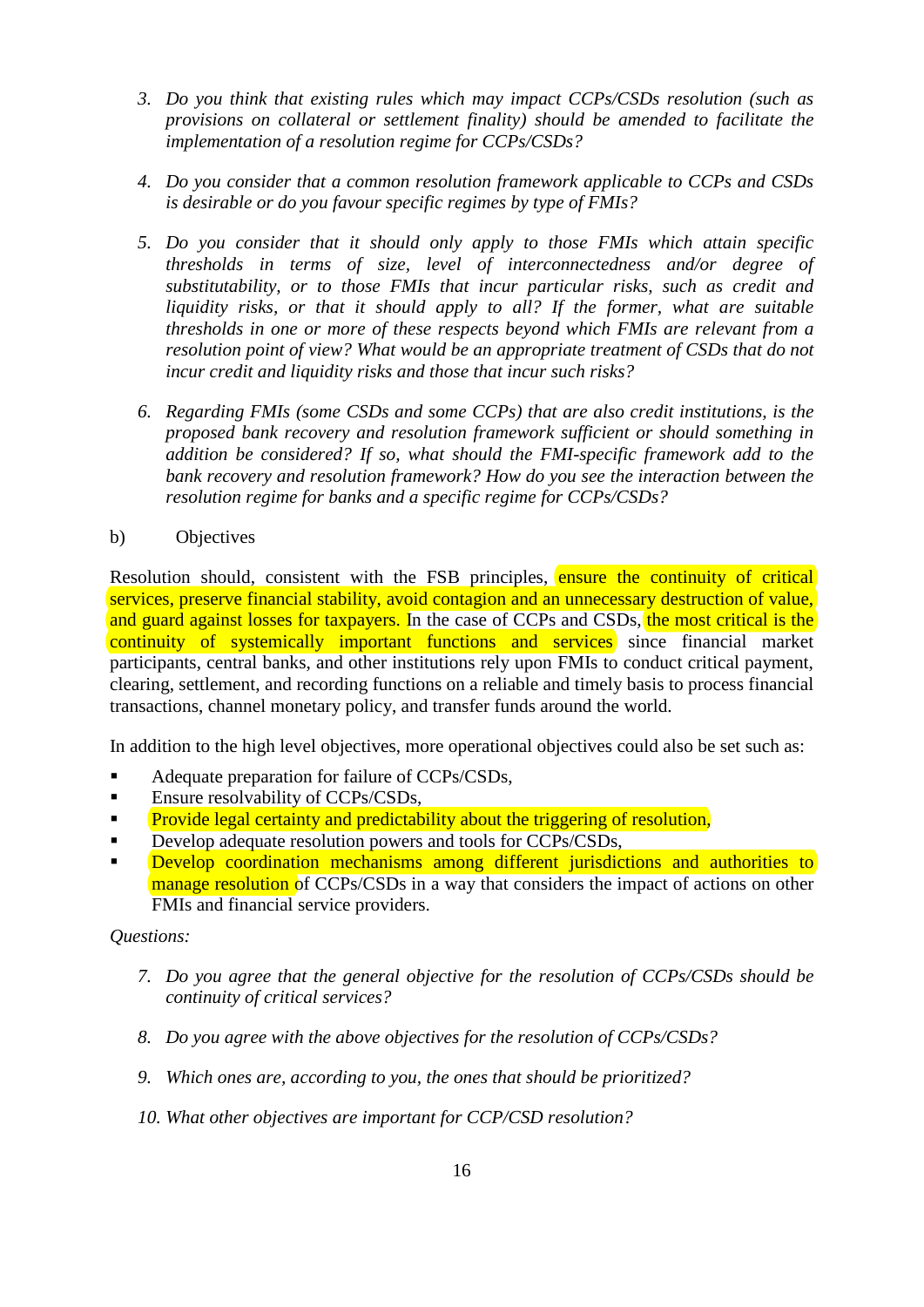## c) Recovery and Resolution plans

Ensuring that the objectives above can be met requires a series of preventive steps. These include plans setting out ways for institutions to restore their viability in the event of adverse developments (recovery plans) and plans for authorities to restructure an institution in order to ensure the continuity of its essential functions and preserve financial stability (resolution plans).

Recovery plans prepared by the FMIs should guide how to stabilise an FMI undergoing financial or operational stress. Resolution plans prepared by authorities should first assess the resolvability of FMIs (i.e. whether the objectives of resolution can be achieved within the timeframe available). Based on this assessment, authorities should have the power to request changes in the operation of FMIs to ensure and facilitate their resolvability. Second, resolution plans should provide a roadmap for authorities how the resolution of a failed FMI can be carried out in the most efficient way. Resolution plans of FMIs should in particular contain all the information necessary to preserve the essential functions of an institution in different stress-scenarios.

#### *Questions:*

- *11. What should be the respective roles of FMIs and authorities in the development and execution of recovery plans and resolution plans? Should resolution authorities have the power to request changes in the operation of FMIs in order to ensure resolvability?*
- *12. To what extent do you think that CCPs/CSDs in cooperation with their users would be able to define efficient recovery and resolution plans on the basis of amendments to their contractual laws?*

## d) Resolution triggers

Resolution should be initiated when a firm is no longer viable or likely to be no longer viable, and has no reasonable prospect of becoming so. A condition for resolution is that its failure and the disruption of its services would have systemic implications for other parts of the financial sector and the economy. Otherwise, normal insolvency procedures should apply.

There is a need for flexibility in the triggering decision as it is very difficult to predict in advance the conditions which will justify recourse to resolution. However it is also important to ensure predictability for stakeholders given the potential impact of resolution powers on these entities. To this end certain key indicators might need to be selected even if their triggering value is not pre-defined. Depending on the FMI, authorities, the FMIs themselves, and the affected stakeholders could benefit from **meaningful triggers** in terms of when an FMI's solvency, systems, risk management controls, and operations are **poised to fail** imminently and pose a risk to financial stability.

Considering the systemic nature of many FMIs, the framework could also enable authorities to intervene, if necessary, when an entity is in breach of its regulatory requirements, but before any resolution triggers are affirmatively hit. Such action could involve, for example, requiring the FMI to adopt changes to its contractual terms. This could be a way to mitigate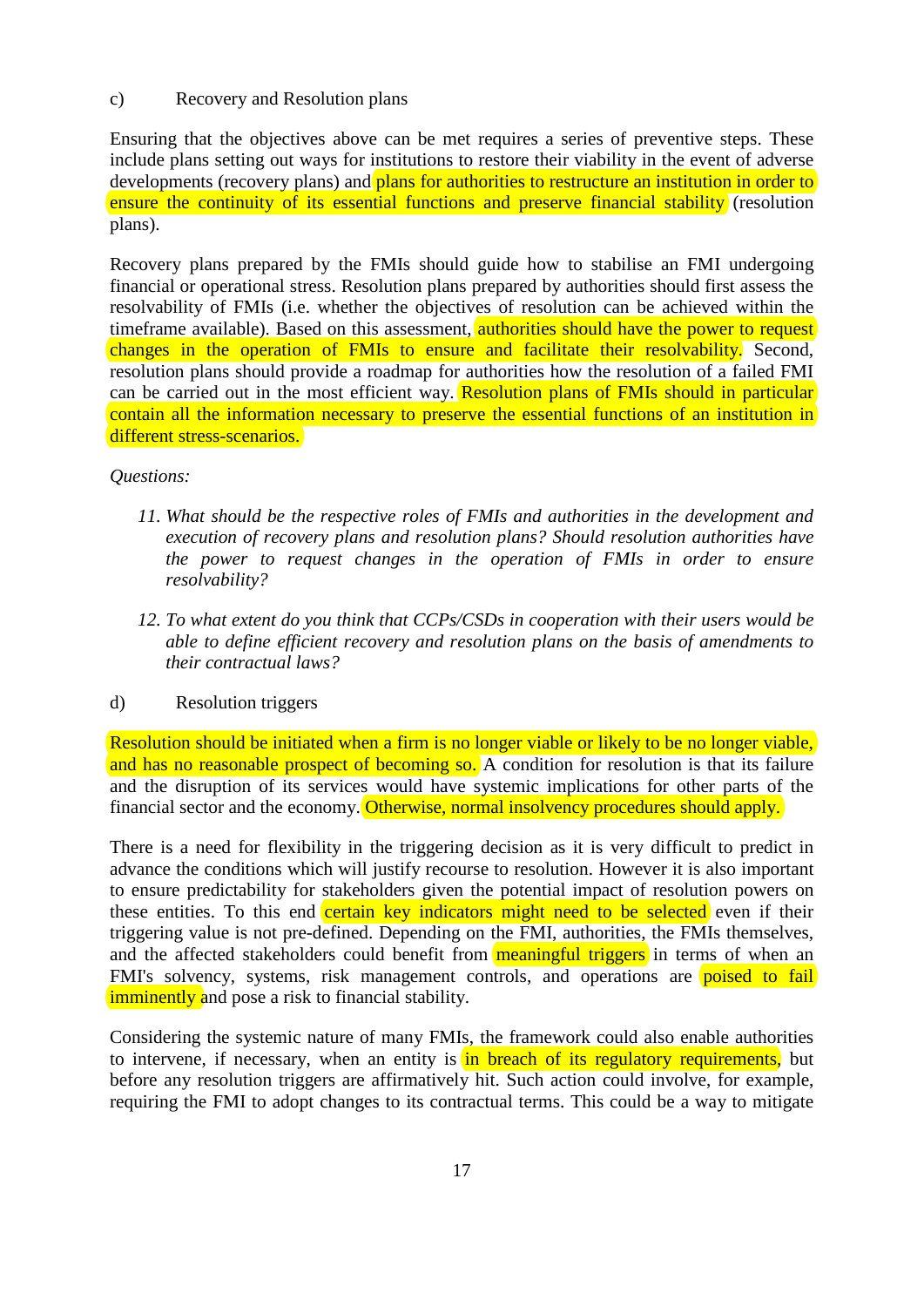the worsening of an ailing FMI's situation, return it to a healthier state, and avoid the need for resolution.

#### *Questions:*

- *13. Should resolution be triggered when an FMI has reached a point of distress such that there are no realistic prospects of recovery over an appropriate timeframe, when all other intervention measures have been exhausted, and when winding up the institution under normal insolvency proceedings would risk causing financial instability?*
- *14. Should these conditions be refined for FMIs? For example, what would be suitable indicators that could be used for triggering resolution of different FMIs? How would these differ between FMIs?*
- *15. Should there be a framework for authorities to intervene before an FMI meets the conditions for resolution when they could for example amend contractual arrangements and impose additional steps, for example require unactivated parts of recovery plans or contractual loss sharing arrangements to be put into action?*
- e) Resolution powers

Authorities need special powers to carry out effective resolution of entities meeting the above conditions. These involve extensive and comprehensive powers of intervention in the management and corporate structure of the institution, in order to preserve the functioning and viability of critical functions. In the context of the resolution tools (discussed in the next part below), for the resolution of some FMIs, these powers could consist of the following:

- Remove and replace the senior management;
- **Appoint an administrator;**<br>**Operate and resolve the end**

- Operate and resolve the entity including taking commercial decisions to restructure or wind down the entity's operations;
- 
- Establish a temporary bridge institution to take over certain critical functions;
- Separate non-performing assets into a distinct vehicle;
- Transfer or sell specified assets or liabilities to a third party entity;<br>Establish a temporary bridge institution to take over certain critical<br>Separate non-performing assets into a distinct vehicle;<br>Recapitalise an entit Recapitalise an entity by amending or converting the terms of specified parts of the balance sheet of the entity in order to allow for the continuity of essential functions;
- 
- Override rights of shareholders of the firm in resolution;<br>
Temporarily stay the exercise of early termination rights;<br>
Impose a moratorium on payment-flows<sup>29</sup>: Temporarily stay the exercise of early termination rights;
- Impose a moratorium on payment-flows<sup>29</sup>;
- Effect the closure and orderly wind-down of the entity.

<span id="page-17-0"></span><sup>&</sup>lt;sup>29</sup> The Key Attributes state that resolution authorities should have the power to impose a moratorium with a suspension of payments, except for payments to CCPs and those entered into payment, clearing and settlement systems. This exception is important since a moratorium on payments in a CCP, payment system or SSS would mean a full or partial stoppage of the system, which is against the objective of continuity of critical functions. However, there may be rare circumstances where a moratorium may buy time to stabilise the situation, especially for FMIs that do take credit risk. A moratorium on their credit activity may avoid that losses linked to this activity build up. For those FMIs that do not take credit risk, the benefit of such a moratorium does not seem warranted.,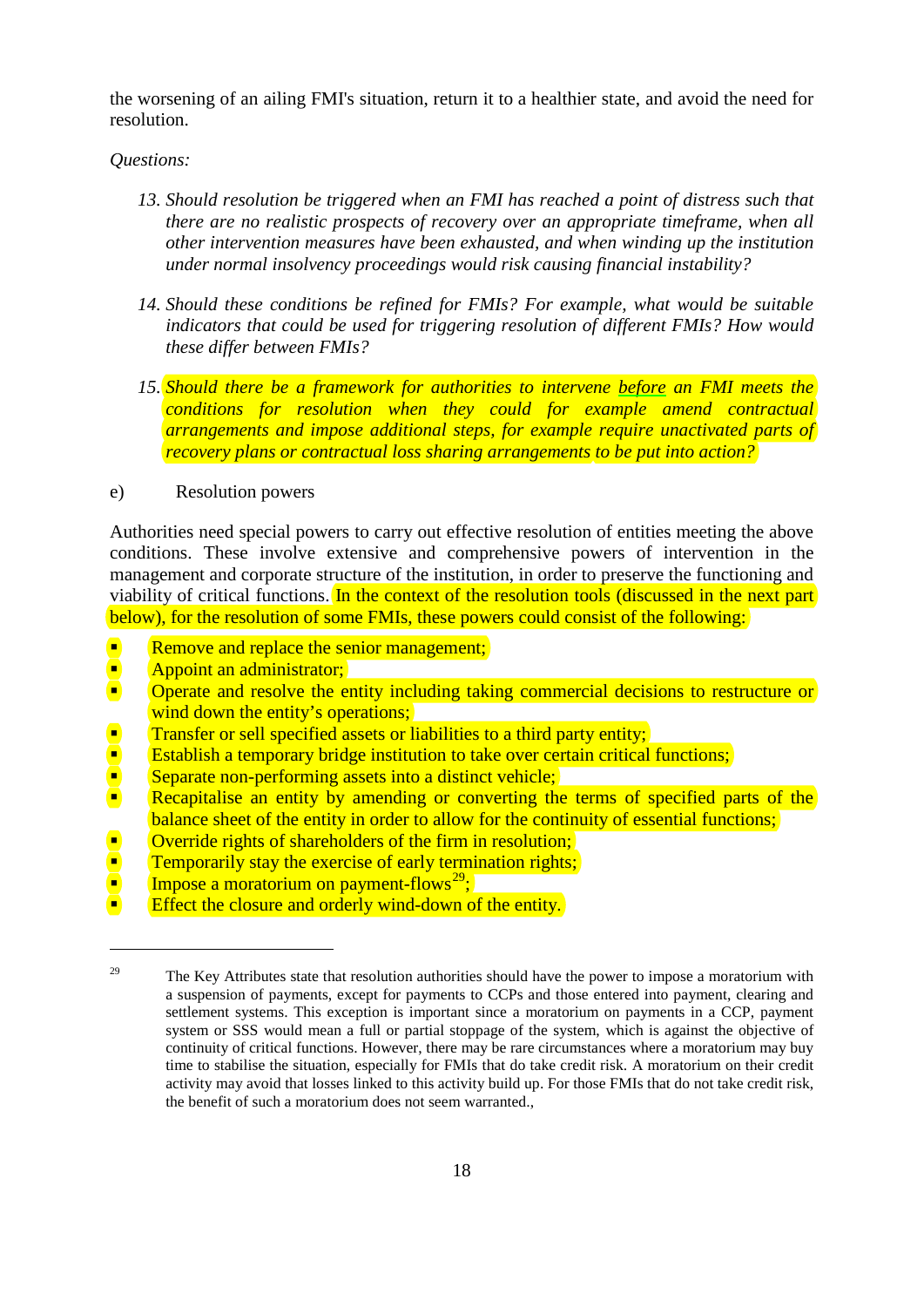In the case of FMIs, some of the above resolution powers are especially relevant. The objective of continuity of essential services and functions would for instance require other companies in the same group or an acquiring entity to cooperate in an overriding sense to guarantee those essential services. A FMI's main mission is to continuously provide services to the rest of the financial system by facilitating the conclusion and central handling of transactions. A temporary stay on the exercise of early termination rights that may otherwise be triggered upon entry of a firm into resolution or in connection with the use of resolution powers could also be relevant, in order to prevent users or counterparties from closing out or amending contracts and hamper the viability and value of the resolved FMI in a way counter to the objectives of resolution.

## *Questions:*

- *16. Should resolution authorities of FMIs have the above powers? Should they have further powers to successfully carry out resolution in relation to FMIs? Which ones?*
- *17. Should they be further adapted or specified to the needs of FMI resolution?*
- *18. Do you consider that temporary stay on the exercise of early termination rights could be a relevant tool for FMIs? Under what conditions? How should it apply between interoperated FMIs? How should it be articulated with similar powers to impose temporary stays in the bank resolution framework?*
- *19. Do you consider that moratorium on payments could be a relevant tool for all FMIs or only some of them? If so, under what conditions?*
- f) Resolution tools
	- (a) Reorganisation tools

Authorities should have a variety of ways to carry out resolution, depending on the nature of the entity and crisis in question. CPSS-IOSCO has considered to what extent the resolution tools developed by the FSB can be applied to FMIs, taking into account the inherent specificities of FMIs. The report underlines that an FMI should be subject to resolution regimes "in a manner as appropriate to FMIs and their critical role in financial markets", therefore proposing FMI-specific approaches to recovery and resolution. In relation to the main resolution tools outlined in the proposed Directive on bank recovery and resolution, the following remarks can be made.

The transfer of all or part of operations to a healthy market player could be an effective resolution tool for FMIs. This way the continuity of FMI services could be maintained. However, the transfer of certain FMI-functions to other service providers may not be carried out easily and quickly due to the specificities of this sector. Finding a private sector purchaser for an FMI may be more difficult than for a bank due to the fewer number of firms in the industry (e.g. especially OTC derivatives CCPs) and the different nature of the FMI's assets and liabilities. Even if a substitute provider is available, operational constraints such as system incompatibility (e.g. IT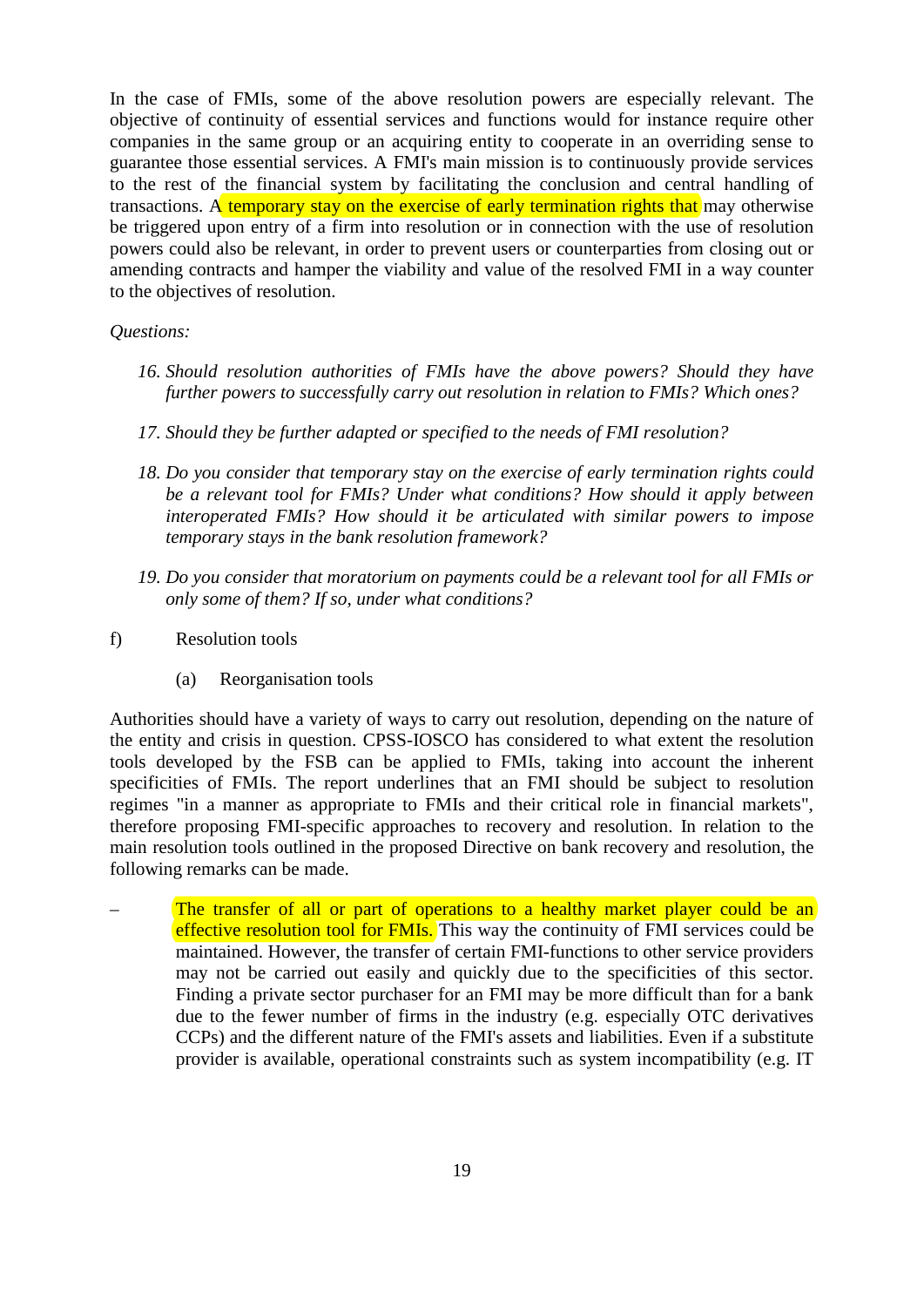infrastructures, accounts identification) may be an obstacle to effecting such a transfer<sup>30</sup>. Moreover, **many FMIs are mutually-owned by their members and, for** competition reasons it may not be desirable to transfer their ownership to a single private purchaser.

- Due to the difficulties in transferring FMIs promptly to other market players, the establishment of a bridge institution could be particularly useful for failed FMIs. The FMI or critical parts thereof could be operated in a temporary bridge institution for example at cost-recovery basis, effectively as a utility. This tool would give time for authorities to find a private sector acquirer and until then ensure the continuity of systemic services.
- The core assets of an FMI (its technical facilities and processes, infrastructure, knowhow etc.) are different from those of banks. They are also less likely to cause losses in a way that transferring certain 'bad' assets to a separate asset management company would be useful. Therefore this tool would possibly be less used in an FMI resolution but could also present advantages in certain cases.
	- (b) Loss allocation and refinancing tools

Consistent with the FSB approach of ensuring that the owners and creditors of financial institutions bear losses before the commitment of public funds, loss allocation tools should also be envisaged in order to recapitalise an FMI. Writing down the debt of failed institutions or converting debt to ownership in the entity (bail-in) could be applied in a modified way for FMIs than for banks. Since FMIs typically do not issue debt as such, there is no instrument giving rise to a liability to haircut or convert to equity. However, losses can be spread among members in a way which, from an economic point of view, can amount to the same thing. Similar arrangements already exist for certain FMIs (e.g. default funds for CCPs in the event of a member default, or loss-sharing agreements between members) and are particularly relevant for FMIs that take principal exposures to their participants. However, for now these arrangements are primarily designed for managing the losses arising from the default of a participant in a CCP, not for recapitalising the CCP to keep it in business. If an FMI goes into insolvency (for reasons other than a member default), or where the losses exceed the ex ante funds or loss-sharing capacity available, these additional losses will need to be allocated and might require ex ante arrangements.

More specifically, to resolve and allocate losses of a CCP, the following options have been raised:

(i) applying haircuts to initial margins: the advantage of this approach is that it would apply haircuts to resources already available at the CCP and can therefore be immediately used. However, initial margins would need to factor this possibility in, and could need to be raised. If used, they would then also need to be replenished, which would imply liquidity calls on the clearing members. Unlike specific liquidity calls on CCP members or ex post allocation to

<span id="page-19-0"></span><sup>30</sup> This should be analysed in the resolution plans of FMIs.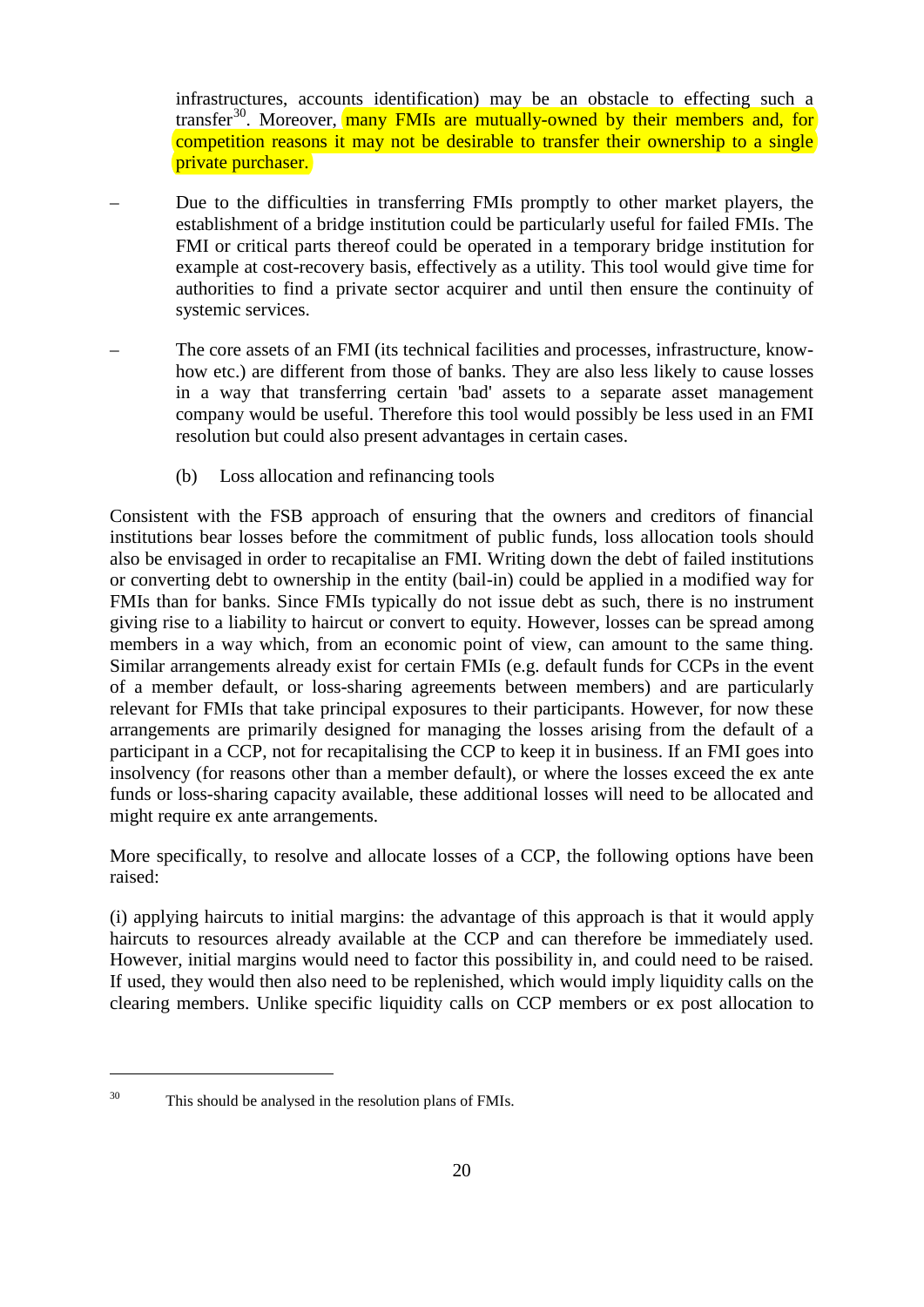recover, the replenishment of initial margins could however be smoothed over time to mitigate its countercyclical impact.

(ii) applying haircuts to variation margins: CCPs could use the variation margins paid by the clearing members with positions 'out-of-the-money' and would not transfer this sum to the clearing members 'in-the-money'. The advantage of this solution is that liquidity is actually available since these payments are anticipated by the clearing members who have to pay these margins anyway. Furthermore it does not have pro-cyclical effects for the members who pay. The disadvantage is that it can have a pro-cyclical effect for members who do not receive the payment of variation margins. In addition, random allocation of losses between the clearing members would necessitate ex-post adjustments.

(iii) specific liquidity calls on CCP members: such arrangements would have the advantage to avoid the random allocation of losses implied by the previous arrangement. However it might potentially be more pro-cyclical since this solution involves an unanticipated call of funds on all members.

(iv) the use of resolution funds with an ex-ante insurance mechanism: such mechanism avoids the negative countercyclical impact, since resources would be available ex-ante. However, to be efficient, it would need to be adequately calibrated. The management of such funds and its opportunity cost would also need to be carefully assessed,

(v) converting CCPs' debt to equity; CCPs could issue specific capital instruments convertible into equity on resolution. Contrary to the previous tools, the burden would not only rely on clearing members.

For CCPs, the industry has considered some financing tools compatible with current contractual arrangements and applicable national insolvency laws. The main options which have been considered are the application of a haircut on variation margins to finance the positions held by the CCP after a default when the resources included in its waterfall have been exhausted. As a last resort, it is also contemplated that the CCP could terminate ('tearup') the illiquid contracts that the CCP has not been able to liquidate  $3^1$ .

To be sure, any loss-sharing and recapitalisation arrangements would need to reflect the hierarchy of creditors in insolvency, subject to any contractual agreements between the FMI and its owners and creditors deviating from this. They should also further and carefully balance the objectives of ensuring efficient central clearing and robust internal CCP risk management together with controlling against moral hazard and an excessive build-up of uncontrolled risk.

#### *Questions:*

 $\overline{a}$ 

*20. Which reorganisation tools could be appropriate for resolving different types and CSDs and CCPs? What would be their advantages and disadvantages?* 

<span id="page-20-0"></span><sup>&</sup>lt;sup>31</sup> More precisely, as the objective of the CCP is to return to a balanced net position, it would terminate contracts with non-defaulting clearing members for an amount equivalent to the contracts held on behalf of the defaulter.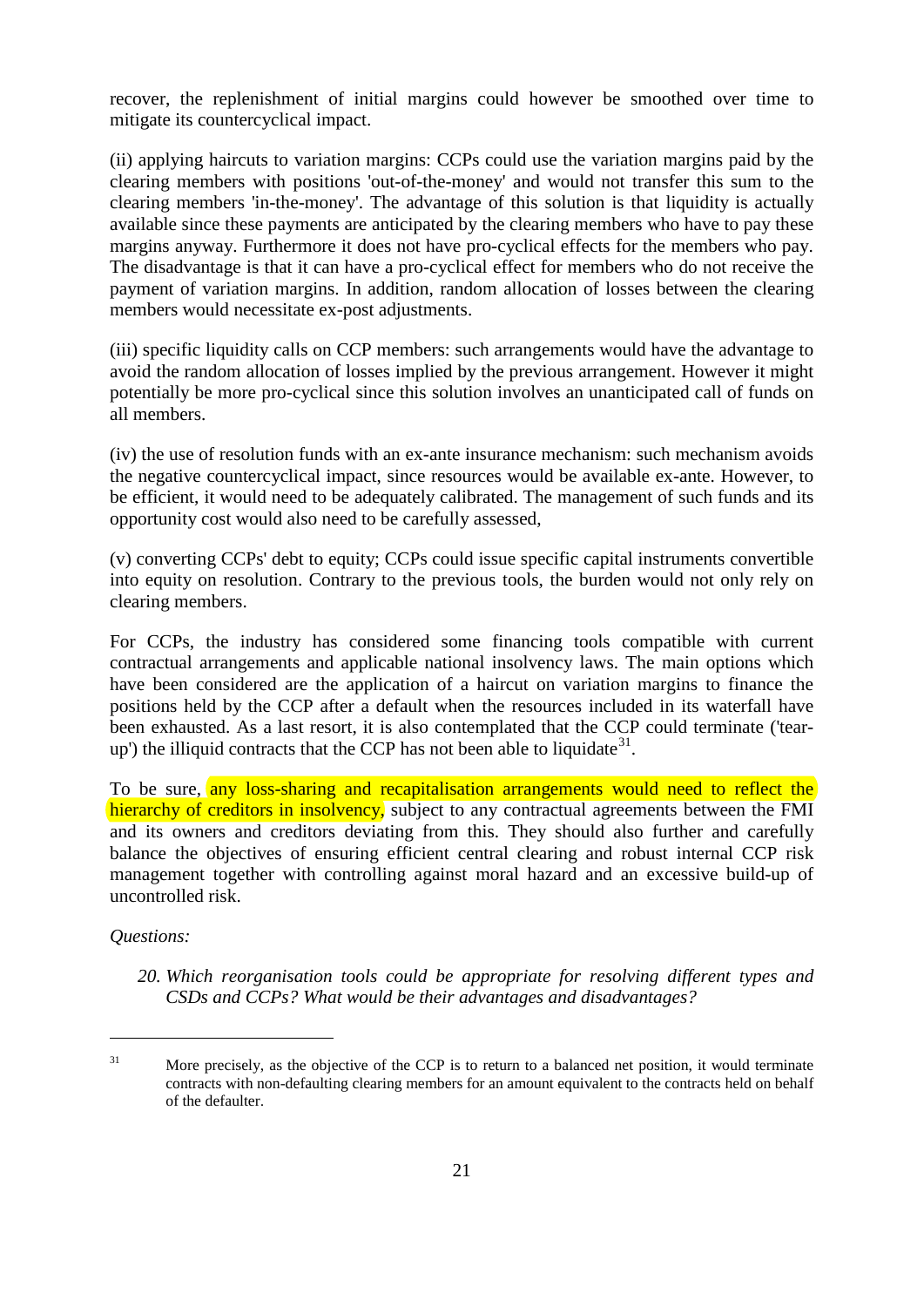- *21. Which loss allocation and recapitalisation tools could be appropriate for resolving different types of CSDs and CCPs? Would this vary according to different types of possible failures (e.g. those caused by defaulting members, or those caused by operational risks)? What would be their advantages and disadvantages?*
- *22. What other tools would be effective in a CCP/CSD resolution?*
- *23. Can resolution tools based on contractual arrangements be effective and compatible with existing national insolvency laws?*
- g) Group resolution

The failure of one of the CCPs or CSDs within a group could spill-over to other group entities, even in the absence of direct exposures between them. Therefore it is likely that the effects of the resolution of one of the CCPs or CSDs within the group would impact others in the group. For instance, in a group comprising several CCPs, the default of one CCP might spill over on the other CCPs. The same issue could also arise within a group composed of a CCP and a CSD, the failure of the CCP might have contagion effects on the activities of the CSD.

# *Questions:*

 $\overline{a}$ 

*24. Do you consider that a resolution regime for FMIs should be applicable to the whole group the FMI is a part of? What specific tools or powers for the resolution authorities should be designed?*

h) Cross border resolution

Many CCPs and CSDs operate across borders<sup>32</sup>, either via different legal entities in other countries, via links with other FMIs or simply by dealing in multiple currencies, time zones and jurisdictions. For example, CCPs operate across borders on a global basis, with clearing members from different countries. Interoperable links between CCPs can also lead to crossborder transfers of risk.

There are two main CSD groups in the EU, which are present in several jurisdictions; most other CSDs have nevertheless a cross-border element to their operations by having established links with CSDs in other countries, i.e. arrangements for opening accounts with another CSD to allow participants to settle securities issued in that CSD.

The failure and potential resolution of such cross-border FMIs could affect multiple EU Member States and third countries. Resolution of FMIs operating within the EU and those having operations outside of the EU could be carried out under different cooperation frameworks.

<span id="page-21-0"></span><sup>&</sup>lt;sup>32</sup> The FSB has developed 4 safeguards aimed at facilitating the development of cross-border central clearing: multilateral cooperative oversight arrangements, liquidity provision, resolution of CCPs and access.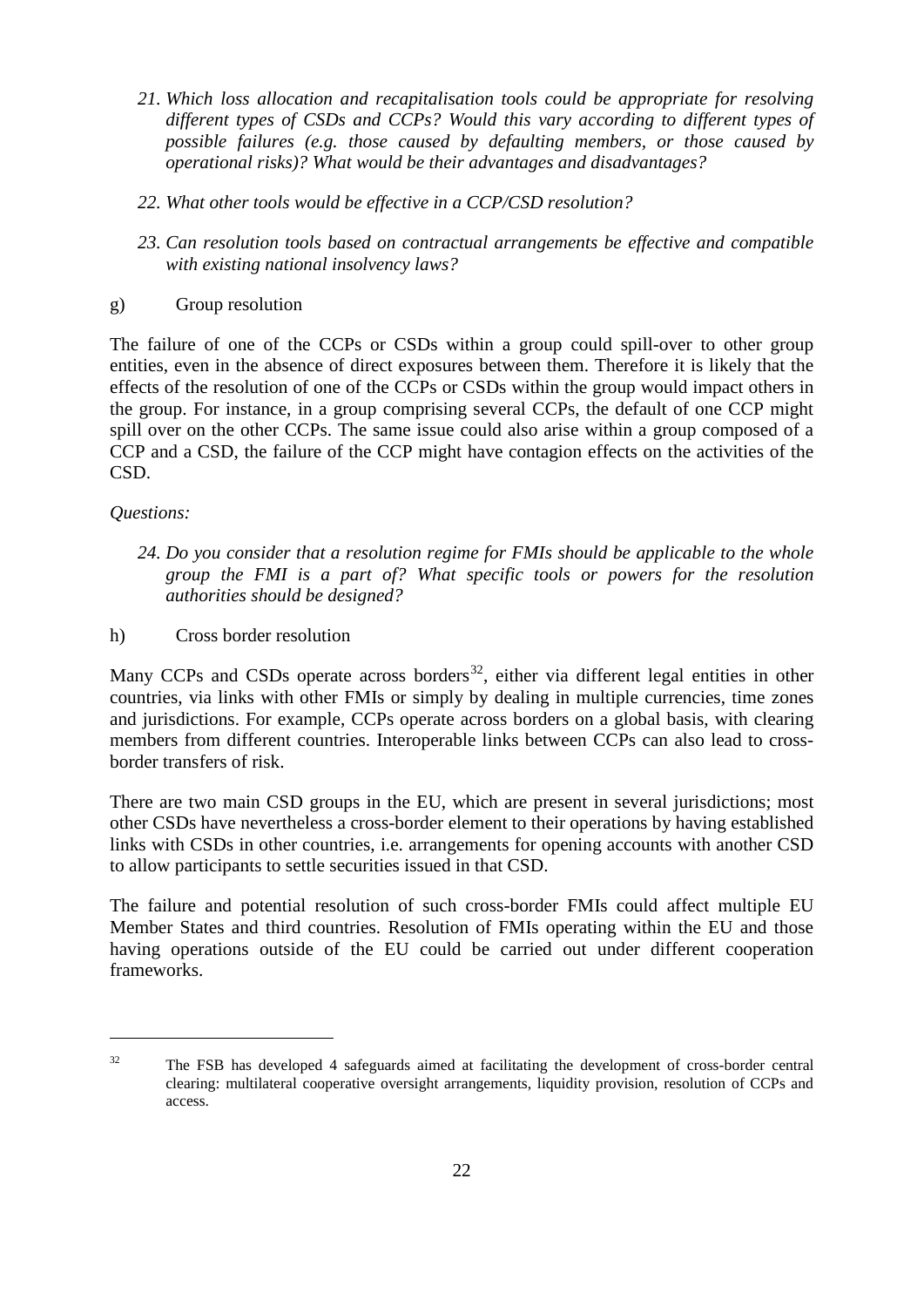National resolution authorities could cooperate in a college format with the participation of and, in the event of disagreements<sup>[33](#page-21-0)</sup>, mediation function of the European Supervisory Authorities (ESAs). Existing supervisory colleges which have been set up for certain FMIs (e.g. CCPs) could be built on. Colleges could be involved on recovery and resolution plans, measures to ensure resolvability of FMIs and on triggering and executing a resolution.

Cross-border cooperation is crucial to address the potential effects of the resolution of an FMI beyond its home-country. Given the conditions of market stress under which a resolution would be triggered, a **swift decision-making process** is also key to the success of resolution. Cooperation arrangements should therefore be organized to accommodate the objectives of an appropriate consultation of non-domestic authorities and efficiency in taking the decisions. To avoid possible undesirable effects for the ordinary functioning of FMIs, the interaction between any divergent insolvency and resolution laws applicable to FMIs and their members should also be clear.

Cooperation with third country authorities could be executed under bilateral cooperation agreements which would ensure an efficient exchange of information between the various relevant authorities involved in the resolution.

Finally, a key-condition to the efficiency of recovery/resolution relates to the enforceability on a cross-border basis of the decisions taken by the resolution authority. A cross-border recognition regime is indeed needed between jurisdictions where FMIs are active - especially when an FMI is registered under multiple jurisdictions.

#### *Questions:*

- *25. In your view, what are the key elements and main challenges to take into account for the smooth resolution of an FMI operating cross-border? What aspects and effects of any divergent insolvency and resolution laws applicable to FMIs and their members are relevant here? Are particular measures needed in the case of interoperable CCPs or CSDs?*
- *26. Do you agree that, within the EU, resolution colleges should be involved in resolution issues of cross border FMIs?*
- *27. How should the decision-making process be organized to make sure that swift decisions can be taken? Alternatively, do you think that responsibility for resolving FMIs should be centralised at EU-level?*
- *28. Do you agree that a recognition regime should be defined to enable mutual enforceability of resolution measures?*
- *29. Do you agree that bilateral cooperation agreements should be signed with third countries?*
- <span id="page-22-0"></span>i) Safeguards

<sup>&</sup>lt;sup>33</sup> Consistent with e.g. ESMA's mandate as per Article 19 of Regulation (EU) No 1095/2010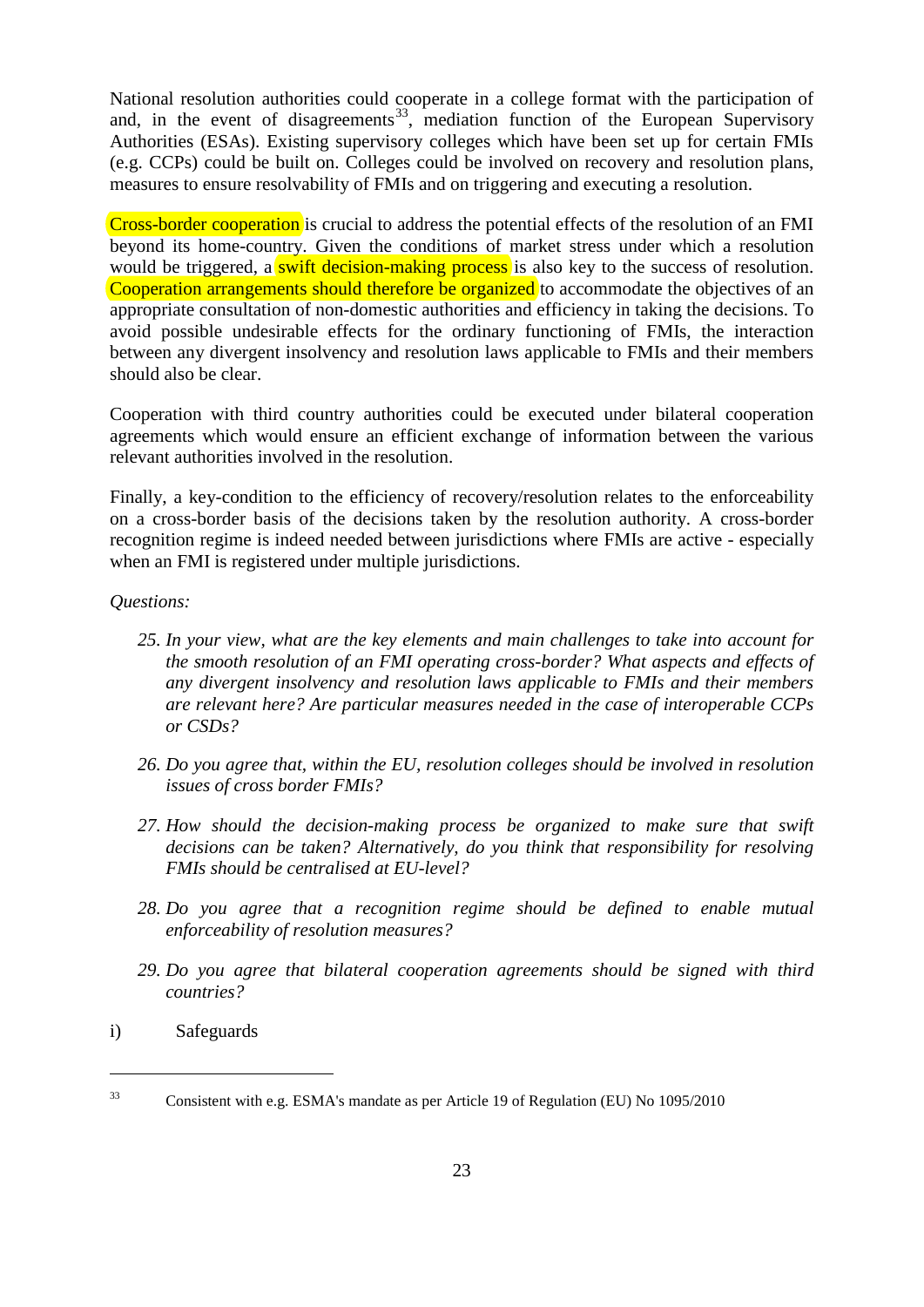Pursuant to the 'no creditor worse off principle', resolution should be carried out in such a way that the creditors of the resolved entity would not be in a worse position than would have been the case upon application of a normal insolvency procedure. Appropriate means could be designed to allow for compensation when this is not the case. The normal hierarchy of claims in insolvency and equal treatment of creditors of the same class should also apply to the extent possible. Some solutions which could be envisaged for loss allocation in the case of CCPs in order to safeguard financial stability might depart from this principle. For instance, solutions based on haircutting initial or variation margins imply that the losses would be borne by the members of the CCP while others like the shareholders of the CCP would be less impacted.

## *Questions:*

<span id="page-23-4"></span> $\overline{a}$ 

*30. Do you agree that the resolution of FMIs should observe the hierarchy of claims in insolvency to the extent possible and respect the principle that creditors should not be worse off than in insolvency?* 

#### <span id="page-23-0"></span>**4. INSURANCE AND REINSURANCE FIRMS**

# <span id="page-23-1"></span>**4.1 Introduction – how can the failure of insurers threaten financial stability[34?](#page-22-0)**

It is usually acknowledged that insurers tend generally to create fewer risks for the stability of the financial system than banks. Unlike in banking where losses are normally generated and transmitted through the financial system very quickly, traditional insurance business is less prone to contagion effects than banks. It is also less likely to see sudden redemption of policies compared to withdrawals of deposits from banks. Moreover the business involves mainly idiosyncratic risks on the liabilities side, does not use extensive leverage, is normally less exposed to liquidity risk, and is generally substitutable for policyholders. However, insurers may also create risks for financial stability, for example when they are highly interconnected to the rest of the financial system, or when they are highly interconnected to the real economy and are not readily substitutable.

The International Association of Insurance Supervisors (IAIS) discusses what systemic risk means for insurers at a global level in their paper "*Insurance and Financial Stability*".<sup>[35](#page-23-2)</sup> They accept the applicability of the three assessment criteria proposed by the FSB, IMF and BIS, namely size, interconnectedness and substitutability, and suggest adding timing as a fourth criterion in an insurance context since the speed of a shock determines how well the financial system can absorb it<sup>[36](#page-23-3)</sup>. The IAIS is currently developing a methodology for identifying individual global systemically important financial institutions (G-SIFIs), based on the FSB's

<sup>&</sup>lt;sup>34</sup> The discussion on the insurance sector is focused primarily on systemically relevant insurers. However, the criteria for what constitutes a systemic insurer are not discussed in detail. These are being developed at international level [\(http://www.iaisweb.org/Consultations-918\)](http://www.iaisweb.org/Consultations-918) and are not prejudged here. The possible framework of measures set out in this section nonetheless anticipates that this instrumental work will be concluded, after which its findings will help inform the appropriate scope of any future work on recovery and resolution.

<span id="page-23-3"></span>

<span id="page-23-2"></span>work on recovery and resolution.<br>
35 [http://www.iaisweb.org/\\_\\_temp/Insurance\\_and\\_financial\\_stability.pdf](http://www.iaisweb.org/__temp/Insurance_and_financial_stability.pdf)<br>
36 International Association of Insurance Supervisors (2009): *Systemic Risk and the Insurance Sector*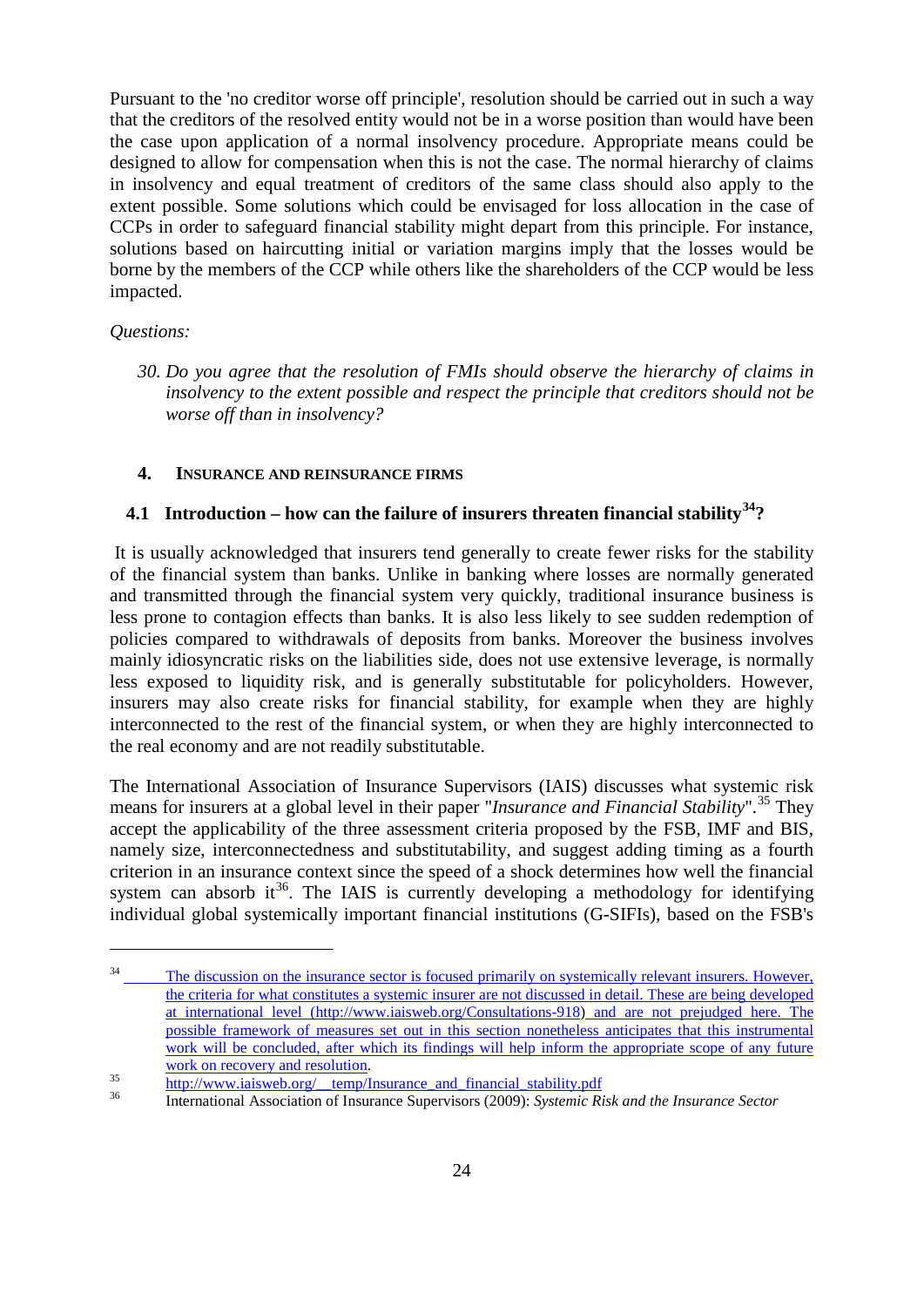definition, and relevant policy measures taking into consideration the specificities of the insurance business.

The IAIS and other international bodies distinguish in their assessment of systemic risk between traditional insurance activities, non-traditional insurance activities and non-insurance activities. Below we explore the common features of these three types of activities in relation to systemic risk.

# <span id="page-24-0"></span>*4.1.1 Traditional Insurance*

There is no clear-cut definition of traditional insurance business but it generally involves underwriting large diversified pools of mostly idiosyncratic risks, funded by premiums paid upfront. The following features of traditional insurers can be argued to make them less vulnerable to systemic shocks and less likely to be a source of contagion through the financial system in the event of failure.

#### a) Funding model

<span id="page-24-5"></span> $\overline{a}$ 

Policyholders pay premiums upfront and contractual payments are generally only made when an insured event has occurred. Although policyholders may have the choice to surrender their policy prematurely, they would not generally receive any repayment of premiums. While there are some exceptions, such as certain life insurance products with demand deposit features, these generally come with surrender penalties that provide a disincentive to policyholders to cash in their policies early.A large majority of insurance liabilities are thus not prone to sudden withdrawals.<sup>[37](#page-23-4)</sup> Also, since insurance business is mostly self-funded through premium income, other market participants do not tend to have large holdings of securities issued by insurers or be otherwise heavily exposed to them<sup>38</sup>.

## <span id="page-24-4"></span>b) Idiosyncratic risks in liabilities

Insured events are usually idiosyncratic. Insurers generally aim to diversify risks over lines of business, geography and time. Insurance claims are thus not likely to significantly increase in times of financial turmoil. However, a catastrophic event may result in a large amount of unexpected claims, especially for non-life insurers. Nonetheless, these tend to be settled over an extended period<sup>[39](#page-24-2)</sup>. During this period, insurers usually continue to receive premiums, reducing the need for fire sales of financial assets to provide liquidity. In addition, losses from catastrophic events tend to be significantly less than losses associated with the failure of a major bank<sup>40</sup>, and be spread over several insurers and reinsurers<sup>[41](#page-24-4)</sup>.

 $37$  Where insurers have failed in the past, "runs" on traditional insurance business have been few and on a much smaller scale than runs in the banking sector.<br>Some banks have begun to provide derivative protection for insurance products but this is not currently

<span id="page-24-1"></span>widespread.

<span id="page-24-2"></span> $\frac{1}{39}$  For example, according to data from the Reinsurance Association of America, it took seven quarters for the settlement of reinsurance claims attributed to the loss of hurricane Katrina (2005) to reach 60% and

<span id="page-24-3"></span><sup>11</sup> quarters for the settlement of the losses of the World Trade Centre (2005) to reach 60%.<br><sup>40</sup> Geneva Association (2010): *Systemic Risk in Insurance: an analysis of insurance and financial stability*, Exhibit 33 During the 2007-2009 financial crisis, losses in the insurance industry were only one sixth of the size of those in the banking industry, and insurers raised only one ninth the amount of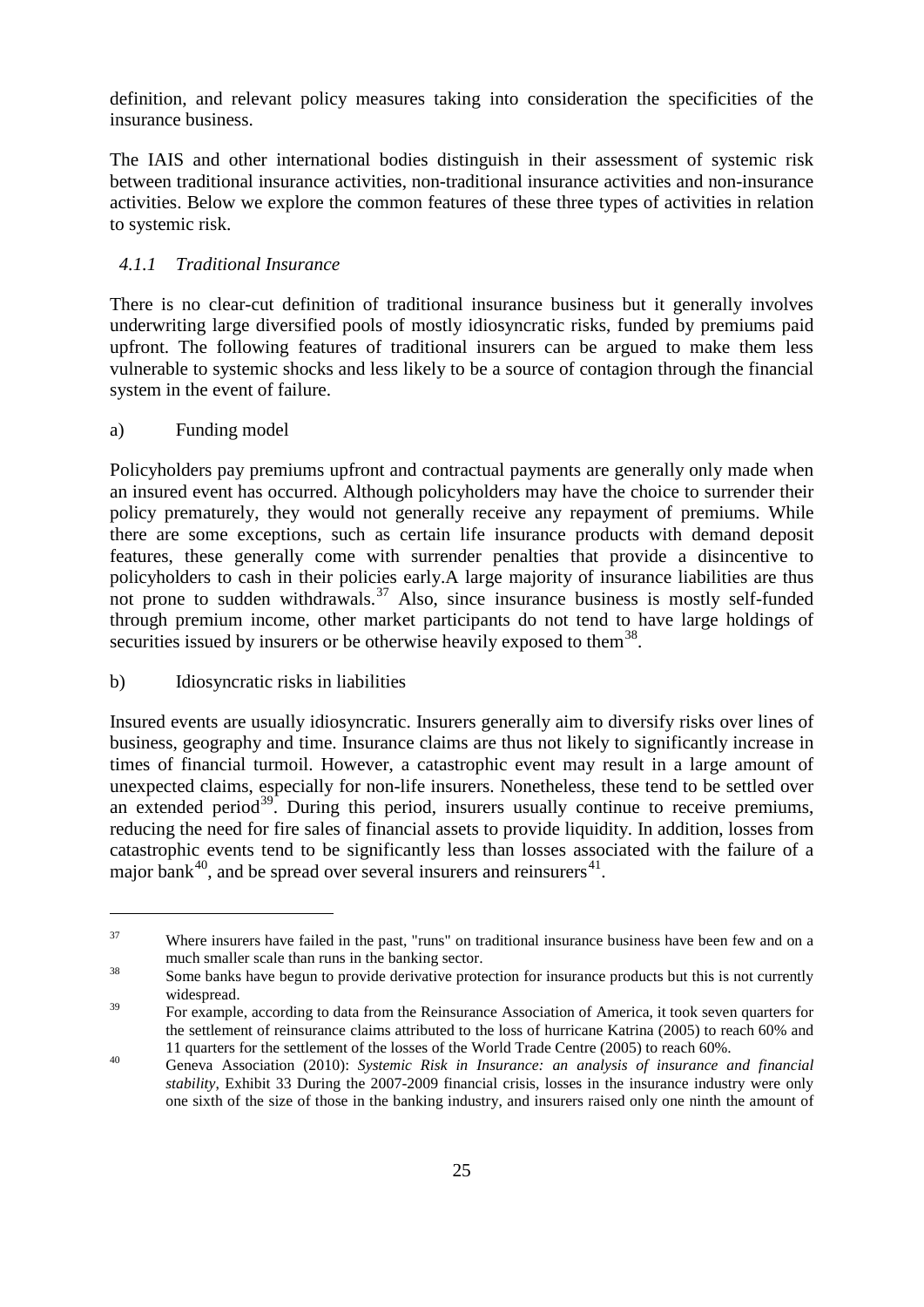#### c) Asset-liability management

On their asset side, insurers are exposed to risk that is correlated with the business cycle through their holdings of fixed income and equity securities. This is particularly the case for life insurers which rely on investment returns to fulfil their obligations. They can be affected by falls in equity or bond markets, falls in interest rates and increased volatility<sup>42</sup>. Nevertheless, to the extent that insurers successfully manage the risks and duration of their assets and liabilities, they can be less at risk from market fluctuations than banks.

## d) Orderly wind-down

If an insurer were to fail, in most cases the business could be run off in an orderly way. Insurance liabilities normally mature over time and insurance failures often extend over several years. This generally allows the insurer to recover the fair market value of its assets, avoiding fire sales. In addition, policyholders cannot easily withdraw money from an insurer (due to the surrender penalties) so there is no immediate need for liquidity as in a bank failure. Instead, claims can usually be settled in the normal way.

#### e) Substitutability

<u>.</u>

While the policyholders of a failed insurer may lose out, also potentially very severely in case of life insurers, as most insurance markets tend to be competitive with low barriers to entry policyholders would nonetheless be able to find cover elsewhere for the future<sup>43</sup>.

new capital. Measured as a proportion of shareholders' equity, losses in the insurance sector were 2.6 times smaller than those in the banking industry, and new capital raised was 3.5 times smaller.

throw smaller than those in the banking industry, and new capital raised was 5.6 times smaller.<br>Nevertheless, government intervention has been seen in both the UK and US in the terrorism insurance market. In the UK, following the Baltic Exchange Bomb in 1992 insurers stopped including terrorism cover in their commercial insurance policies due to the high potential losses and lack of any reliable method of estimating what the future loss experience might be. Since the lack of availability of terrorism cover could have adverse consequences for the UK economy, the UK government and the insurance industry set up Pool Reinsurance Company Limited, a mutual reinsurance fund for terrorism insurance backed by the UK government. While no government funds have been needed to date, the explicit government guarantee was considered necessary for the terrorism insurance market to function. See for example [http://www.telegraph.co.uk/finance/2864584/OFT-launches-probe-into-Pool-Res](http://www.telegraph.co.uk/finance/2864584/OFT-launches-probe-into-Pool-Res-competitiveness.html)[competitiveness.html.](http://www.telegraph.co.uk/finance/2864584/OFT-launches-probe-into-Pool-Res-competitiveness.html) However, it is worth noting that this government intervention was triggered not

<span id="page-25-1"></span>by the failure of an insurer but the repricing of risk following a major terrorist attack.<br>
In the recent financial crisis, for example, life insurers have experienced losses mainly from a fall in equity values and a widening of spreads on corporate bonds. Some important European insurers have reported particularly severe losses and have been forced to inject large amounts of new capital. For example: Allianz, losses of 7.3 billion USD and a capital injection of 2.0 billion USD; Aegon NV, losses of 7.9 billion USD and a capital injection of 4.1 billion USD; AXA, losses of 1.8 billion USD and a capital injection of 2.0 billion USD. Source: European Commission staff working document (2010): *Impact Assessment accompanying document to the White Paper on Insurance Guarantee Schemes*, Figures 17, 18 and 19<br>For example, after Hurricanes Katrina, Rita and Wilma on the US Gulf coast in 2005 reduced capacity

<span id="page-25-0"></span>in the market, rates on commercial property insurance in the US rose for only two quarters before continuing their downward trend. Source: The Council of Insurance Agents and Brokers However, even if insurance failures seldom cause funding pressures on wholesale markets, this is not to downplay their significant disruptive effects on individual policyholders. Savings tied up in life insurance policies can be hit hard if the insurer fails. Wealth tied up in homes can be lost if, say, a natural disaster damages the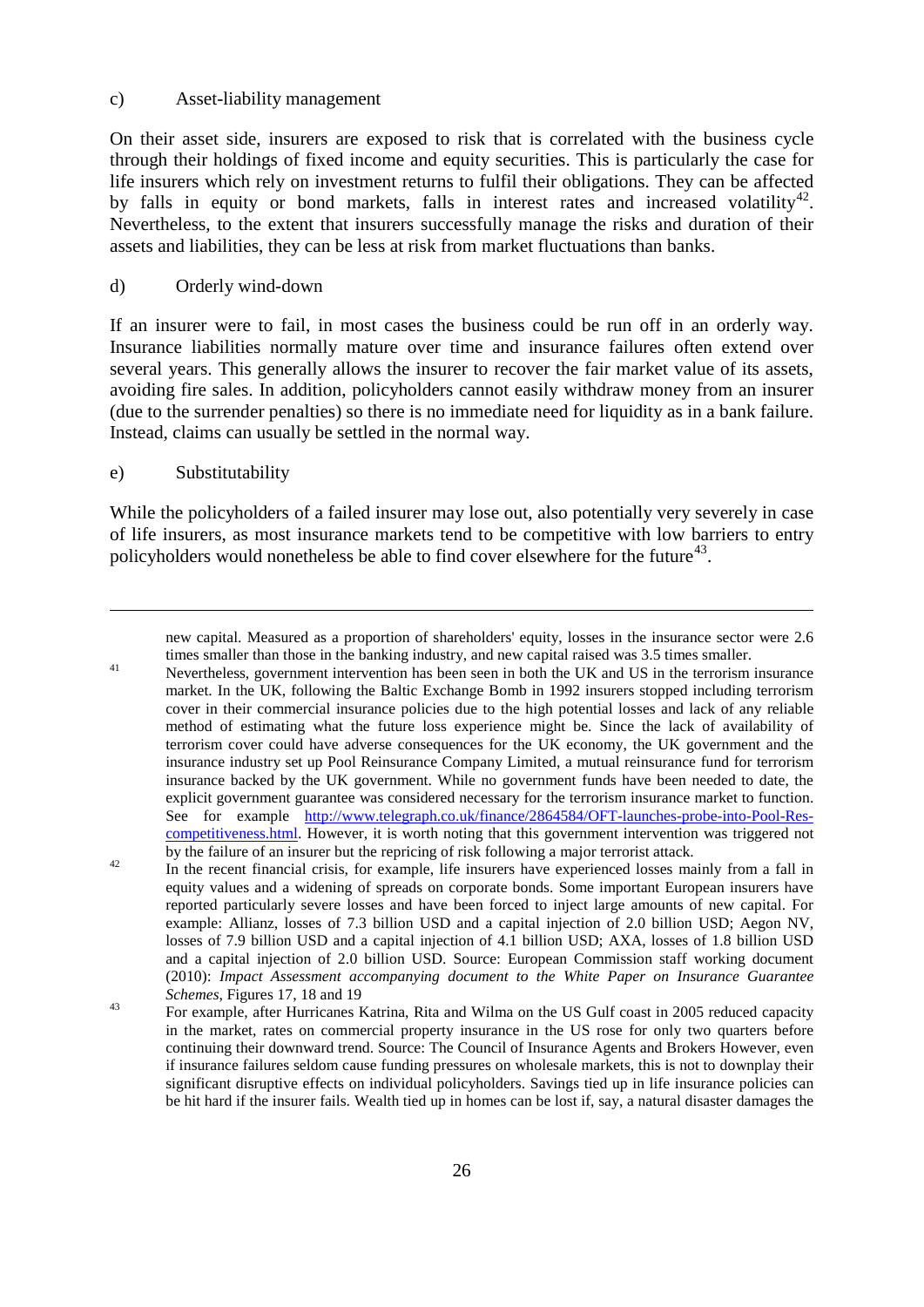For the reasons described above, the IAIS concludes that "The characteristics of the insurance business model…make it very unlikely for traditional insurance to be systemically relevant" at a global level<sup>[44](#page-25-1)</sup>. It could be concluded that even a large traditional insurer is less likely to be interconnected, funded or indispensable in a way which would be systemically important or damaging in the event of failure. However, there may be a higher risk that traditional insurance could be systemically important at a regional or national level. For example, if economic losses are large relative to the size of the local economy or an insurer is dominant in a local market, a government might come under pressure to use public funds to protect consumers and/or the economy

## <span id="page-26-0"></span>*4.1.2 Insurance that is highly interconnected with the rest of the financial system*

While traditional insurance is less risky for the rest of the financial system, some types of activities conducted by insurers are more inter-connected and may risk being a source of financial contagion. Financial innovation and widespread use of financial instruments transferring risks have amplified this trend. A contributing factor to the financial crisis was the growing interconnectedness among market participants (banks, hedge funds, brokers), including insurance companies, which amplified shocks into systemic events. These types of activities are explored below.

## a) Non-traditional insurance activities

While the line between traditional and non-traditional insurance is not clear-cut, some types of insurance have non-standard characteristics that make them more interconnected with the rest of the financial system. For example, firms may insure risks that are more correlated with the business cycle rather than being idiosyncratic. For example, bond insurance is tightly connected to the real economy and major banks that have large exposures to bond markets<sup>45</sup>. While bond insurance business is small in terms of premiums, it covers USD 2.3 trillion of financial assets and some providers have a large market share<sup>[46](#page-26-2)</sup>. This segment of the industry has experienced severe difficulties in the past few years, and these products are becoming less substitutable due to a reduction in new bond insurance being written.

<span id="page-26-3"></span>b) Non-insurance activities

-

assets and causes insurers to fail. While the channel of contagion on the economy operates differently,

collectively such individual losses can even generate system-wide effects. 44 International Association of Insurance Supervisors (2011): "*Insurance and Financial Stability*" p16. Indeed, during the 2007-2009 financial crisis, while the inter-bank lending market froze and the cost of credit for businesses and consumers increased, insurance markets remained open and premiums stable. Most insurance firms weathered the financial crisis without severe losses, and those that ran into trouble

<span id="page-26-1"></span>were affected mainly through their non-traditional or non-insurance business.<br>45 Bond insurers tend to have highly concentrated and undiversified portfolios, high leverage ratios and a high dependence on their own credit rating. This means that the downgrade of a bond insurer could have a systemic impact because the holders of securities they have guaranteed immediately face a devaluation of the securities and mark-to-market losses, forcing them to reduce their exposures or suddenly commit more capital to holding lower-rate assets. This means that losses are transmitted very quickly through the financial system. This was seen in 2008 when bond insurers such as Ambac and

<span id="page-26-2"></span>MBIA lost their AAA credit rating.<br><sup>46</sup> Geneva Association (2010): *Systemic Risk in Insurance: an analysis of insurance and financial stability*, p59-60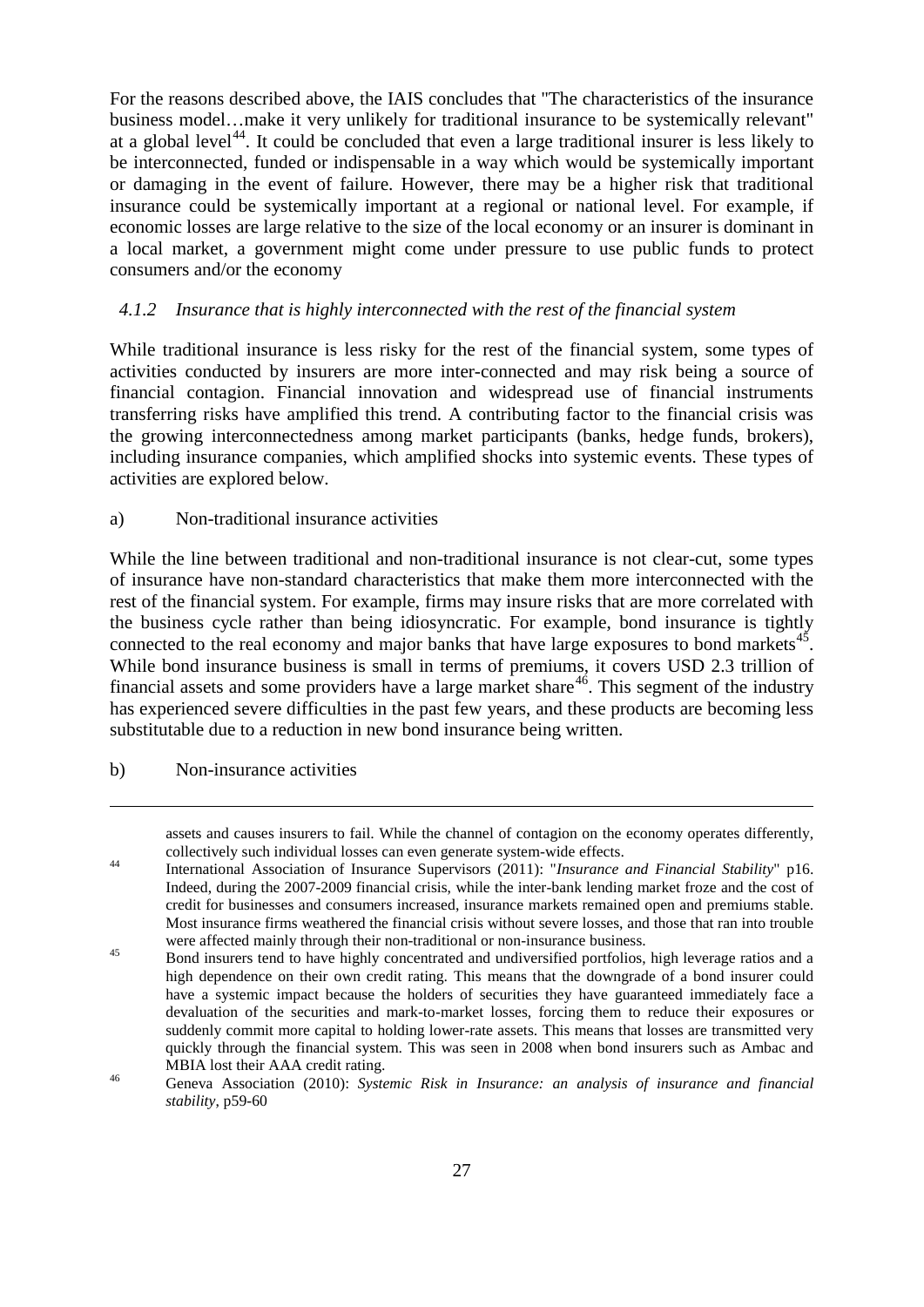Non-insurance activities are sometimes undertaken in a group together with insurance activities. This may be through a non-insurance subsidiary of an insurance group or of an insurance-led financial conglomerate.

While insurance and non-insurance activities are undertaken through different legal entities, they are nevertheless connected through a common parent. While operations in different financial sectors in the same group can provide diversification, they can also mean that an insurance entity can be a source or recipient of financial contagion for the other entities in the group, for instance through intra-group transactions, [47](#page-26-3)

Directive  $2002/87/EC^{48}$  $2002/87/EC^{48}$  $2002/87/EC^{48}$  (FICOD) sets out requirements on the prudential supervision of entities in a financial conglomerate in order to identify manage and monitor group risks including contagion, concentration and the complexity of managing different legal entities. A more fundamental review of the FICOD is expected to take place in the coming years (a draft report is to be published by the Commission by the end of this year), with the aim to ensure a more thorough group supervision<sup>49</sup>. While the fundamental review is to assess the need to widen the scope of group supervision and thus include also risk stemming from non-financial and non-regulated entities this is not intended to specifically capture systemic risk or address possible consequent steps in terms of recovery and resolution.

Another example of a non-insurance activity undertaken by some insurance groups that could be systemically relevant is writing derivatives, including credit default swaps (CDSs). Insurers are net sellers of CDS protection but usually through unregulated entities within a group since insurance entities are prohibited from using derivatives for purposes other than hedging or efficient portfolio management. However, if the parent company is guaranteeing the trade, this poses a risk to the whole group, including the insurance entity<sup>[50](#page-27-2)</sup>.

c) Short-term funded insurers

<sup>&</sup>lt;sup>47</sup> One example is ING, an insurance-bank conglomerate which faced difficulties in 2008 due to the exposures of its banking operations to mortgage-backed securities. In October 2008 the group received a capital injection from the Dutch government of  $\infty$  0 billion, of which  $\infty$ .8 billion was in ING Insurance. Source: International Association of Insurance Supervisors (2011): "*Insurance and Financial Stability*" p38<br>
Directive 2002/87/EC on the supplementary supervision of credit institutions, insurance undertakings

<span id="page-27-0"></span>and investment firms in a financial conglomerate.

<span id="page-27-1"></span><sup>&</sup>lt;sup>49</sup> The report will assess a number of areas among which the scope of application (enlargement of the perimeter), the supervisory powers and the enforcement provisions.<br>A well-known example of this is the failure of AIG in 2008. The activities of its largely unregulated

<span id="page-27-3"></span><span id="page-27-2"></span>non-insurance subsidiary, AIG Financial Products (AIGFP), in providing CDSs brought the whole group to the point of failure. USD 440 billion in CDSs written by AIGFP were guaranteed by AIG Holding. Although AIG did not post collateral when it wrote the contracts it agreed to post collateral if the value of the underlying securities dropped, or if AIG's long-term debt ratings were downgraded. Following downgrades of US subprime securities in 2007, AIG received cash collateral demands from counterparties. Coupled with unrealised market valuation losses, this put pressure on AIG's own credit rating, which was subsequently downgraded, triggering further collateral calls. As the firm's financial situation deteriorated, its trading partners unwound USD 24 billion of securities lending business transactions in a matter of days, creating a large liquidity shock. In September 2008 the firm was unable to meet collateral calls and was bailed out by the U.S Treasury. By the end of 2009, AIG had received USD 182 billion of government support.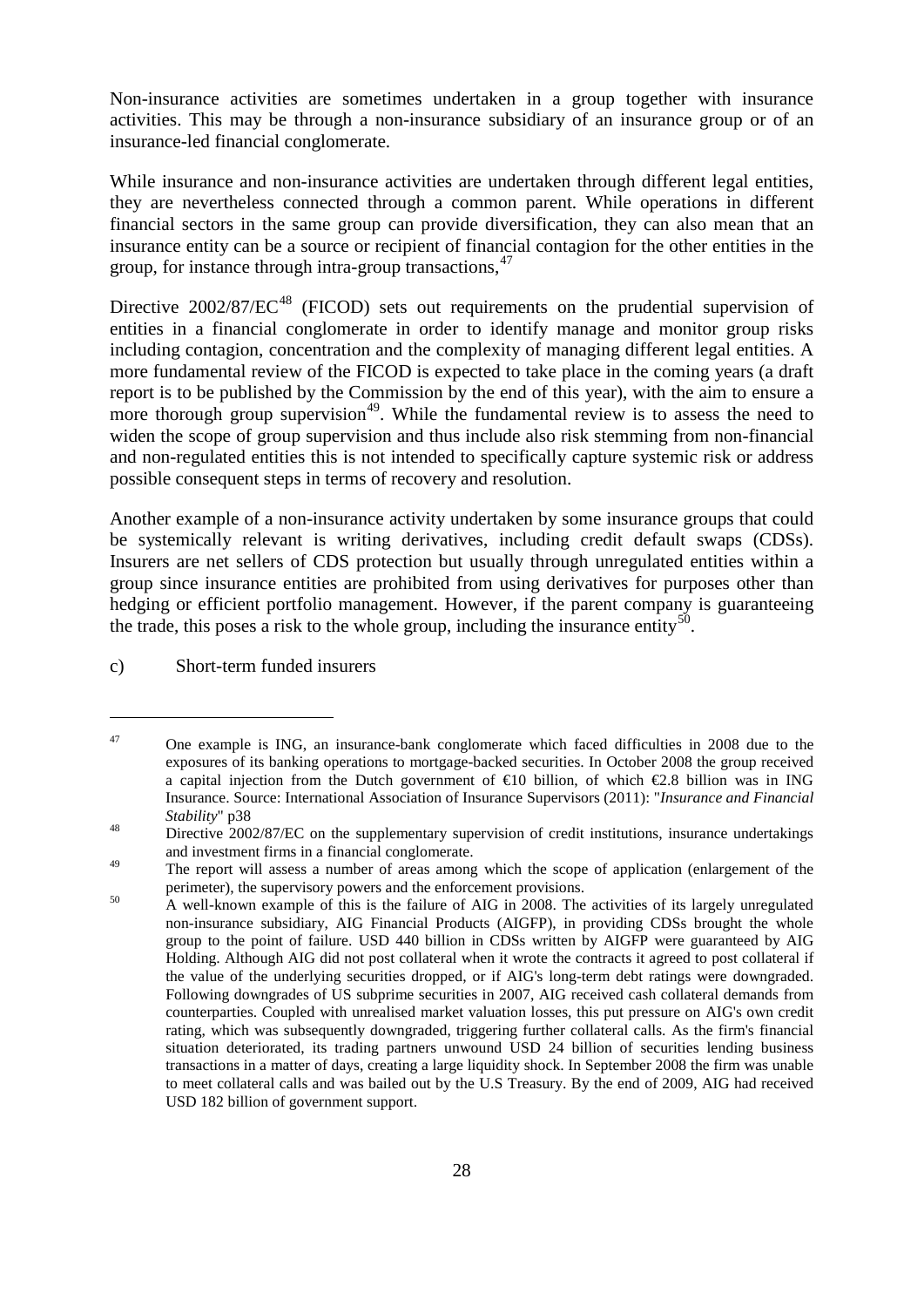Some insurers use their credit-worthiness to issue short-term funding notes such as commercial paper, and reinvest the funds in assets offering a higher return. Others use securities from their investment portfolios to obtain short-term funding, lending them to counterparties such as short sellers or banks in return for stock collateral or cash, or by using them as collateral to secure funds through repos or loans. These kinds of activities can generate profits with low residual risk. However, they could be systemically risky if used to an excessive extent and with inadequate liquidity and collateral management. A sudden of short-term funding could trigger forced sales of illiquid assets, driving down asset values. If the insurer were to default on its obligation to return cash or collateral this would cause losses for the holders of those securities, which are often banks<sup>51</sup>.

## d) Reinsurers

Reinsurers provide insurance for primary insurance firms. Although they are classed as traditional insurance, they are highly inter-connected with the rest of the insurance industry because their clients are insurers. The failure of a reinsurer could affect primary insurance firms. However, inter-linkages between reinsurers and also between primary insurers are comparatively limited, so that reinsurance shocks would in any case be limited to the reinsurer's direct customers<sup>52</sup>.

# <span id="page-28-0"></span>*4.1.3 Insurance that is highly interconnected with the real economy and is not readily substitutable*

Most types of insurance are readily substitutable due to competitive markets and low barriers to entry. However, there are certain types of insurance which have more concentrated markets and on which the real economy relies to carry out business. If one of these insurers were to fail and exit the market at short notice, the market might not be able to absorb the extra capacity quickly enough to meet the needs of the real economy. Some examples of these types of insurance are given below.

# <span id="page-28-2"></span>a) Compulsory insurance

 $\overline{a}$ 

Examples of compulsory insurance are motor insurance, employers' liability insurance, professional indemnity insurance and warranty insurance.. To be potentially considered systemically important, a provider of compulsory insurance would have to be large enough that the remaining insurers in the market would not have the capacity to take on the policyholders of the failed insurer within a short time frame. It is unlikely that the global

<sup>&</sup>lt;sup>51</sup> This was demonstrated by AIG which invested more than 60% of its securities-lending collateral in mortgage-backed securities. When securities-lending transactions stopped, AIG was unable to liquidate its assets and return the collateral. See also FSA proposed guidance on liquidity swaps (July 2011) [http://www.fsa.gov.uk/pubs/guidance/gc11\\_18.pdf](http://www.fsa.gov.uk/pubs/guidance/gc11_18.pdf) and the Commission's Green Paper on Shadow Banking [COM(2012) 102]

<span id="page-28-1"></span><sup>&</sup>lt;sup>52</sup> This is in line with the IAIS conclusion in their Reinsurance and Financial Stability paper: "The findings are in line with the IFS paper: traditional reinsurance is unlikely to cause, or amplify, systemic risk." <http://www.iaisweb.org/Media-and-Surveillance-51>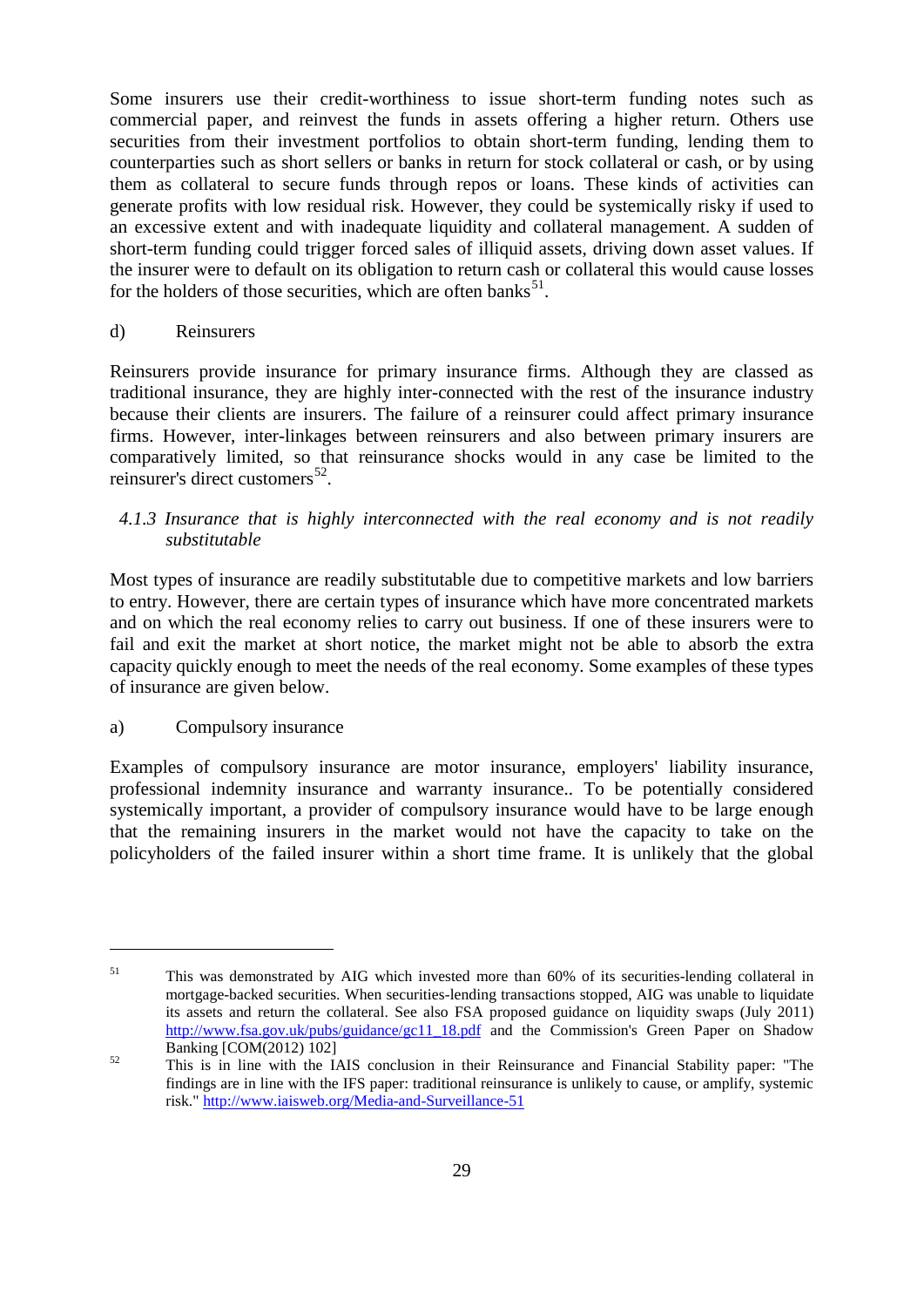insurance market would be significantly disrupted, but it is possible that part of the EU market could be  $53$ 

#### b) Trade credit insurance

 $\overline{a}$ 

Another example is trade credit insurance, which is the means by which a business receives protection against losses incurred by late payment or failure to pay by its buyers. Trade credit insurance is important for the real economy because it protects businesses against potentially crippling losses and because it enables businesses to obtain bank credit which they might not otherwise be able to obtain. It is very widely used in the  $EU^{54}$  $EU^{54}$  $EU^{54}$ .

The risks insured by trade credit insurers are correlated with the business cycle rather than idiosyncratic. In the recent financial crisis, major credit insurers reduced their exposures to certain countries, sectors and buyers as their loss ratios rose, leaving some suppliers with reduced levels of coverage or no coverage at all. The trade credit insurance sector is heavily concentrated with three main players dominating the global market, and smaller providers were not able to fill the gap. This made it harder for businesses to manage their credit risks and to obtain bank credit. Concerns about the ability of businesses to survive led to calls for government intervention in some countries<sup>[55](#page-29-1)</sup>. The failure of a large trade credit insurer could have a similar impact on the real economy if the market was not able to absorb the extra capacity in a short period of time.

<sup>53</sup> An example of a failure that caused significant disruption at a domestic level is HIH, Australia's second largest insurer and a major provider of compulsory warranty insurance cover for the building industry, in 2001. When it collapsed, builders found it difficult to replace the cover in some states, leaving them unable to operate. The HIH Royal Commission stated that "The cost to the building and construction industry alone has forced state governments to spend millions of dollars of public money to prevent further damage to the industry" (The HIH Royal Commission, The Failure of HIH Insurance, Volume 1, A corporate collapse and its lessons, Canberra 2003). The IAIS note that while "the demise of HIH did not have systemic impacts on a global scale, one could argue that developments with respect to economic losses, contagion and substitutability displayed certain features of domestic systemic importance" (International Association of Insurance Supervisors (2011): "*Insurance and Financial* 

<span id="page-29-2"></span><span id="page-29-0"></span>*Stability*" p.47).<br>
For example, in Spain 60% of GDP is reported to involve the extension of trade credit to buyers, with credit insurance coverage estimated to be 30% of the total volume of trade credit, or roughly EUR 200 billion. In France, credit insurance covered, roughly one quarter of company receivables in 2008, or approximately EUR 320 billion. In the U.K., in 2008, credit insurers insured over £300 billion of turnover, covering over 14,000 UK clients in transactions with over 250,000 U.K. businesses. Sources: "*Unas 45.000 empresas se beneficiarán de los avales de seguro de crédito del Consorcio de Compensación*", Europa Press, 27 March 2009, from [www.lukor.com](http://www.lukor.com/) and "*Consorcio de Compensación de Seguros avalará operaciones de seguro de crédito, con un mínimo del 5%*", Europa Press, 27 March 2009, from [www.lukor.com](http://www.lukor.com/) Communiqué de presse, "Dispositif de soutien et d'accompagnement à l'assurance crédit", 27 novembre 2008 (from [www.minefe.gouv.fr\)](http://www.minefe.gouv.fr/) OECD (2011):<br>"The Impact of the Financial Crisis on the Insurance Sector and Policy Responses"

<span id="page-29-1"></span><sup>&</sup>lt;sup>55</sup> For example, the UK government set up a £5 billion emergency fund for trade credit top-up, although take-up turned out to be low. See for example The Guardian (July 2009): *Government trade credit protection scheme flops* at [http://www.guardian.co.uk/business/2009/jul/26/government-trade-credit](http://www.guardian.co.uk/business/2009/jul/26/government-trade-credit-protection-scheme)[protection-scheme](http://www.guardian.co.uk/business/2009/jul/26/government-trade-credit-protection-scheme)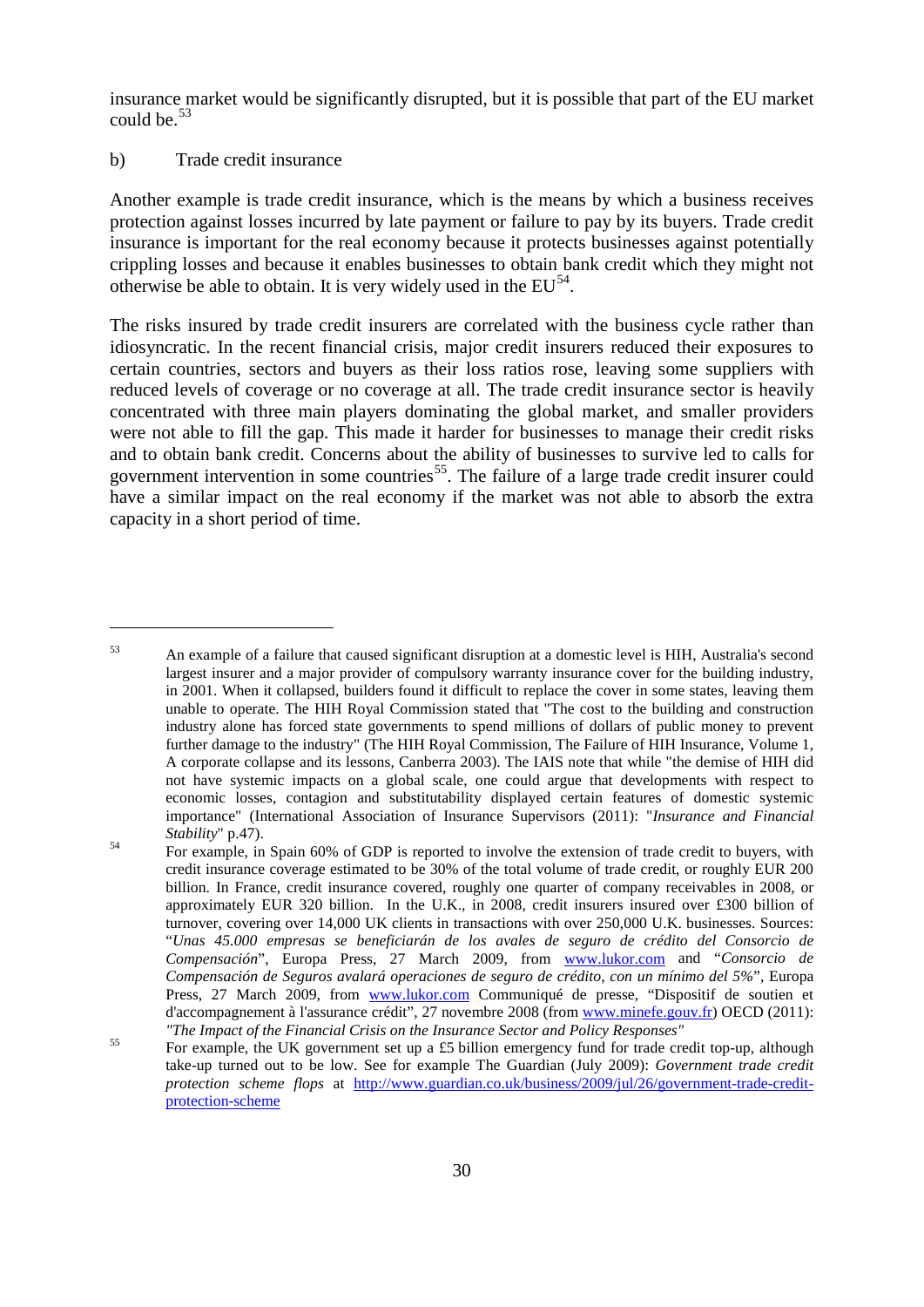## <span id="page-30-0"></span>**4.2 Possible recovery and resolution tools**

 $\overline{a}$ 

Existing EU level regulation for insurance companies does not provide recovery and resolution tools. Directive 2001/17/EC on the reorganisation and winding-up of insurance undertakings provides in fact only that, upon insolvency, the winding up process will be governed exclusively by the proceedings initiated in its home country. Policyholders in different countries will thus receive the same protection and the procedure will be faster and less costly than in the case of multiple insolvency procedures  $56$ .

European and national legislations for the recovery and resolution of insurance companies is primarily designed to protect policyholders, but is not designed to contain other wider fallout effects of their distress<sup>57</sup>. For example, once Directive  $2009/138/EC$  will fully be applicable (Solvency II, which will ensure effective prudential supervision of individual insurers and insurance groups, while also repealing the insurance winding-up directive) insurers will have two levels of capital requirements: a Solvency Capital Requirement (SCR) and a lower Minimum Capital Requirement (MCR). If a firm breaches its SCR, it must within 2 months submit a realistic recovery plan for approval by the supervisor. The plan should set out how the firm intends to comply with the SCR within 6 months of non-compliance. If a firm breaches its MCR, it must within 1 month submit a realistic recovery plan for approval by the supervisor. The plan should set out how the firm intends to comply with the MCR within 3 months of non-compliance. If the solvency position continues to deteriorate, the supervisor has the power to take all proportionate measures necessary to safeguard the interest of policyholders. If the supervisor considers that the firm's plan to comply with the MCR is manifestly inadequate or the firm fails to comply with the plan within 3 months of noncompliance with the MCR, the supervisor must withdraw the firm's authorisation.

For its part, the IAIS sets out a list of core principles of insurance supervision<sup>58</sup>. While nonbinding, these supervisory standards are accepted by almost all supervisory authorities in the EU-EEA. They stipulate that there should be an effective framework for early supervisory intervention to prevent insolvency, a resolution framework which aims to protect policyholders, and cross-border co-operation between supervisors in managing crises<sup>59</sup>.

<sup>56</sup> The Commission has also been involved, from a state aid perspective, in several cases of rescue and restructuring of ailing insurance (bank-insurance) companies since the breakout of the financial crisis (Insurance: Decisions N569/2008 and - N372/2009 – AEGON (The Netherlands); SA.33023 – Restructuring of Quinn Insurance Ltd through the contribution of the Insurance Compensation Fund (Ireland); NN57/2008 and N 256/2009 – Ethias (Belgium); Bank-insurance: N611/2008 and

<span id="page-30-1"></span>N371/2009 – SNS REAAL (The Netherlands); C10/2009 – ING (The Netherlands); N602/2008 – KBC)<br><sup>57</sup> This is consistent with the IAIS Insurance Core Principles, Standards, Guidance and Assessment Methodology (October 2011)

[http://www.iaisweb.org/\\_\\_temp/Insurance\\_Core\\_Principles\\_\\_Standards\\_\\_Guidance\\_and\\_Assessment\\_](http://www.iaisweb.org/__temp/Insurance_Core_Principles__Standards__Guidance_and_Assessment_Methodology__October_2011.pdf)<br>Methodology\_\_October\_2011.pdf

<span id="page-30-2"></span><sup>58</sup> IAIS Core Principles, Standards, Guidance and Assessment Methodology (October 2011) [http://www.iaisweb.org/\\_\\_temp/Insurance\\_Core\\_Principles\\_\\_Standards\\_\\_Guidance\\_and\\_Assessment\\_](http://www.iaisweb.org/__temp/Insurance_Core_Principles__Standards__Guidance_and_Assessment_Methodology__October_2011.pdf) Methodology October 2011.pdf

<span id="page-30-4"></span><span id="page-30-3"></span><sup>&</sup>lt;sup>59</sup> ICP 10: The supervisor takes preventive and corrective measures that are timely, suitable and necessary to achieve the objectives of insurance supervision. ICP 12: The legislation defines a range of options for the exit of insurance legal entities from the market. It defines insolvency and establishes the criteria and procedure for dealing with insolvency of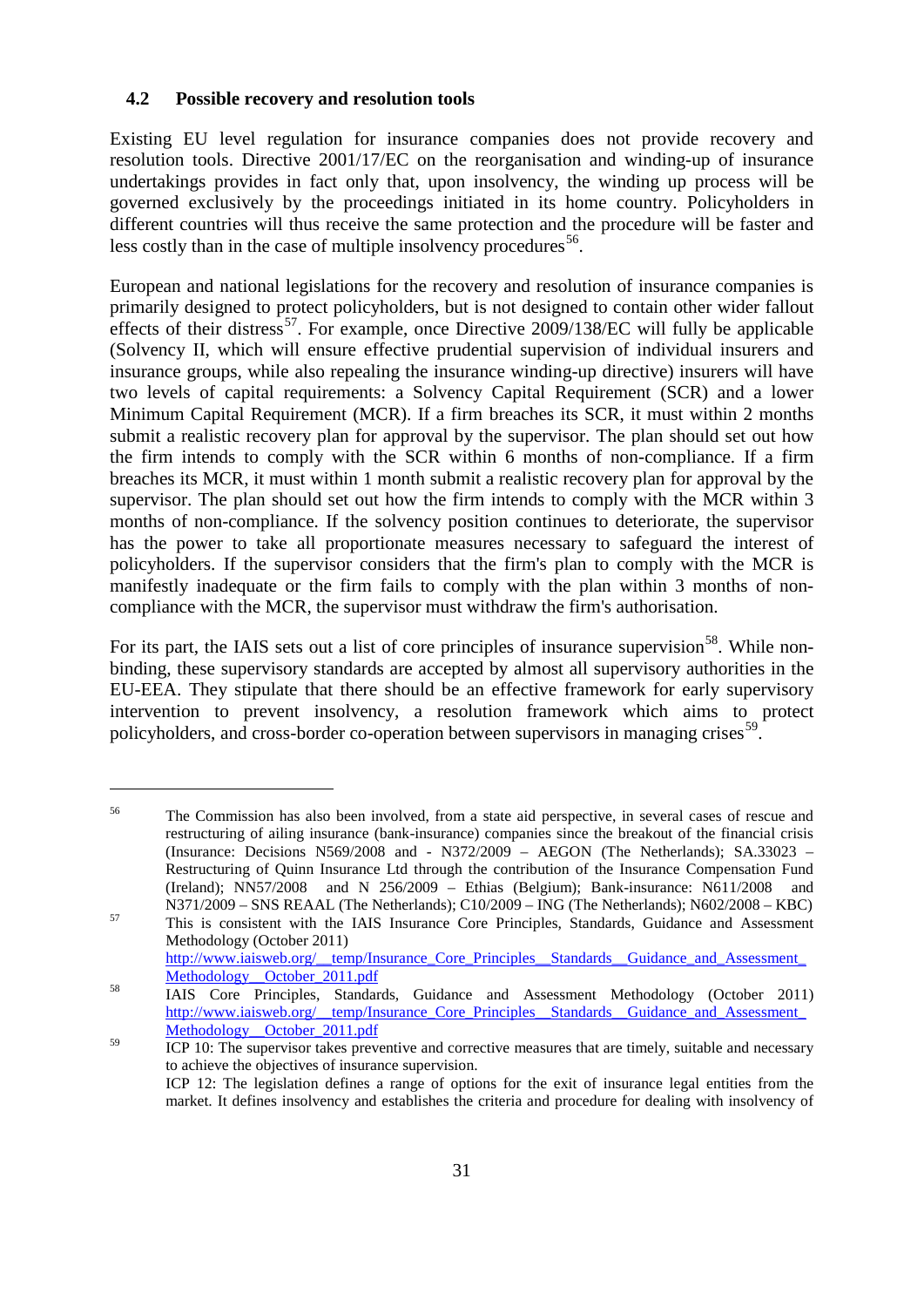Other early intervention and resolution tools exist but are not harmonised across Member States. In relation to early intervention, and depending on national law, authorities can for example require the firm to submit a recovery plan, report additional elements to the supervisor, require the firm to de-risk its asset portfolio, introduce additional capital requirements, prohibit the free disposal of assets, ban certain operations or restrict new business, remove senior management or transfer the powers of the board to a special commissioner.

If the solvency position of the insurer continues to deteriorate, some or all the following tools may be available to the resolution authority in various forms, depending on national law.

(1) Run-off

Closing to new business reduces the insurer's capital requirements and removes any associated new business expenses. It enables the insurer to fulfil its contractual obligations in an orderly manner according to original or amended insurance policies. If an insurer goes into run-off well before it becomes insolvent, policyholders are likely to receive their full entitlements and there would be no systemic disruption.

For run-off to be an effective resolution tool, the insurer's contracts must not be likely to be cancelled. Otherwise, those with high insurability would be more likely to cancel than those with low insurability, leaving the insurer with a portfolio of higher-risk contracts. In addition, the assets corresponding to the insurance liabilities would need not to be impaired and policyholders would need to be assured of this fact. This can usually be achieved if the corresponding assets are ring-fenced so that they are separate from the insurer's own funds.

(2) Portfolio transfer

An insurer may sell all or part of its insurance portfolio along with its assets to another insurer subject to approval from supervisors. If the insurance portfolio is sold well before the quality of the corresponding assets is severely impaired, policyholders are likely to receive their full entitlements. Portfolio transfer would also be available to insurers in runoff. For portfolio transfer to be an effective resolution tool, the insurer's contracts must not be likely to be cancelled and the insurance liabilities and corresponding assets must be easily separated from the insurer's other liabilities and assets.

(3) Insurance guarantee scheme

-

An insurance guarantee scheme can either secure continuity of insurance policies by having them transferred to a solvent insurer or by taking them over directly (portfolio transfer) or compensate policyholders or beneficiaries for their losses (compensation of

insurance legal entities. In the event of winding-up proceedings of insurance legal entities, the legal framework gives priority to the protection of policyholders and aims at minimising disruption to the timely provision of benefits to policyholders.

ICP 26: The supervisor cooperates and coordinates with other relevant supervisors and authorities such that a cross-border crisis involving a specific insurer can be managed effectively.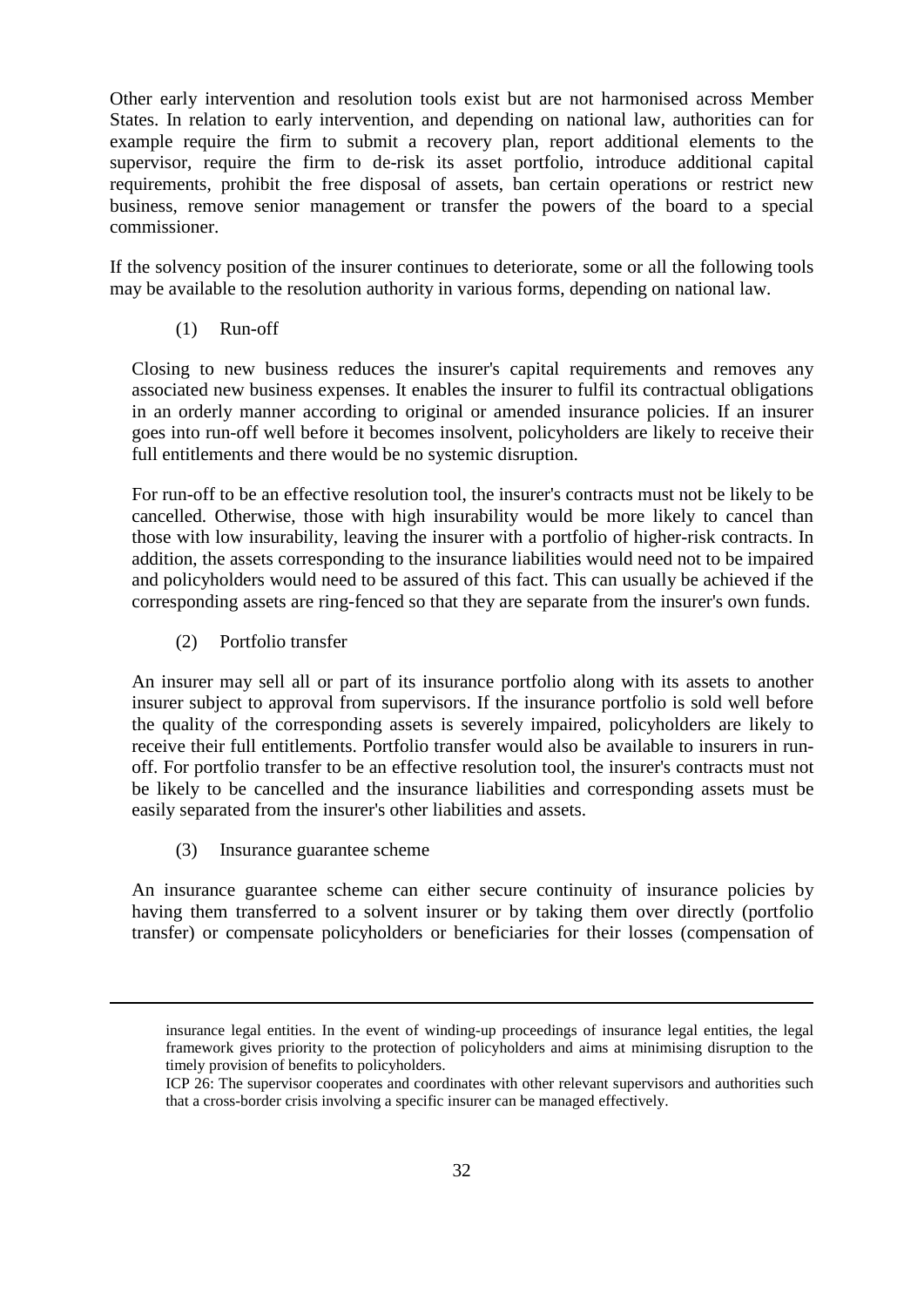claims). The guarantee scheme requires funds to cover its losses and these generally come from ex-ante or ex-post contributions from the insurance industry.

Today, national insurance guarantee schemes exist to ensure the payment of claims to policyholders or to provide temporary financial support to ensure continuity of services to policyholders in a few Member States. In July 2010 the Commission published a White Paper consulting on the possibility of introducing a Directive on insurance guarantee schemes<sup>[60](#page-30-4)</sup>. The Directive would require each Member State to set up insurance guarantee schemes with minimum standards.

(4) Bridge institution

Some institutions allow insurance liabilities and corresponding assets to be referred to a bridge institution on a temporary basis if more time is needed to find a buyer. In some Member States, an insurance guarantee scheme plays the role of a bridge institution. The bridge institution can temporarily acquire the business as a subsidiary and divide it into a viable part to be revitalised and an unviable part to be would up. A prerequisite for this would be that the insurance business is easily separated into different parts.

(5) Restructuring of liabilities

A restructuring of liabilities involves a company amending its contracts with its policyholders and/or creditors to reduce its liabilities. This may be done through a court proceeding (e.g. a Scheme of Arrangement) or with approval from the supervisor. In both cases the aim is to ensure that losses are distributed fairly among policyholders/creditors and that the company is restored to viability.

(6) Compulsory winding-up

If no other resolution tool is available, an insurer can be wound up at the order of the courts and/or the supervisor. In winding-up proceedings, the present value of the claims of policyholders, beneficiaries and creditors are paid in a specific order until the funds run out. The aim is to ensure the fair treatment of claimants participating in the winding-up proceeding. However, policyholders and beneficiaries will not receive continuity of cover.

In the context of traditional insurance business, these tools are generally considered to be effective in conserving the value of the insurer's assets and protecting policyholders from unnecessary losses. If an insurer is struggling to meet its capital requirements, it can usually sell its insurance portfolio or go into run off well before it becomes insolvent. If it becomes insolvent, it may restructure its liabilities and/or receive funding from an insurance guarantee scheme. These arrangements minimise the losses borne by policyholders and ensure that any losses they do bear are distributed fairly.

<span id="page-32-0"></span>However, the failure of a systemically important insurer might cause significant disruption in financial markets or the real economy more widely if not resolved in a much shorter timeframe than traditional tools allow. In this instance, the traditional tools above might not

<sup>60</sup> COM(2010) 370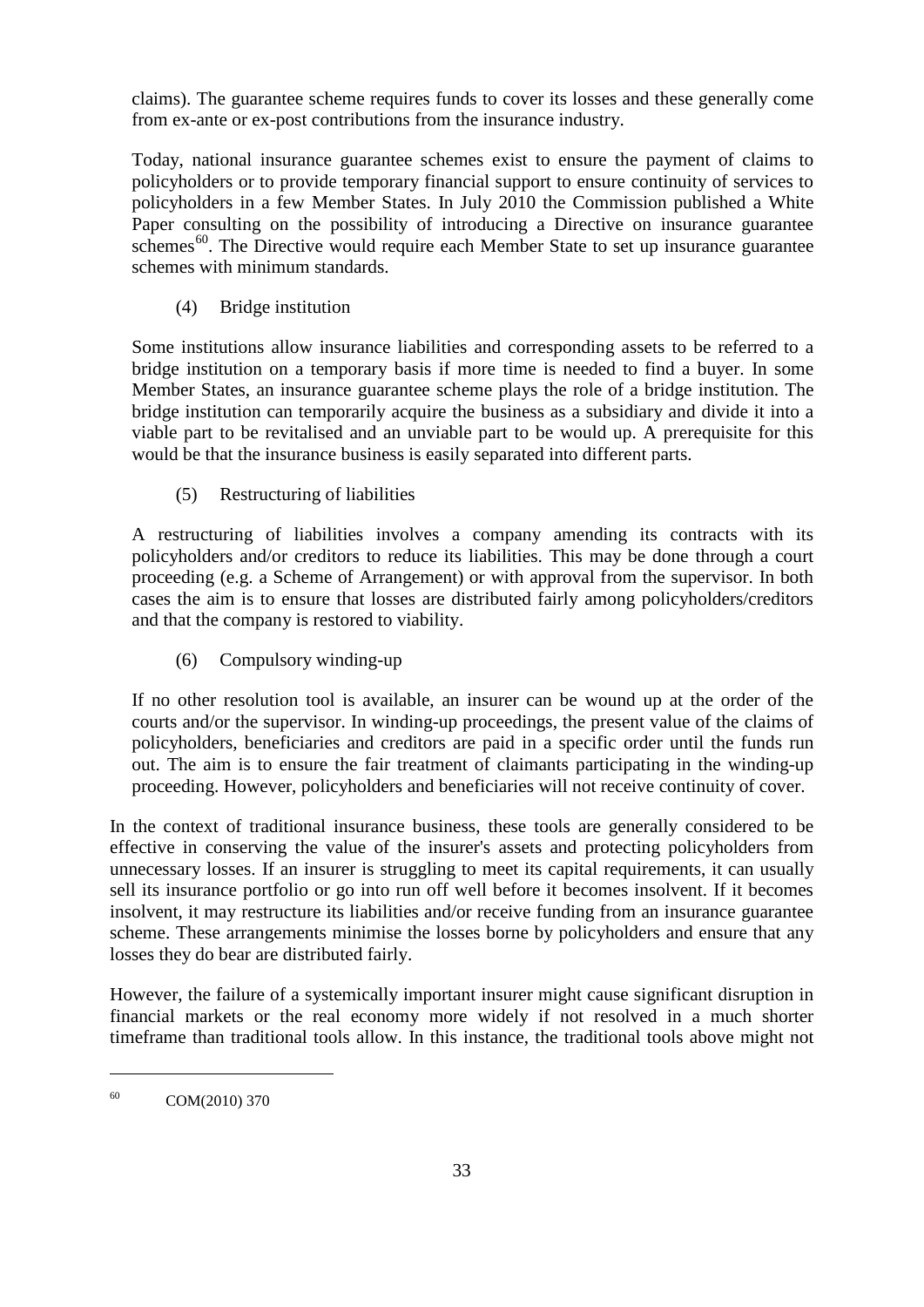be sufficient. For example, as indicated above, a non-insurance subsidiary writing CDSs with intra-group guarantees could incur large losses in a short space of time and risk contagion via the subsidiary's counterparties, as in the case of AIG in 2008. The downgrade of a bond insurer could force the holders of securities they have guaranteed to immediately face markto-market losses. The collapse of a large provider of compulsory liability insurance could leave its clients immediately unable to carry out business. In these instances the authorities would need to intervene quickly to resolve the institution before contagion spreads. Alternative tools might therefore need to be considered which aim to contain systemic risk more broadly, beyond the protection of policyholders.

# <span id="page-33-0"></span>*4.2.1 Discussion and questions*

## a) General

As indicated at the beginning of this section, international-level work is on-going towards developing globally consistent standards for assessing the systemic relevance of insurers and appropriate policy measures. This consultation does not prejudge this work. However, apart from the first question below, the following discussion and accompanying questions are to be understood as referring to possible recovery and resolution arrangements for systemically relevant insurers, in anticipation of but without prejudice to how exactly these may ultimately be designated.

Following the general approach adopted by the FSB, suitable measures and powers should exist to make feasible the resolution of any financial institution without causing systemic disruption or exposing taxpayers to losses. In the case of systemically relevant insurance companies operating in the EU single market, these should ensure a level playing field among firms together with non-discriminatory treatment and legal certainty for their policyholders and counterparties who could be affected. In EU Member States, national resolution authorities could be tasked with the resolution of systemic insurance companies. Member States could appoint e.g. supervisors, central banks, the court, etc. for this purpose, also taking into account the expectation that cases of insurance companies requiring resolution are likely to be few.

## *Questions:*

- *1. Are the resolution tools applicable to traditional insurance considered above adequate? Should their articulation and application be further specified and harmonised at EU-level?*
- *2. Do you think that a further framework of measures and powers for authorities, additional to those already applicable to insurers, to resolve systemically relevant insurance companies is needed at EU level?*
- *3. In your view, which scenarios/events might lead to the need to resolve a systemically relevant insurance company? Even before that, which types of scenarios systemic insurers and authorities need to be prepared for which may imply the need for recovery actions if not yet resolution?*
- b) Objectives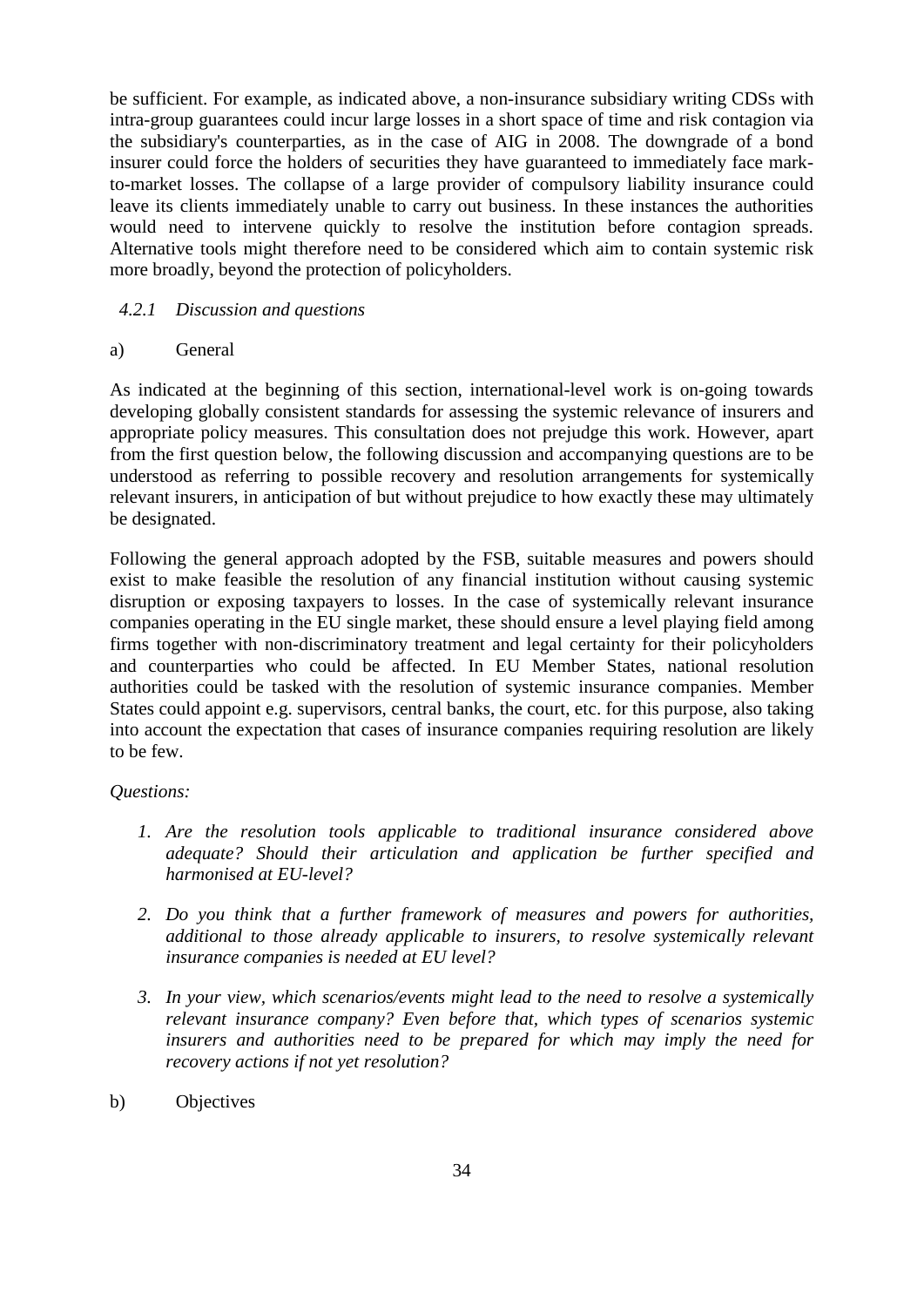Resolution should, consistent with the FSB principles, ensure the continuity of critical services, preserve financial stability, avoid contagion and an unnecessary destruction of value, and guard against losses for taxpayers. In the case of systemic insurers, the most critical service to preserve would remain the continuity of policyholder protection. However, a broader objective of preserving financial stability could also be mooted in the case of systemic insurance companies.

## *Questions:*

- *4. Do you agree with the above objectives for resolution of systemic insurance companies? What other objectives could be relevant?*
- c) Recovery and Resolution plans

Ensuring that the objectives above can be met requires a series of preventive steps. These include plans setting out ways for institutions to restore their viability in the event of adverse developments (recovery plans) and plans for authorities to restructure an institution in order to ensure the continuity of its essential functions and preserve financial stability (resolution plans).

Recovery plans prepared by systemic insurers could guide how to stabilise them in the event of financial or operational stress. Resolution plans prepared by authorities could first assess the resolvability of systemic insurers (i.e. whether the objectives of resolution can be achieved in the timeframe available). Based on this assessment, authorities could have the power to request changes in the operation of systemic insurers to ensure and facilitate their resolvability. Second, resolution plans could provide a roadmap for authorities how the resolution of a failed insurer can be carried out in the most efficient way. Resolution plans of insurers could in particular contain all the information necessary to preserve the essential functions of an institution in different stress-scenarios.

# *Questions:*

- *5. Do you think that recovery plans should be developed by systemic insurers and resolution plans by resolution authorities? Do you think that resolution authorities should have the power to request changes in the operation of insurers in order to ensure resolvability?*
- d) Resolution triggers

Resolution should be initiated when a firm is no longer viable or likely to be no longer viable, and has no reasonable prospect of becoming so. A condition for resolution is that its failure and the disruption of its services would have systemic implications for other parts of the financial sector and the economy. Otherwise, normal insolvency procedures should apply.

As with FMIs, there is a need for flexibility in the triggering decision as it is very difficult to predict in advance the conditions which will justify recourse to resolution. However it is also important to ensure predictability for stakeholders given the potential impact of resolution powers on these entities. Possible detailed triggers in terms of when a systemic insurer's solvency, systems, risk management controls, and operations are poised to fail imminently and pose a risk to financial stability could be studied.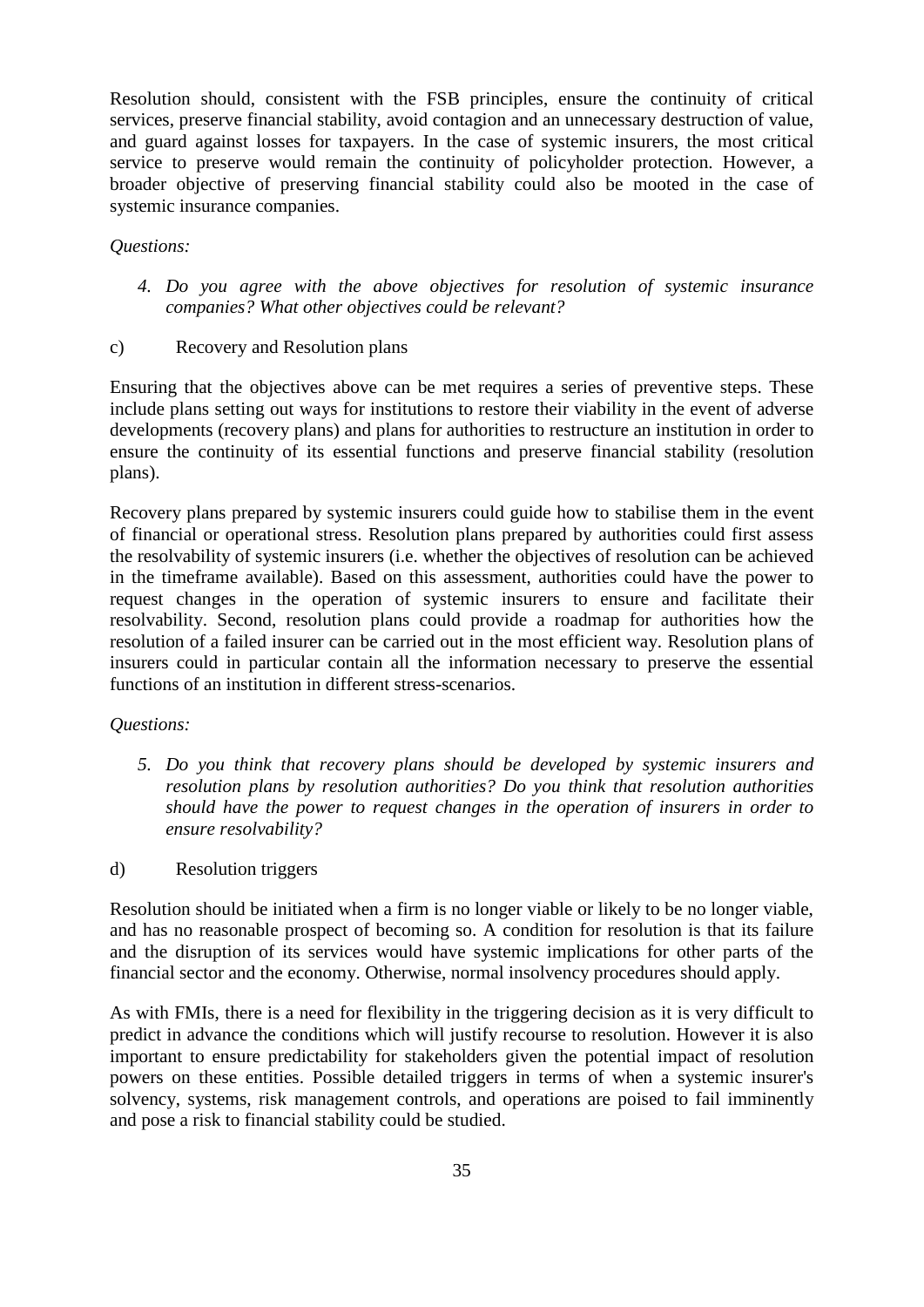# *Questions:*

- *6. Do you agree that resolution should be triggered when a systemic insurer has reached a point of distress such that there are no realistic prospects of recovery over an appropriate timeframe, when all other intervention measures have been exhausted, and when winding up the institution under normal insolvency proceedings would risk causing financial instability?*
- *7. Should these conditions be refined? For example, what would be suitable indicators that could be used for triggering resolution of systemic insurers?*
- e) Resolution powers

Authorities need special powers to carry out effective resolution of entities meeting the above conditions. These involve extensive and comprehensive powers of intervention in the management and corporate structure of the institution, in order to preserve the functioning and viability of critical functions. In the context of the resolution tools (discussed in the next part below) for the resolution of systemic insurers, the powers could be aligned with those for banks and FMIs and consist of the following:

- Remove and replace the senior management;
- **Appoint an administrator;**
- Operate and resolve the entity including taking commercial decisions to restructure or wind down the entity's operations;
- Transfer or sell specified assets or liabilities to a third party entity;
- Establish a temporary bridge institution to take over certain critical functions;
- Separate non-performing assets into a distinct vehicle;
- Recapitalise an entity by amending or converting the terms of specified parts of the balance sheet of the entity in order to allow for the continuity of essential functions;
- Override rights of shareholders of the firm in resolution;
- **Temporarily stay the exercise of early termination rights;**
- Impose a moratorium on payment-flows:
- Effect the closure and orderly wind-down of the entity.

## *Questions:*

- *8. Do you agree that resolution authorities of insurers could have the above powers? Should they have further powers to successfully carry out resolution in relation to systemic insurers? Which ones?*
- *9. Should they be further adapted or specified to the specificities of insurance resolution?*
- f) Resolution tools

In addition to the "traditional" resolution tools listed above (run off, portfolio transfer, insurance guarantee scheme, bridge institution, restructuring of liabilities, compulsory winding up) authorities could need to have a variety of alternative ways to carry out resolution, depending on the nature of the entity and crisis in question. In order to achieve the objective of ensuring the continuity of critical functions, authorities may need to separate the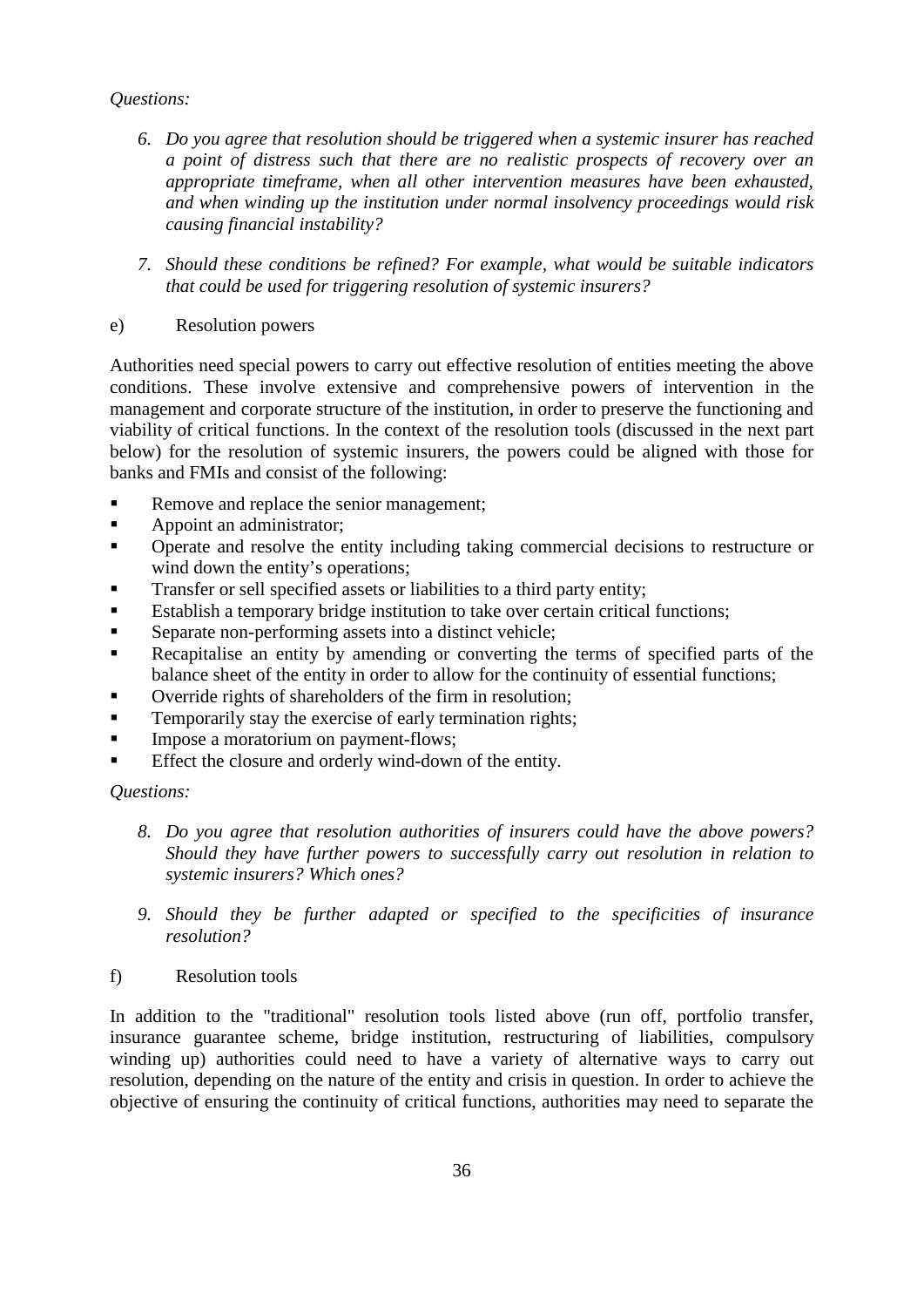systemically important non-traditional activities of the insurer from the traditional activities, the failure of which can be dealt with through the existing traditional resolution tools. This is easier where the systemically important business is carried out from a different legal entity than the traditional insurance business, for example in the case of a non-insurance subsidiary or of an insurance group or of a financial conglomerate.

Where the systemically important business is carried out from the same entity as traditional insurance business, the resolution authority could either apply the resolution tools designed to contain systemic risk at the entity level or try to separate the systemic business from the traditional business and apply different resolution tools to the different parts. For example, in an asset separation "bad" assets are transferred into a separate legal entity to prevent the core functions of the institution from being contaminated. They can then be managed by a publicly owned legal entity to maximise the value of the assets through eventual sale.

Another possible tool is debt write-down, or "bail-in". This would involve recapitalising the insurer by writing down the debt owed to creditors and converting claims to equity, either in a bridge institution or in the original firm. This avoids disruption to critical services and gives authorities time to reorganise the institution or wind down parts of its business in an orderly manner. Bail-in could potentially apply to any liabilities of the institution not backed by assets or collateral, and not to insurance policies, client assets, or liabilities such as salaries, taxes or payments due to commercial partners.

## *Questions:*

 $\overline{a}$ 

- *10. Would the tools mentioned above be appropriate for the resolution of systemic insurers? What other tools should be considered and why?*
- g) Group and cross-border resolution

In the EU, groups operate across borders through subsidiaries, branches or via the free provision of services. Since Member States and third countries have different insolvency laws, the need for resolution could be triggered at different times and in different ways in different parts of a cross-border group. The insurance winding up directive provides that when an EU insurer with branches in other EU countries fails, the winding up process will be governed exclusively by the proceedings initiated in its home country. This prevents there being multiple and potentially conflicting winding-up processes.

Solvency II will facilitate cooperation among supervisory authorities in a group in requiring the appointment of a group supervisor responsible for the coordination and exercise of group supervision and also the setting up of supervisory colleges, where supervisors should share information, cooperate for the purposes of group supervision and plan how they would coordinate should a cross-border resolution be necessary<sup>61</sup>. The IAIS core principles of

<span id="page-36-0"></span> $61$  Under Solvency II, groups are considered as economic entities and have to meet a number of requirements (in terms of capital, governance, reporting) and a coordinated supervisory approach is envisaged. All the entities belonging to the group (e.g. subsidiaries carrying out non-insurance activities, special purpose vehicles) are subject to group supervision. Individual supervisors must share information and coordinate supervisory actions via a supervisory college. Insurance groups must also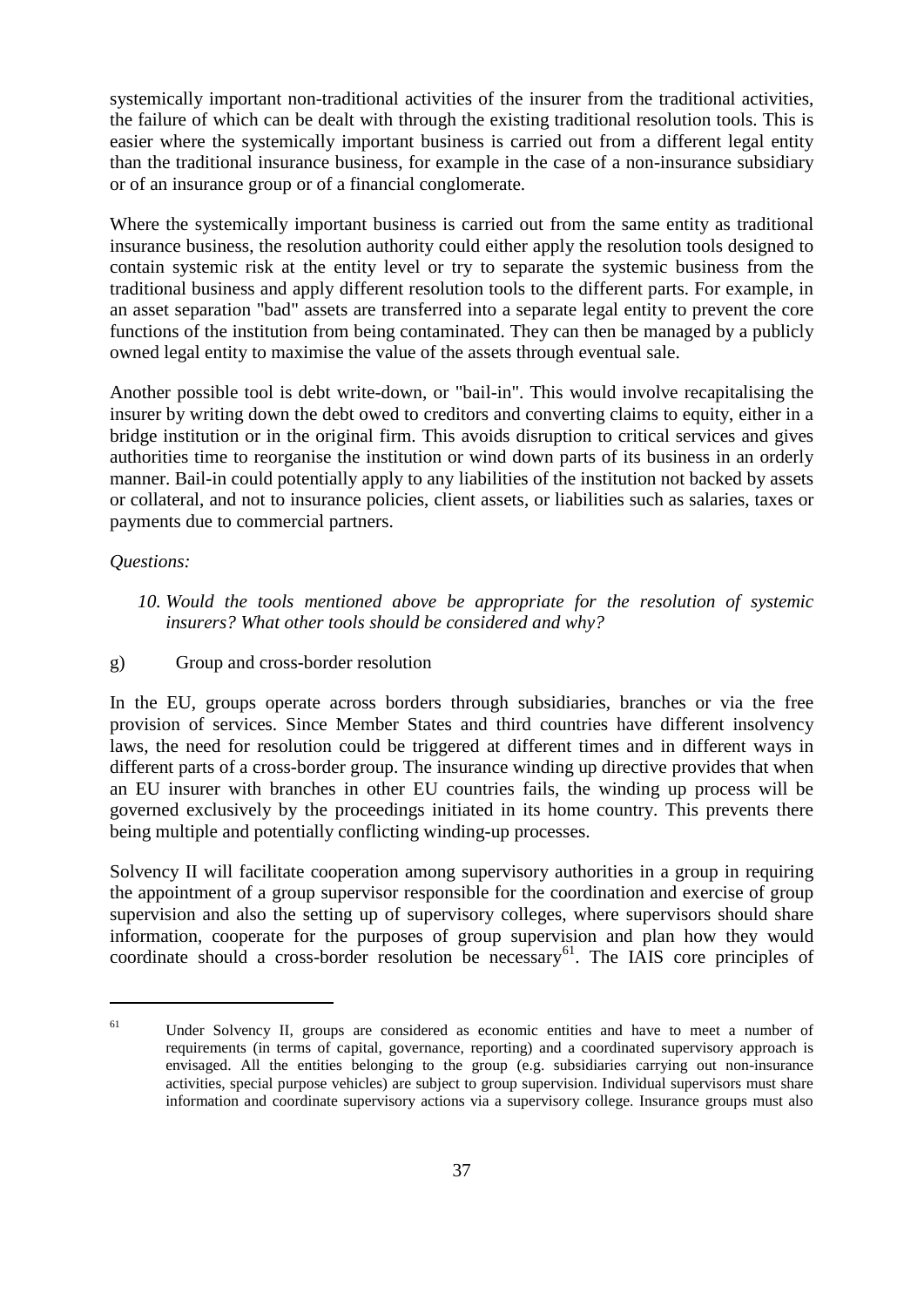insurance supervision also state that there needs to be effective cross-border co-operation between supervisors in managing crises  $62$ .

In the context of a group, where the systemically relevant activity in a subsidiary has a serious and imminent impact on the solvency and financial stability of the whole group, it might be appropriate to apply resolution tools to the parent undertaking as well as the legal entity concerned. For example, this might be the case where there are serious failures of the coordination and management activities of the parent entity that would amplify the systemic risk of the group in the case of the failure of an undertaking, or where an undertaking in the group is a source of systemic risk which may seriously affect the solvency of the group. In this situation, the supervisor might impose the prior authorisation of any intra-group transaction as an early intervention measure.

Further, the decision of whether to apply resolution tools at group or entity level would need to take into account the possibility that different entities within the group might be better resolved using different types of tools if the group comprises both traditional insurance and systemically relevant business.

Finally, cooperation with third country authorities could be executed under bilateral cooperation agreements which could ensure that decisions of third country authorities could be enforced in the EU and vice versa.

#### *Questions:*

<span id="page-37-0"></span>-

- *11. Do you think that, within the EU, resolution colleges should be set up and involved in resolution issues of cross border insurance groups?*
- *12. How could the decision-making process be organized to make sure that swift decisions can be taken? Should this be aligned with the procedures already set out in Title III of Directive 2009/138/EC?*
- *13. Alternatively, do you think that responsibility for resolving systemic insurers should be centralised at EU-level?*
- *14. Do you think that a recognition regime should be defined to enable mutual enforceability of resolution measures?*
- *15. Do you think that to this end bilateral cooperation agreements could also be signed with third countries?*

publish an annual report on the solvency and financial condition of the group to provide relevant information to stakeholders, including investors.<br>
IAIS Core Principles, Standards, Guidance and Assessment Methodology (October 2011)

http://www.iaisweb.org/\_temp/Insurance\_Core\_Principles\_\_Standards\_\_Guidance\_and\_Assessment Methodology October 2011.pdf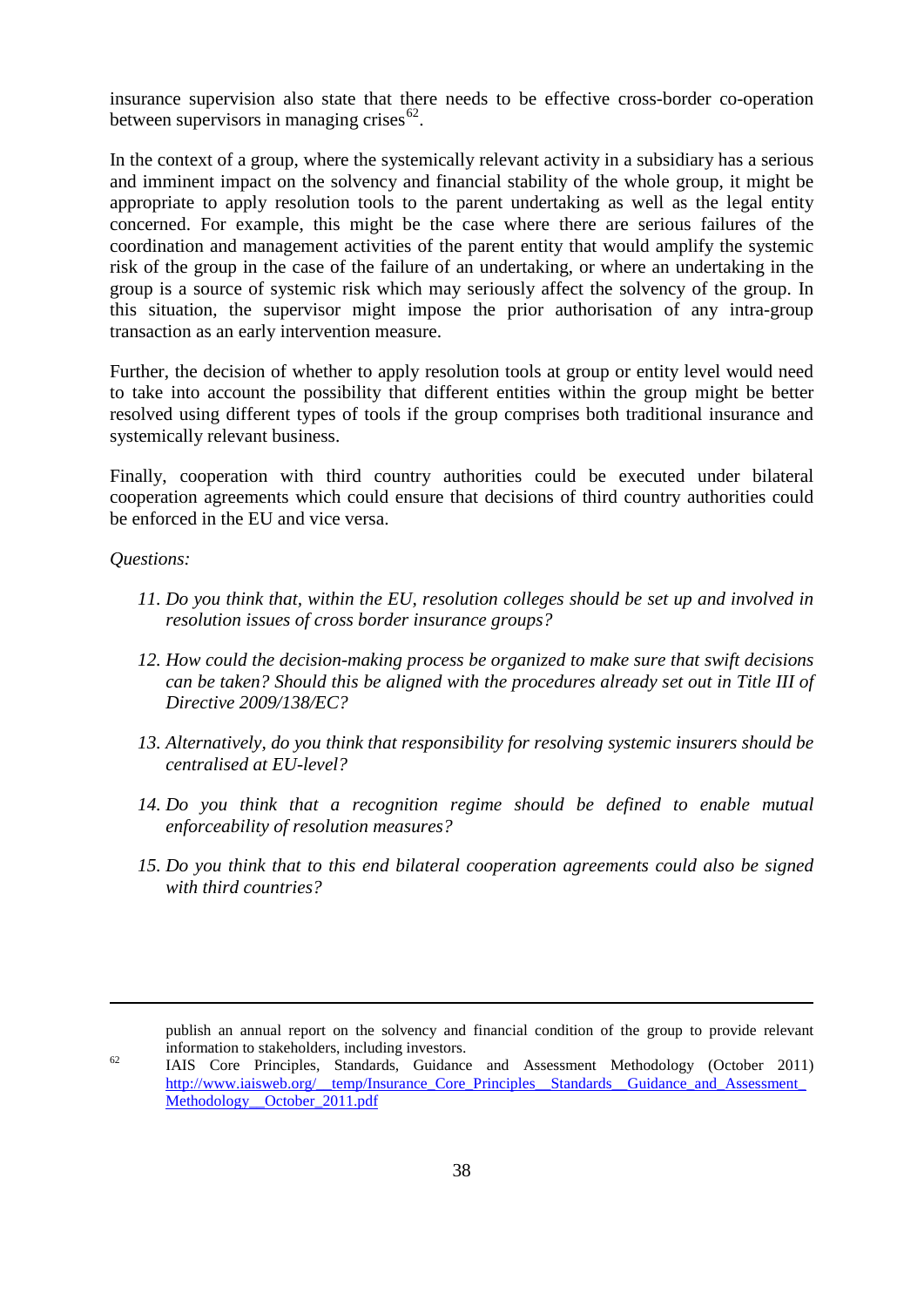## <span id="page-38-0"></span>**5. PAYMENT SYSTEMS AND OTHER NONBANK FINANCIAL INSTITUTIONS/ENTITIES**

# <span id="page-38-1"></span>**5.1 Payment systems and institutions**

In relation to payments, there are two entities to consider: Payment Systems (such as the Eurozone's TARGET2 or UK's CHAPS), and Payment Institutions (PI) and Electronic Money Institutions (EMI).

Payment systems are systems to transfer funds with standardised and common arrangements and rules for the processing, clearing and/or settlement of payment transactions. Payment systems are a crucial part of the financial industry as they are the means by which funds are transferred between banks. This means that payment systems are a major channel by which shocks can be transmitted across domestic and international financial systems and markets. Consequently, it is critical to the proper functioning of the financial sector and for financial stability that payment systems are robust and secure.<sup>[63](#page-37-0)</sup>

The CPSS has outlined a number of risks applicable to payment systems<sup>64</sup>: credit risk. liquidity risk, legal risk and systemic risk. Systemic risk can be caused when due to one of the aforementioned risks or due to an exogenous event a payment system ceases to be able to function. This means that if a participant cannot meet its obligations or there is a disruption to the whole system, liquidity or credit problems would arise. These would then spread to all the constituent participants.

Under Article 127 of the Treaty on the Functioning of the EU, the European System of Central Banks (ESCB) has the responsibility "to promote the smooth operation of payment systems". Consequently, the ESCB and European Central Bank (ECB) have an important role to play in exercising oversight notably by setting requirements in relation to risk management and mitigation as well as collateral for the privately run (by major EU banks via the Euro Banking Association) common EU payment clearing and settlement system. Even where the payment system is partly operated outside central bank control, the ESCB exercises a close oversight role.

PI and EMI on the other hand are relatively new financial institutions which anecdotally represent only a small share of the overall payments market. The ECB ("Blue Book")<sup>[65](#page-38-3)</sup> collects data on payments but a common methodology for collecting data on payments carried out by PI and EMI is still being developed. Completion is expected in 2013. Consequently, it is not possible to give a precise figure for their payments volume. However, at most this is likely to be only a couple of per cent of the total payments market.

 $63$  The systemic nature of payment system is expounded by size, either in terms of individual payment size or in aggregate value. For example, in 2010 Target 2, run by EUROSYSTEM handled total transactions of € 633 825.8 billion worth of and the UK's CHAPS £ 56 720.8 billion of credit transfers. (Source:

<span id="page-38-4"></span><span id="page-38-2"></span>CPSS Red Book available at <u>http://www.bis.org/publ/cpss99.pdf</u>)<br>
CPSS, Core Principles for Systemically Important Payment Systems, available at<br>
http://www.bis.org/publ/cpss34e.pdf

<span id="page-38-3"></span> $h_{\text{http://www.ecb.int/paym/intro/book.html/index.en.html}$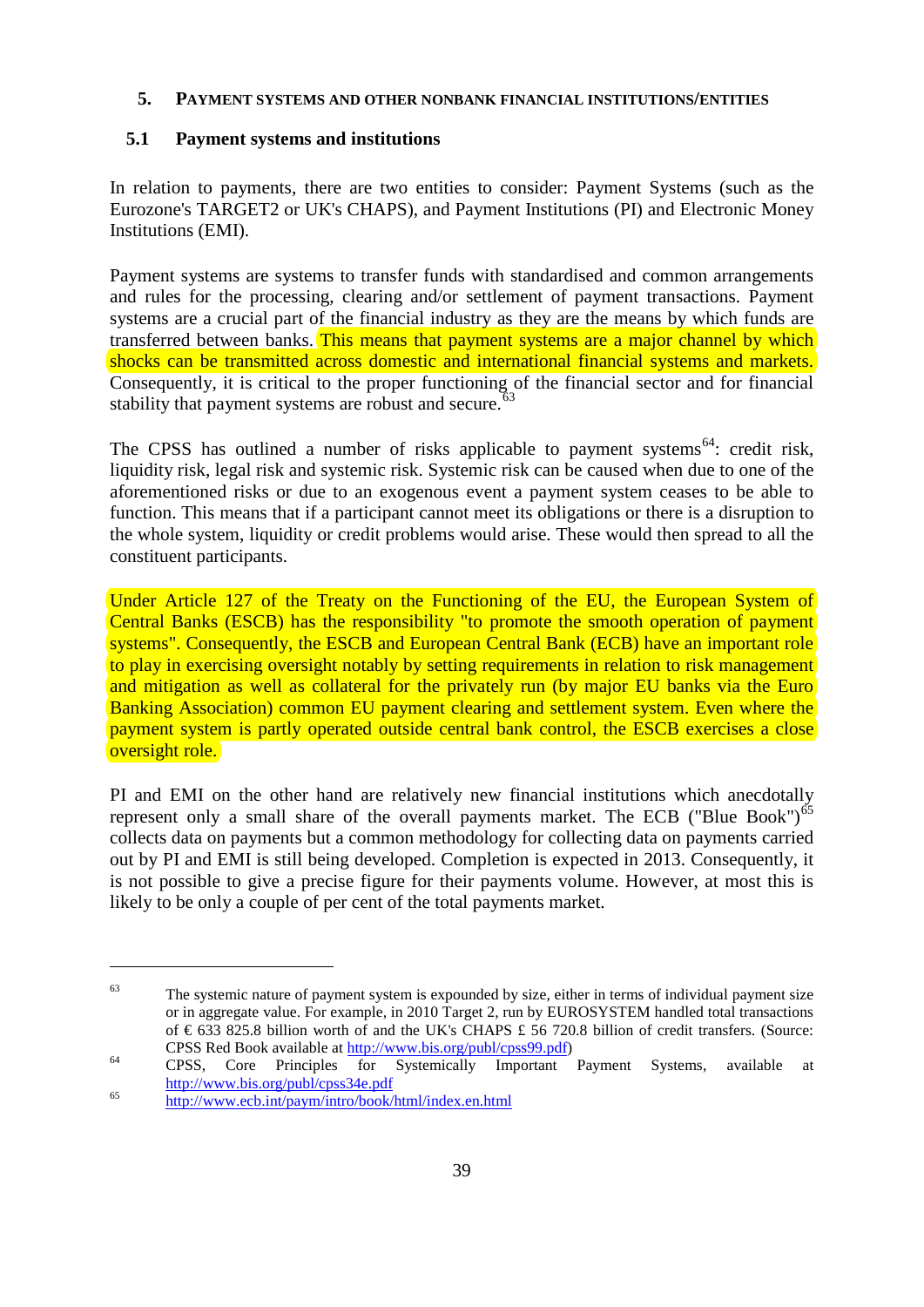Further, while subject to prudential and other regulatory requirements, PI and EMI do not enjoy guaranteed access to payment systems designated under Directive 98/26 on settlement finality in payment and securities settlement systems. The latter constitute the vast majority of all payment systems and in particular, by definition, any systemically important payment system is likely to be designated.

Finally, PI and EMI do not take deposits. An EMI cannot create money since all electronic money issued requires being fully pre-funded. While a PI may grant credit in relation to certain payment activities, this credit is ancillary and must be granted exclusively in connection with the execution of a payment transaction<sup>66</sup>. While it is true that a PI may engage in hybrid activities within the same legal entity (no principle of specialisation), in such cases the funds of payment service users have to be safeguarded (either basically deposited in a separate account in a bank and insulated from other creditors of the PI under national insolvency law or covered by an insurance policy or some other guarantee). A hybrid PI is required to provide separate accounting information which is subject to an auditor's report.

A situation in which a PI could potentially create major financial problems is if it was to seek to withdraw money through a massive series of immediate fraudulent direct debits. However, in such circumstances, two defence mechanisms would come into play. Given that PIs today only have indirect access to the payment system for clearing and settlement, the risk management systems of the (bank) direct member of the payment system would almost certainly spot and stop these payments in time. A further back-stop would be provided by the risk management system of the clearing and settlement system itself. However, mitigating strategies regarding the risk of fraud, e.g. the strengthening of the risk management of the clearing and settlement system, might need to be further considered if PIs were granted direct access to payment clearing and settlement, an issue which is currently under consideration in the context of the Commission Green Paper on card, internet and mobile payments<sup>[67](#page-39-1)</sup>.

Given the vital nature of payment systems, and their specific relationship with and oversight by central banks, it is doubtful whether payment systems should merit further consideration in this context. Equally, as regards PIs and EMIs considered in their own right, a preliminary analysis would indicate that neither an operational nor financial failure on their part is likely to represent a significant risk from a systemic point of view. At this time, neither would thus require further special consideration from a resolution perspective.

# <span id="page-39-0"></span>**5.2 Other nonbank financial institutions**

There is a range of financial institutions, other than those captured by the proposed EU framework for the recovery and resolution of banks and investment firms<sup> $68$ </sup> and those discussed in the previous chapters of this consultation that could, under certain circumstances, contribute to the build-up or transmission of risks that may, should they fail, have systemic

<span id="page-39-3"></span><sup>&</sup>lt;sup>66</sup> The duration of the credit is limited to 12 months. In particular, unlike a credit institution, a PI may not grant credit from the funds received or held for the purpose of executing a transaction.

<span id="page-39-2"></span>

<span id="page-39-1"></span>gram credit from the funds received or held for the purpose of executing a transaction.<br>  $\frac{68}{1000}$  COM(2011)941 final comes eu/internal\_market/bank/crisis\_management/index\_en.htm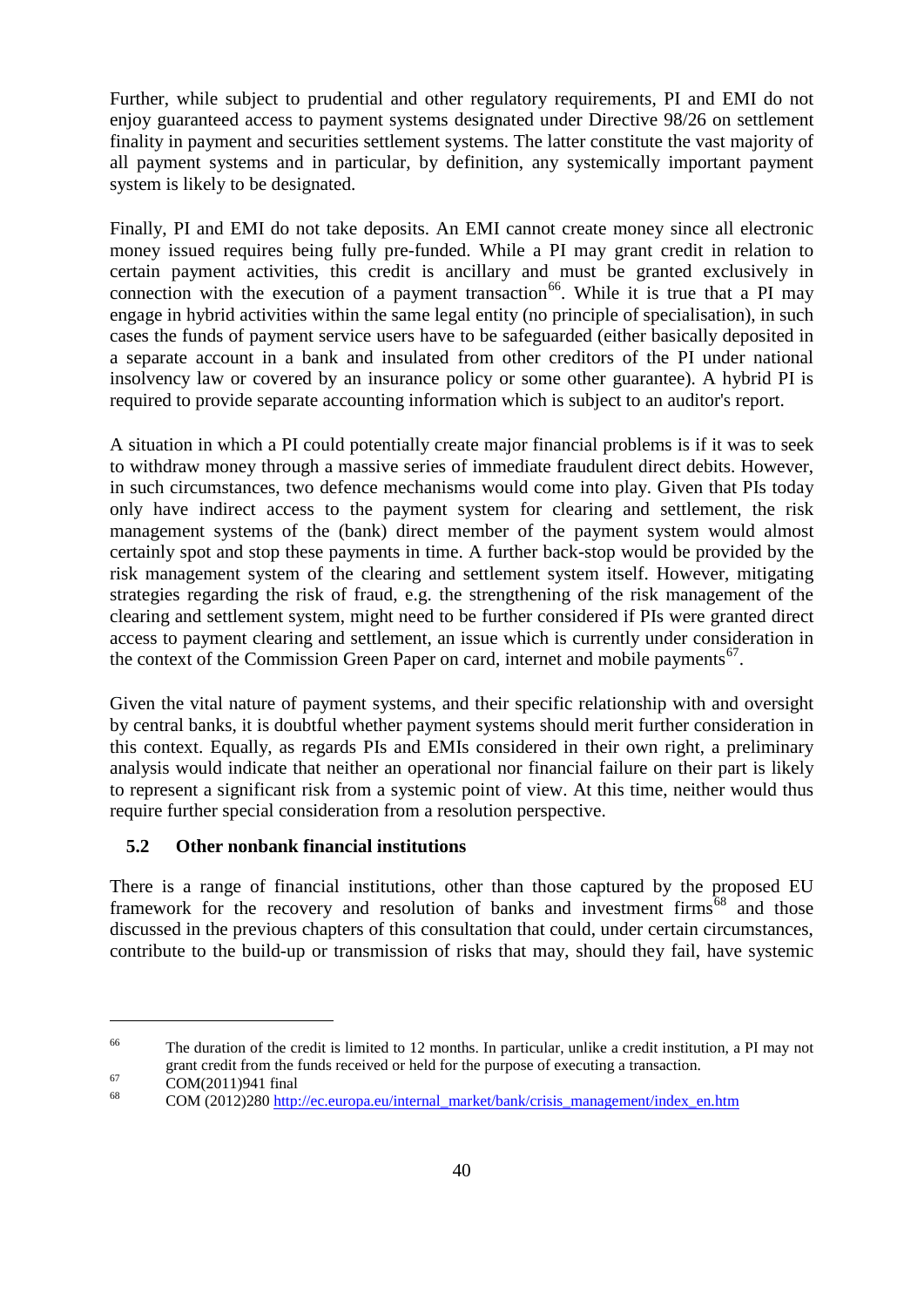consequences. These include, for example, investment funds and trading venues of various kinds.

Arguably these circumstances are likely to be no different or very similar to those for banks, investment firms, insurance companies and other entities captured by this consultation. Thus, the potential for these other nonbank entities to assume systemic importance converge around the same key factors including the overall size of the particular entity, its interconnectedness especially with the banking system, and its inherent economic importance (or substitutability). Other factors which can add to their systemic relevance include the degree to which their business relies on or is exposed to leverage and pro-cyclicality, performs maturity and liquidity transformation, or suffers from a lack of transparency regarding underlying exposures.

Thus, how to set up an appropriate regulatory framework to mitigate the effects of the services of these institutions becoming critically disrupted is a valid question. Separately, the micro and macro-prudential regulatory framework applicable to these entities continues to be developed with a view to protecting investors and other market participants from negative externalities or conflicts of interest inherent in their business.<sup>[69](#page-39-3)</sup>

Yet the relationship between these other nonbank financial institutions and overall financial stability has not been fully articulated. As seen elsewhere in this paper, the transient nature of the concept of systemic risk itself makes it difficult to define in advance precise qualitative or quantitative thresholds for when these and other nonbank financial institutions may attain systemic relevance. This is compounded by the fact that the approaches and tools for the measurement of financial instability and financial distress are better developed for banks (and to some extent also for insurance companies or pension funds) but analogous data, tools and measurement techniques are not yet fully available for the other nonbank entities.

The question remains, though, whether and when their failure, or imminent threat thereof, should be buttressed by specific recovery and resolution provisions and which precise tools could be effectively used. This question arises especially in light of the fact, that contrary to banks, investment firms and insurance companies, these other nonbank financial institutions are not subject to any specific type of framework at EU level governing their insolvency.<sup>[70](#page-40-0)</sup> The application of ordinary insolvency law is thus not only all that is available (save public bailout) for these entities for managing their failure in the EU, it can also give rise to uncertainty and parallel procedures across borders.

## *Questions*

 $\overline{a}$ 

*1. Do you agree with the above assessment regarding payment systems, payment institutions and electronic money institutions? Alternatively, do you consider that either (or both) would merit further consideration as to their ability, first, to give rise* 

<span id="page-40-0"></span> $69$  For example, reviews of UCITS and MiFID and new domains such as alternative investment funds and shadow banking.<br><sup>70</sup> See consultation on the future of European insolvency law

[http://ec.europa.eu/justice/newsroom/civil/opinion/120326\\_en.htm](http://ec.europa.eu/justice/newsroom/civil/opinion/120326_en.htm)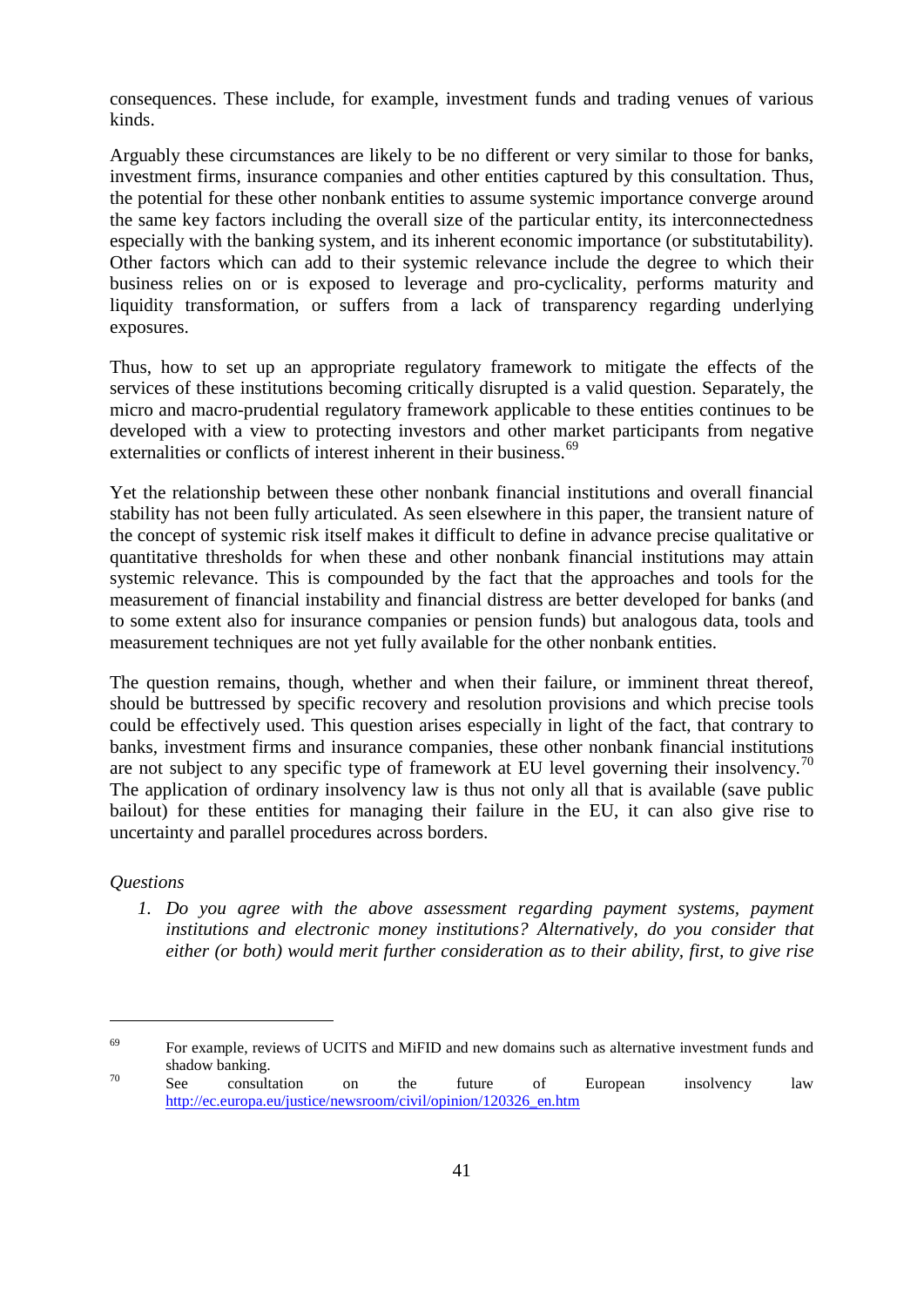*to systemic risk and, second, the need for possible recovery and resolution arrangements in response?* 

- *2. Besides those covered in previous sections of this paper, which other nonbank financial institutions can become systemically relevant and how? Depending on the type of institutions, what are the main channels through which such systemic risks are transmitted or amplified?*
- *3. In your view, what could be meaningful thresholds in relation to the factors of size, interconnectedness, leverage, economic importance or any other factor to determine the critical relevance of any other nonbank financial institution?*
- *4. Do you think that recovery and resolution tools and powers other than existing insolvency rules should be introduced also for other nonbank financial institutions?*
- *5. In your view, what could then be meaningful points of failure at which different types of other nonbank financial institution could be considered to fulfil the conditions for triggering:* 
	- *a) The activation of any pre-determined recovery measures; or*
	- *b) Intervention by authorities to resolve the entity?*
- *6. With respect to possible preventive and preparatory measures:*
	- *a) Do existing regulatory frameworks applicable to other nonbank financial institutions provide for sufficient safeguards, in particular with respect to their governance structures, market/counterparty/liquidiy risk management, transparency, reporting of relevant information and other etc.?*
	- *b) Are supervisors equipped with sufficient powers to be able to collect information and monitor the various types of risks existing or building up in the particular nonbank financial sector/institution?*
	- *c) Are additional supervisory powers needed to ensure de-risking and prevent overly complex and interlinked operations?*
	- *d) Would recovery and resolution plans be necessary to be introduced for all or only some of these institutions? Why?*
- *7. With respect to possible early intervention powers and measures:*
	- *a) Do existing regulatory frameworks applicable to other nonbank financial institutions provide for effective early remedial actions of supervisors aimed at correcting solvency or operational problems at an early stage?*
	- *b) What other early intervention powers could be introduced?*
- *8. With respect to possible resolution measures and tools:*